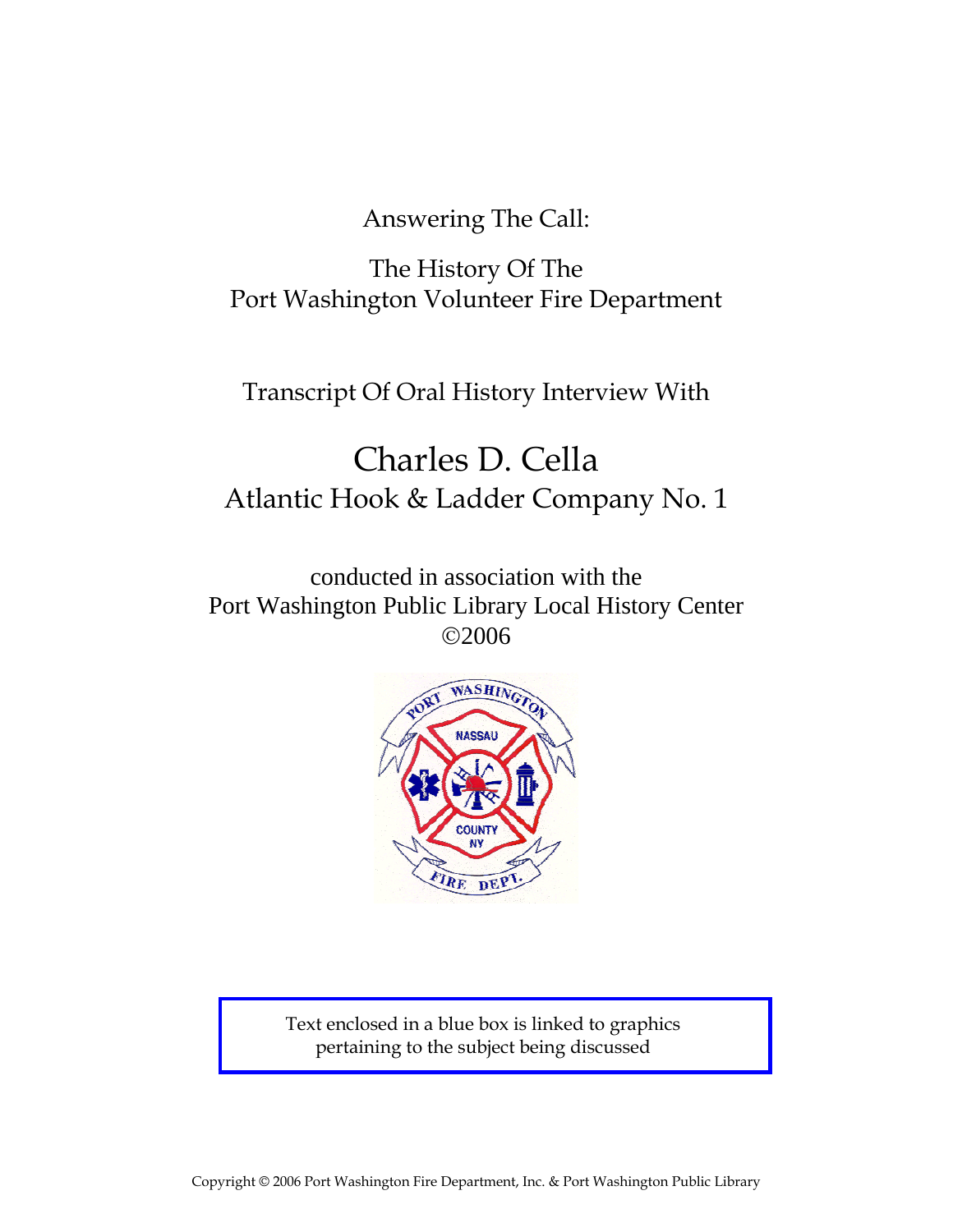Q: This is November 22, 2004. This is an interview with Charles D. Cella. My name is Sally Olds. The interview is taking place at the Port Washington Public Library. Can you tell me your name?

Charles Cella: Yes. My name is Charles Cella.

- Q: And which fire company are you a member?
- CC: Atlantic Hook and Ladder.
- Q: Can you tell me what it was like growing up in Port Washington?
- CC: What it was like? It was great, as far as I'm concerned. Small town. Had all my relations here. And I can really say I'm related to a lot of people that have businesses in town that were in the Fire Department. And I thought it was kind of nice. I lived here my whole life and plan on staying here.
- Q: Well, what are your early memories of firefighting or fire engines?
- CC: You're talking about way back?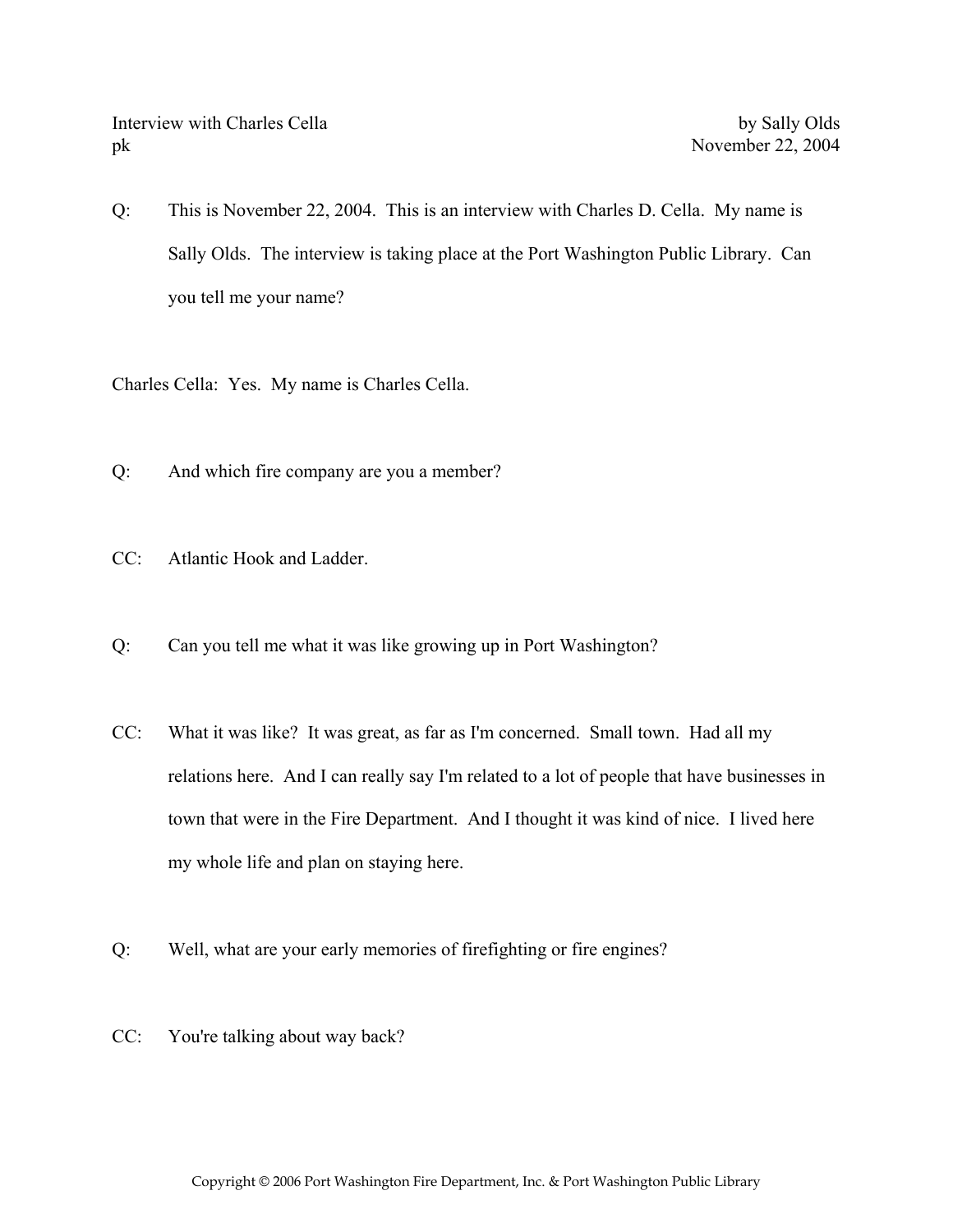Q: Way back.

CC: Okay.

- Q: You know, when you were a child.
- CC: And I can tell you that in 1943, when I was four years old, there was a fire on Mackey Avenue, and my grandparents lived on Davis and Mackey on the corner, and my grandfather was a fireman. He went to the fire, and he dropped dead of a heart attack at the scene of the fire. So I remember that well.
- Q: Oh, yeah, but you didn't see him, did you?
- CC: I did not see him, no. Well, actually, it was right down the street, you know. We were looking down the street, and there was a big commotion. And we were told that that was (laughs)--I mean, I was only four, but I remember it like it was yesterday.
- Q: Sure. Was that your earliest memory?
- CC: Yeah, yeah. Of course, then they had the funeral right in the house, and I remember that because I was a little kid--to see somebody that's (laughs), you know, dead, that's a big thing when you're that young.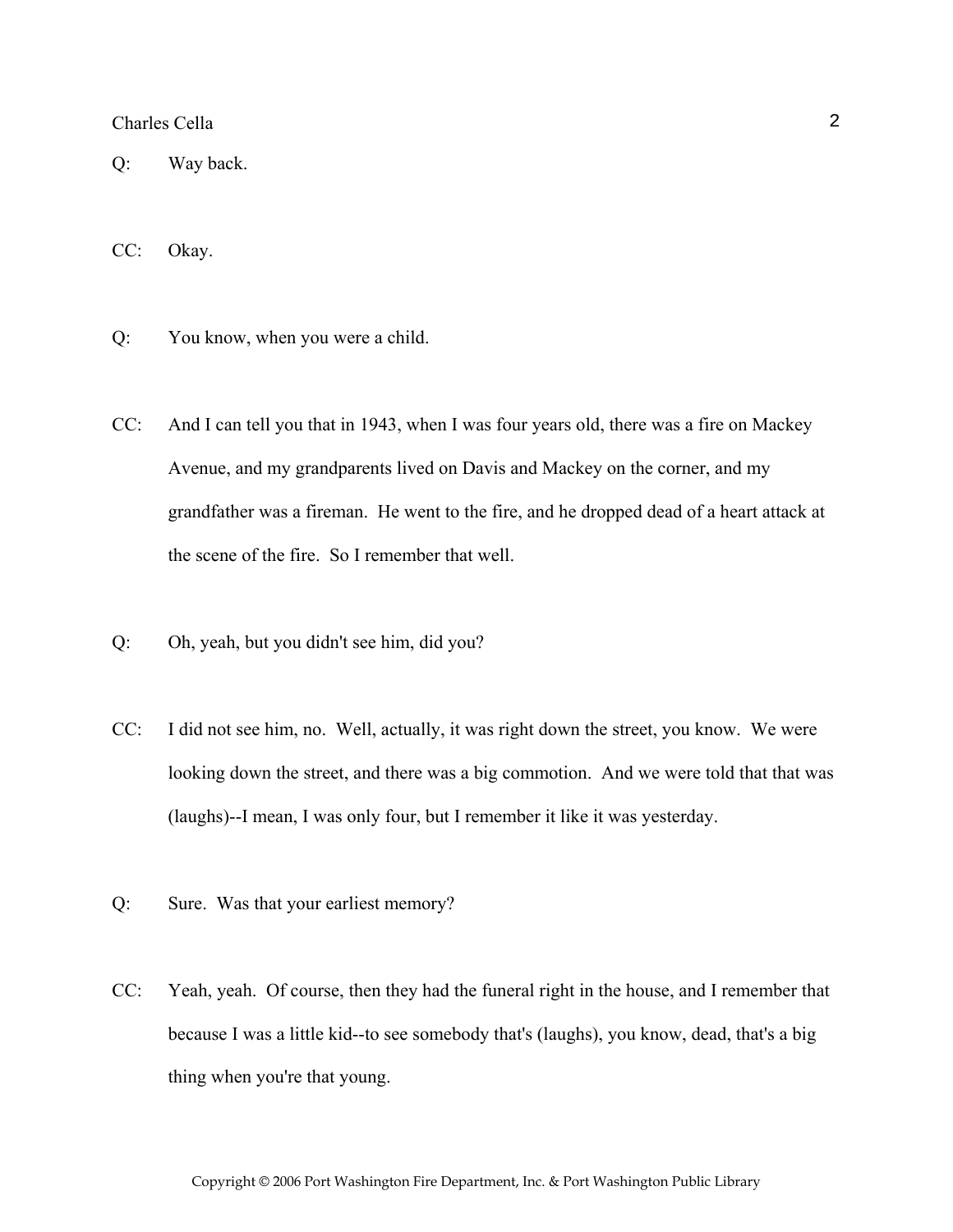- Q: Were there other members of your family who were in the Fire Department?
- CC: Yes, my father, my uncle, and cousin--there were three cousins.
- Q: And what kinds of things did they tell you about being in the Department?
- CC: Well, it was like a family organization. It was very close-knit in those days, you know. Actually, my father was in for only twenty-four years. He passed away of cancer when he was forty-nine. So, you know, he didn't--wasn't in as long as I am now. But ...
- Q: Did they talk about the fires that they went to, or--or the conditions in the Department?
- CC: Well, they may have, but I really don't--I don't remember, about fires.
- Q: And at what point did you decide that you wanted to become a firefighter?
- CC: Well, I'd say I was very interested in it when I was nineteen, but I went into the Army. And when--as soon as I came out I went into business, got married, and had a couple of kids. And, so I waited till I was twenty-six years old before I really had the time, because there is a lot of training. Not quite as much then as there is now. But that would--that was when I got in, when I was twenty-six.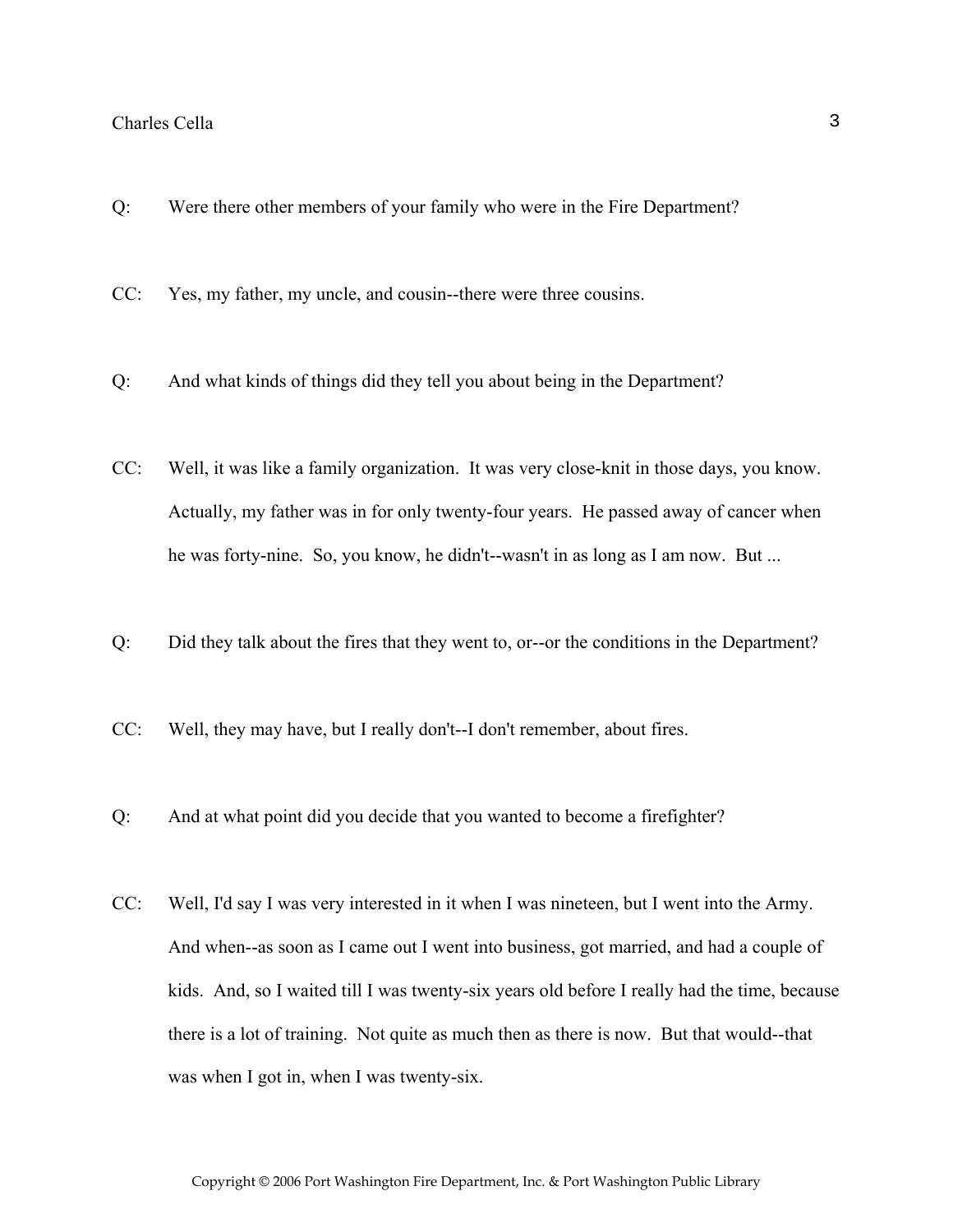- Q: Was it a plus or a minus for you that you had so many relatives in the Department?
- CC: Oh, I think it was a plus. I had, you know, a little experience--people to talk to. And they enjoyed it.
- Q: Did you have to wait a long time before you got into the Department?
- CC: No. No. I had one advantage. I own a service station in Port Washington, and I did at that time, and I used to service the fire trucks. I did a lot of work on the fire trucks. So I was around most of the members all the time, so I had no problem getting in. And they just had--you know, in those days, the books were pretty well full. There just happened to be an open spot, and I got in right away.
- Q: And do you remember how you felt when you were first a member?
- CC: Oh, I felt pretty proud. Yeah, so ...
- Q: What made you pick Atlantic?
- CC: Because my father was in there (laughs), my grandfather, and my uncle--it was a family thing.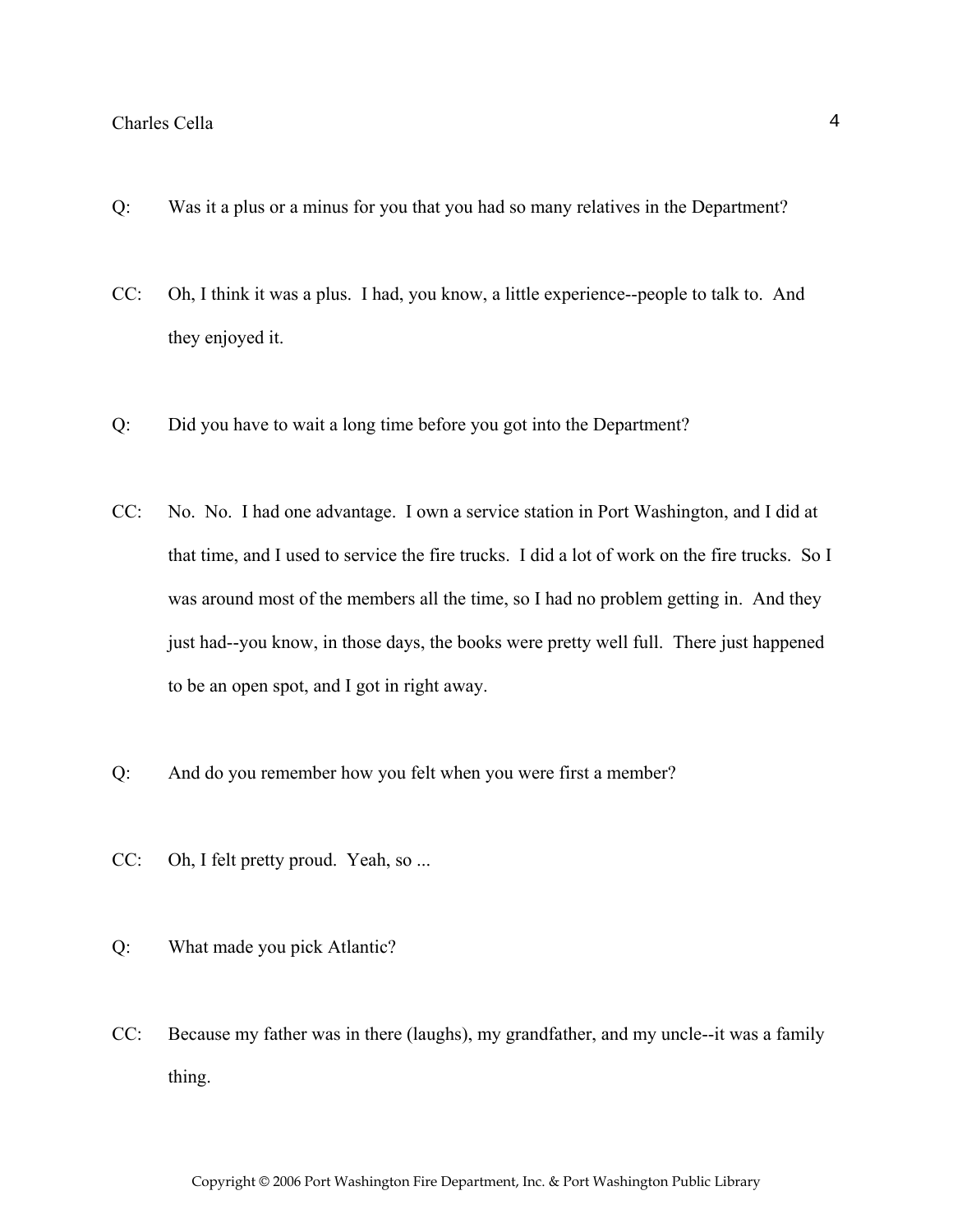- Q: Do you remember when you first joined who the Captain of Atlantic was?
- CC: When I first joined, the Captain was Joseph Santoli.
- Q: And do you remember who the Chief of the Department was? I know we're going back a few years (laughs).
- CC: We're going back--because you go through so many Chiefs. Oh, I would have to say it was for Protection, Seifts--Chief Seifts.
- Q: Now, I have heard some interesting stories about Atlantic, that it was haunted at one time. Did you ever hear that?
- CC: I've heard of it. I never--never thought it was (laughs). But I've heard people talk about them being there late at night on standby's and stuff and heard strange noises, and (laughs) that kind of stuff. I never heard it ...
- Q: Was there ever ...
- CC: ... or believed in it (laughs).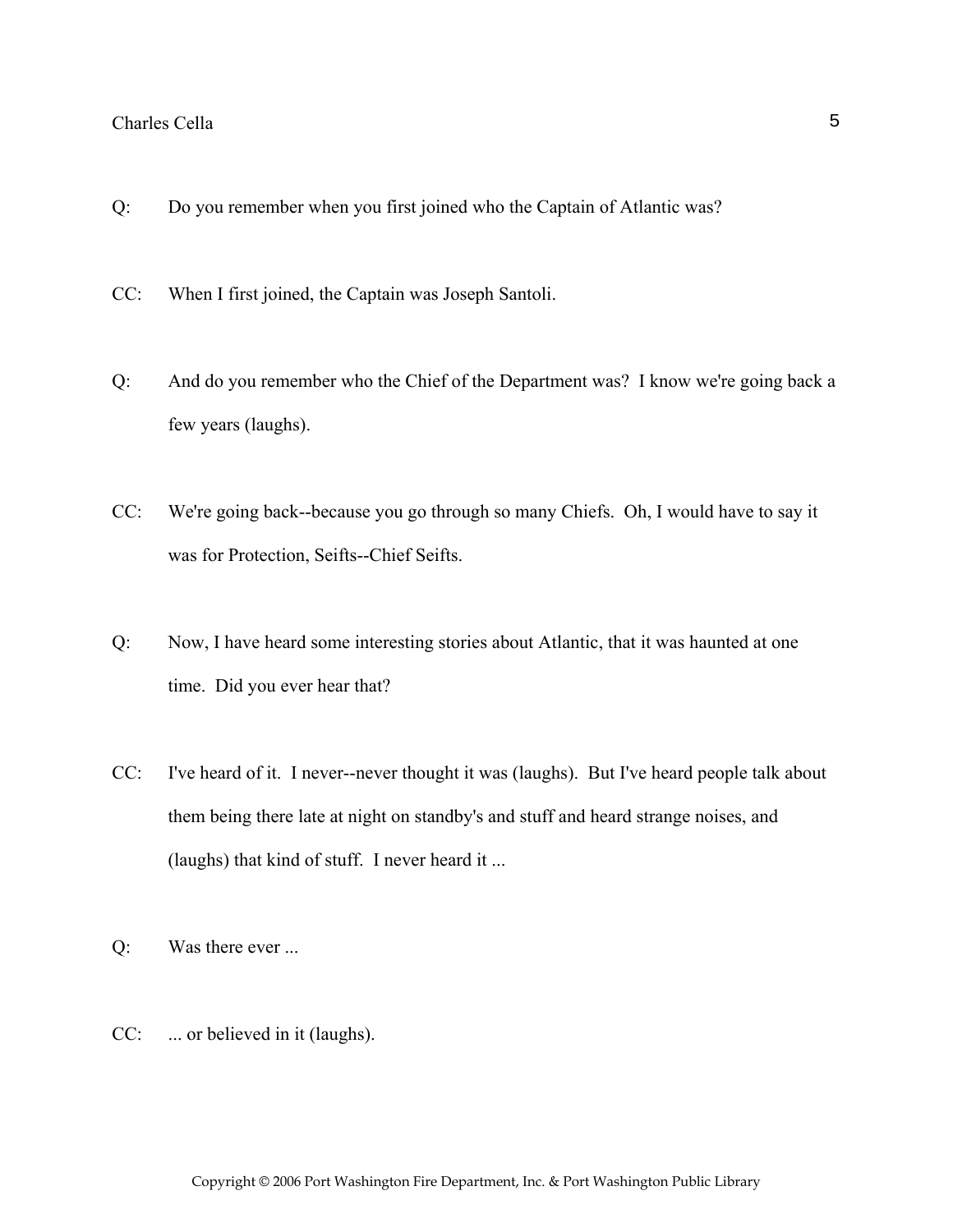- Q: Was there ever a kind of story about how it was haunted or who it was haunted by?
- CC: No. There probably was, but I don't remember. You know, they come up with all kinds of names of who was in the building (laughs), you know. I really couldn't tell you any names.
- Q: And a little more reality-based, I've heard that there's a gym in the basement.
- CC: Yes.
- Q: Is there still?
- CC: Yes.
- Q: And ...
- CC: I mean, it's not--not old. The gym has only been, I'd say, the last six years, you know.
- Q: And do the members use it pretty regularly?
- CC: Oh, a lot of them. A lot of them do.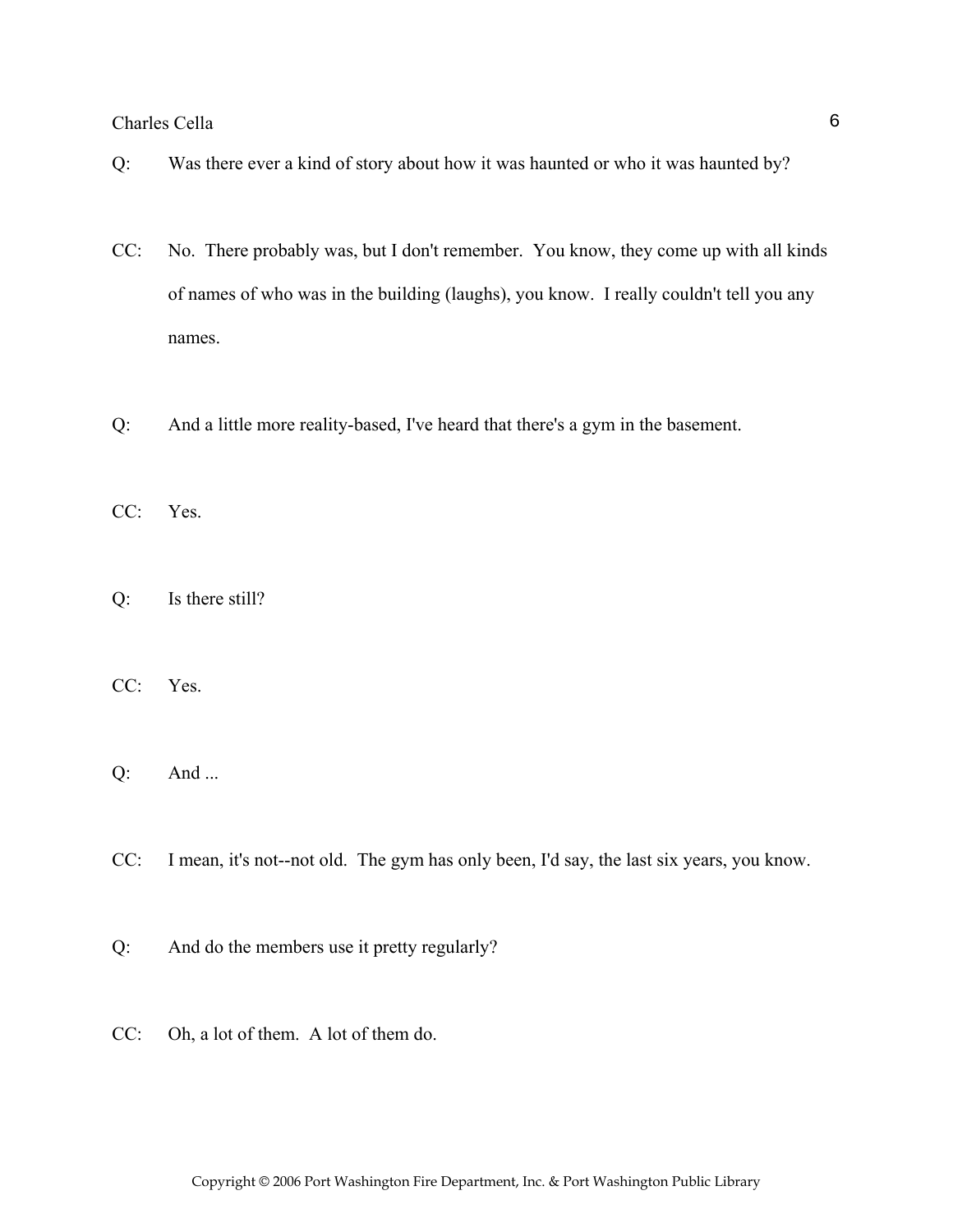- Q: What kind of equipment does it have?
- CC: Exercise bikes, weight-lifting equipment--you know, you've got to stay in shape when you're a fireman (laughs).
- Q: Can you go there any time, or are there certain hours for use?
- CC: No, any time.
- Q: Do you have to sign up ahead of time?
- CC: Yeah, there's a book to sign in, yes. It's not overcrowded. You might be there working out with three or four other fellows, but that's about it.
- Q: And, I've also heard that there's a place to play basketball in Atlantic's ...
- CC: No.
- Q: Is there? No.
- CC: No, that's not true. I haven't seen it (laughs).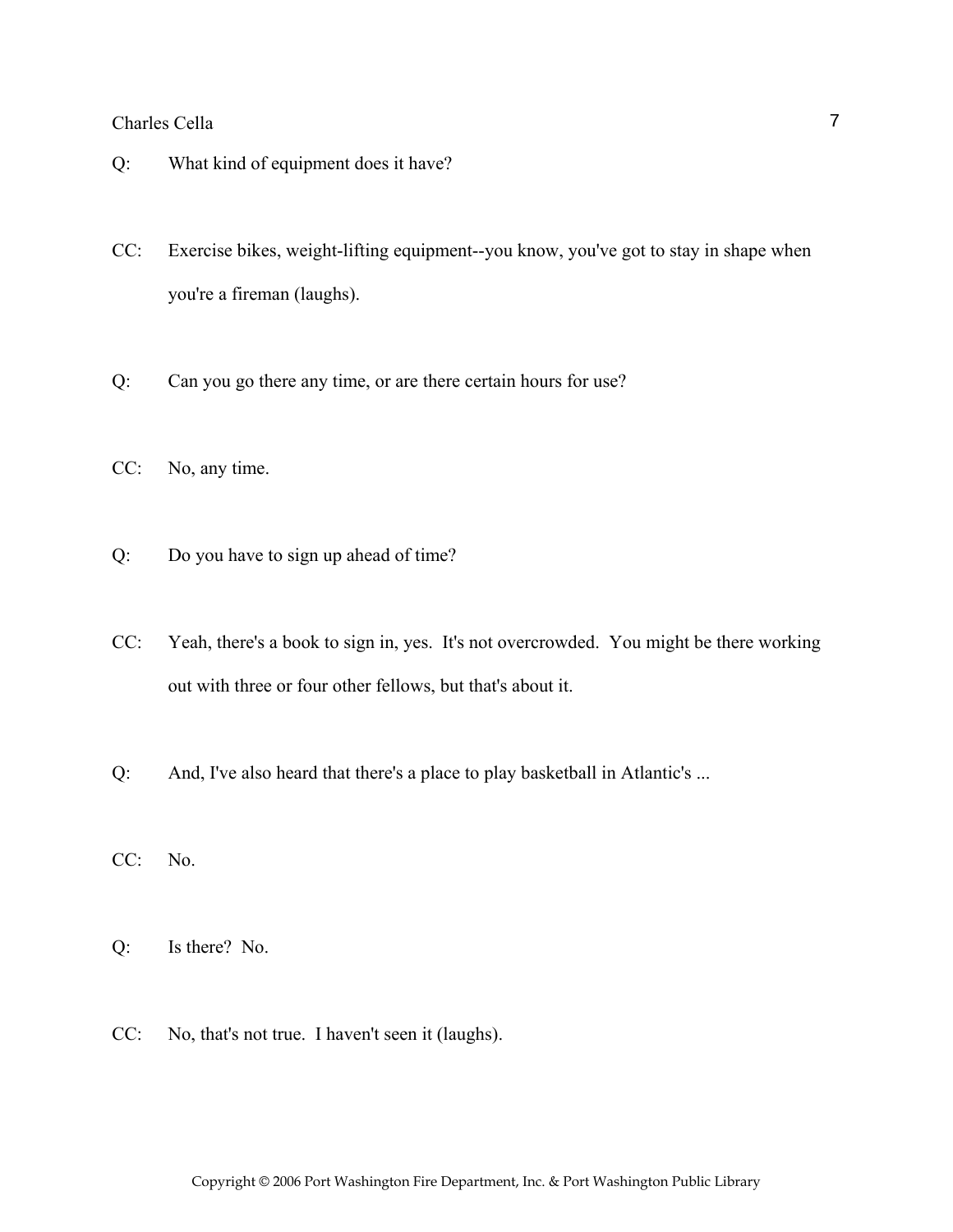- Q: And there never was, as far as you know?
- CC: There might have been an outdoor basketball, you know, a hoop ...
- Q: Yeah.
- CC: ... years ago. And somebody got hurt--I remember, hurt their arm, and they did away with that. So, that's as far as basketball goes, that I know of.
- Q: Yes. What do you remember about your first days in the Department?
- CC: My first days?
- Q: Yeah.
- CC: Oh, we had some pretty severe fires back in those days, you know. There's the--on Haven Avenue. [The Leroy Upholstery Shop there.](http://www.pwfdhistory.com/trans/cellac_trans/pwfd_news039.pdf) That's probably one of my biggest fires that I've ever seen, you know. And then you had the [Port Washington Lumber](http://www.pwfdhistory.com/trans/cellac_trans/peco_fires022.jpg)  Company burn, and [lots of boat yards, after that.](http://www.pwfdhistory.com/trans/cellac_trans/fhh_fires004a.jpg)
- Q: Well, on the Haven Avenue fire, was that one of the first fires you worked?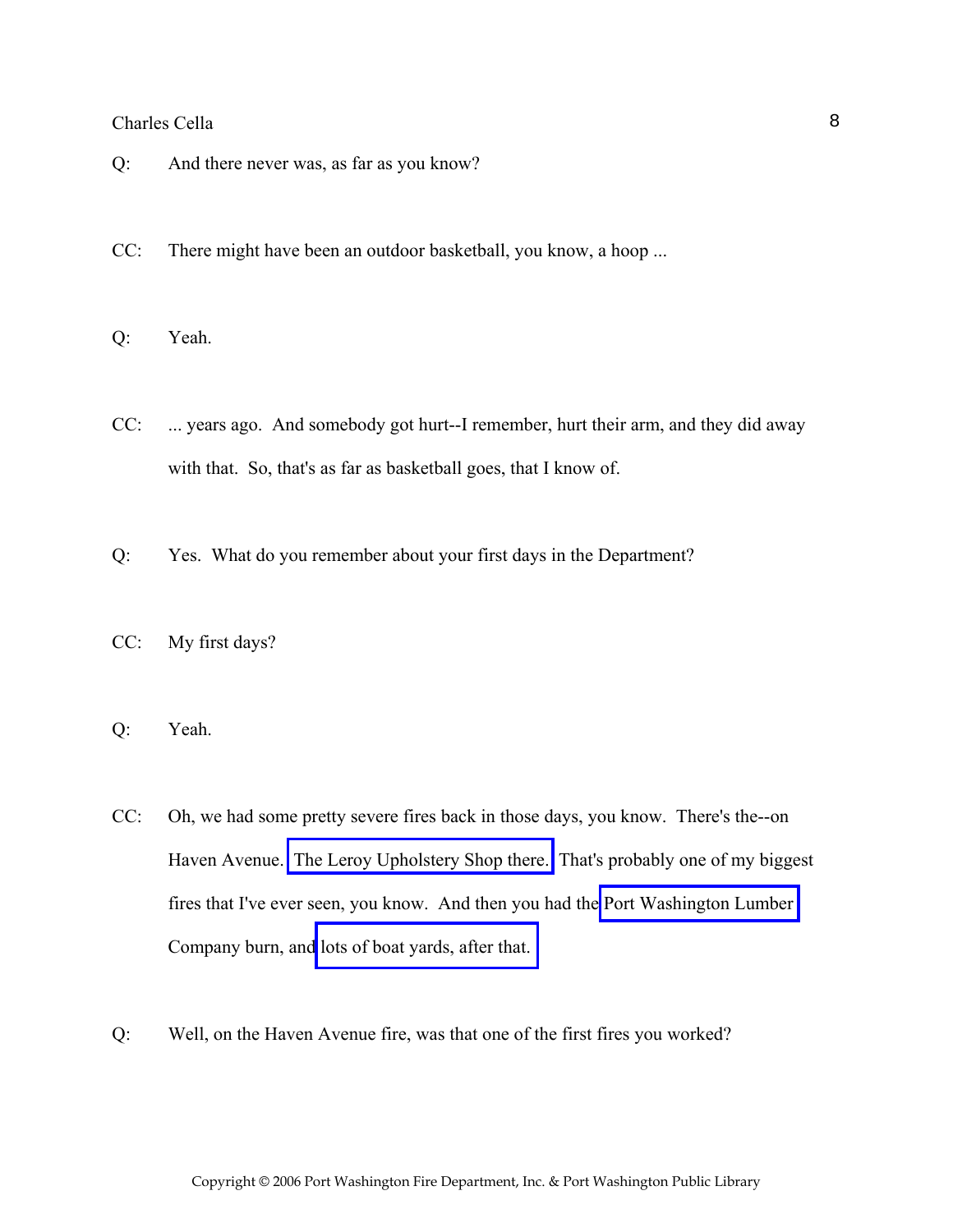CC: Not the first one I worked, but the first major fire, let's say. It was ...

- Q: Can you tell me what it was like?
- CC: Well, do you want to know the truth? I thought Main Street was going to about burn down (laughs). The flames were so big, and it was a windy night. It looked like the Plaza Building was going to go. The flames were shooting right over it. And ...
- Q: And what--what did you do with that fire?
- CC: Actually, we--a lot of the other buildings surrounded it, to protect the other--to protect the other buildings. Because there was nothing--it was blazing so hard, just poured water on the fire and protected the exposures.
- Q: And so that building--the Haven Avenue building, was that the Leroy Upholstery Company?
- CC: Yeah.
- Q: And that was totally lost?
- CC: Oh, sure.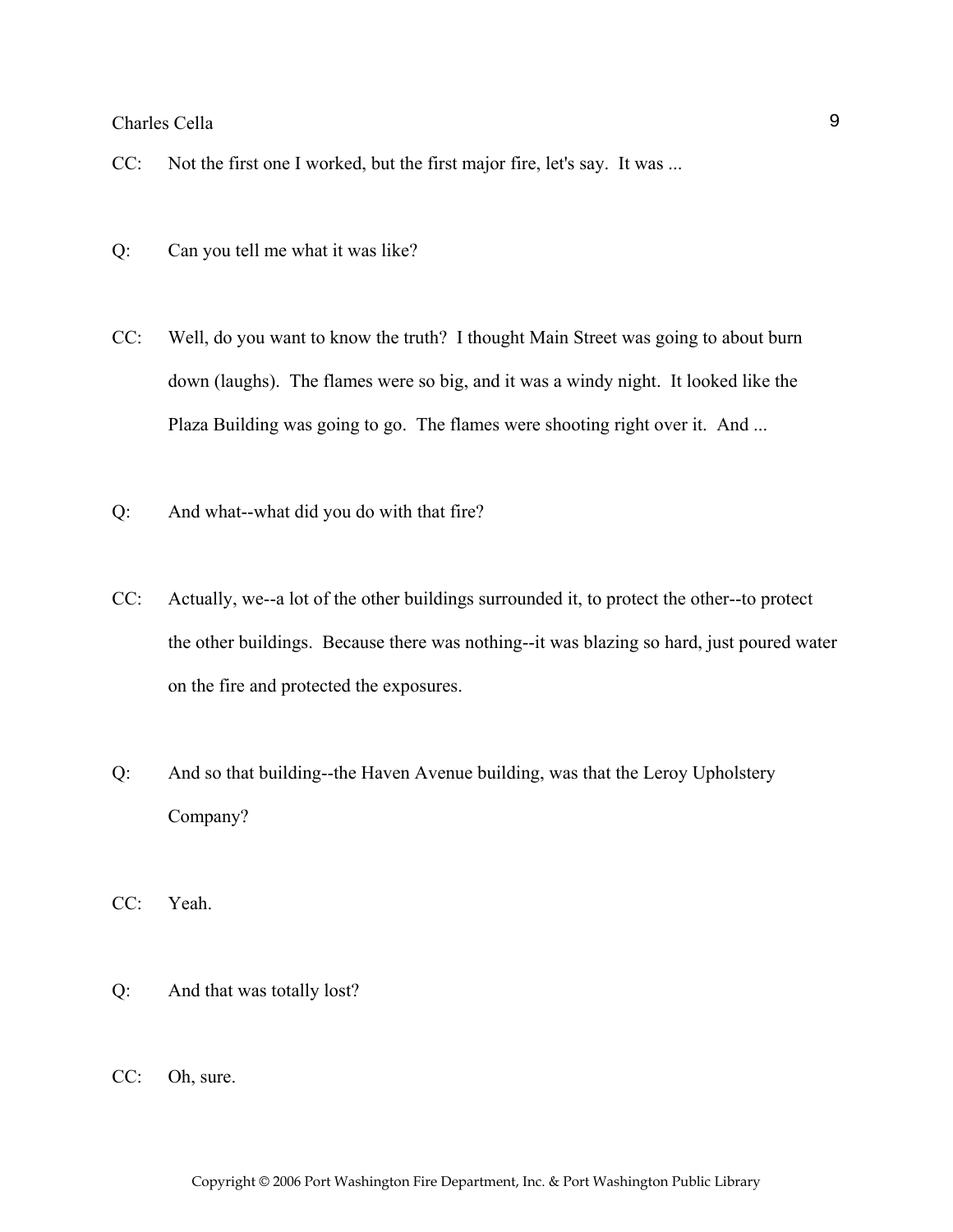Q: Yeah.

CC: Yeah.

Q: Yeah. Was anyone injured?

- CC: No, I don't believe so. Maybe a couple of scratches on firemen. Nobody--nobody was in the building at the time; it was vacant.
- Q: Well, what was the hardest fire you worked?
- CC: (Laughs). The hardest fire? They're all hard.
- Q: Hard in what way?
- CC: No, you're saying hard. You talk about hard work (laughs).
- Q: Scary?
- CC: They're all hard work.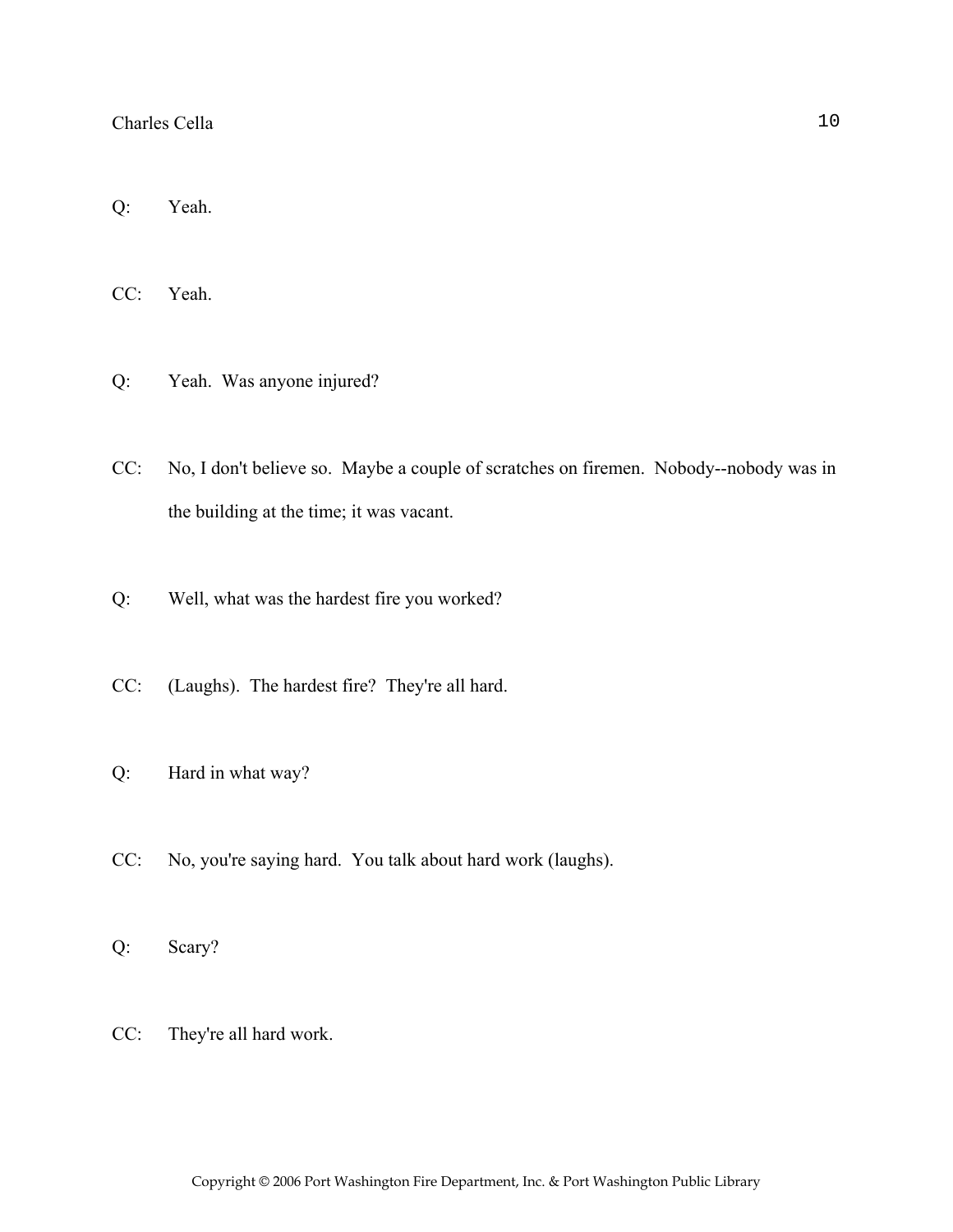Q: Yeah.

- CC: And they're all a bit scary, too. You're going into the unknown situations a lot of times. So, I mean that Port Washington Lumber Company was--that was a pretty severe fire. A lot of heat. And it lasted a long time. I was a Lieutenant in the company then, and I remember I had a hundred and two fever when I left the house. Because, in fire schools, they always told you how severe lumber fires--lumber companies would be. And I just had to go to just see. And it was (laughs)! So ...
- Q: And still, with the fever, you had to stay out there?
- CC: I stayed the whole night.
- Q: And it was in the winter, was it, or ...
- CC: Oh, yeah. Yeah, it was cold. That's for sure. But, you do those things.
- Q: And what happened afterwards? Were you sicker?
- CC: No, no. Probably got better (laughs). But--of course, the saddest fire I was ever at was when Bobby Dayton died there on Main Street.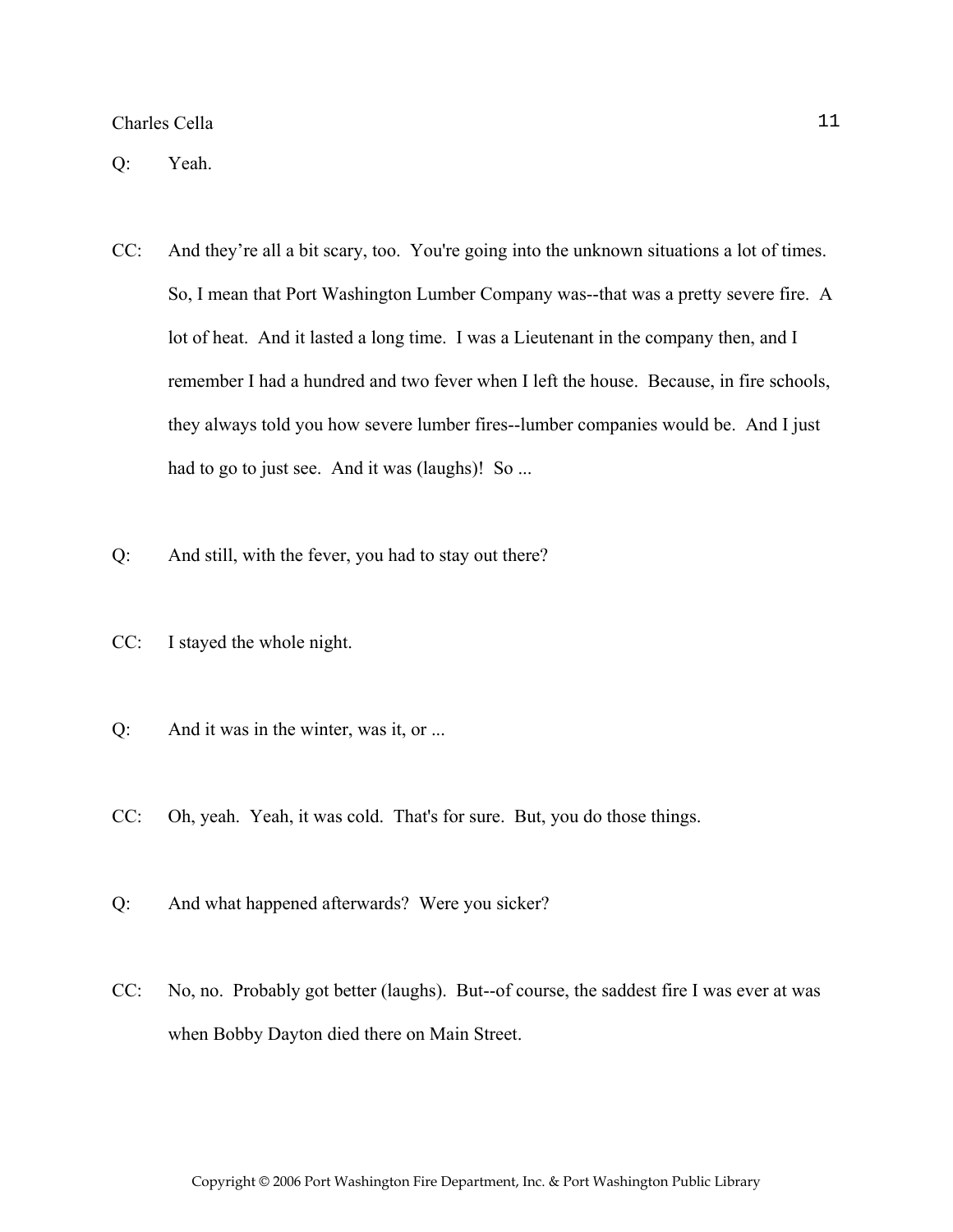Q: You worked that fire?

CC: Yeah.

Q: Yeah.

- CC: Yeah. It was devastating to the whole Department.
- Q: What was your special job, you know, with--early in the Department. Like did you have a special set of skills? When you went to a fire, what would you do?
- CC: Really we--well, Atlantic Hook and Ladder was, you know, for search and rescue. A lot of the buildings, as soon as we got there, that's the first thing we did was put ladders on the buildings, in case somebody was inside, they could get out. Or if the other firemen were in, you know, attacking the fire and something happened, they could get out. So you made sure you had ladders on all sides of the buildings. That was our primary job.
- Q: And how many people would it take to put the ladder up?
- CC: One ladder? Like two people, most ladders; some take four, you know. And I'm talking about ground ladders. I'm not talking about, you know, automatic aerial ladders, you know, where you just push buttons or (laughs) ...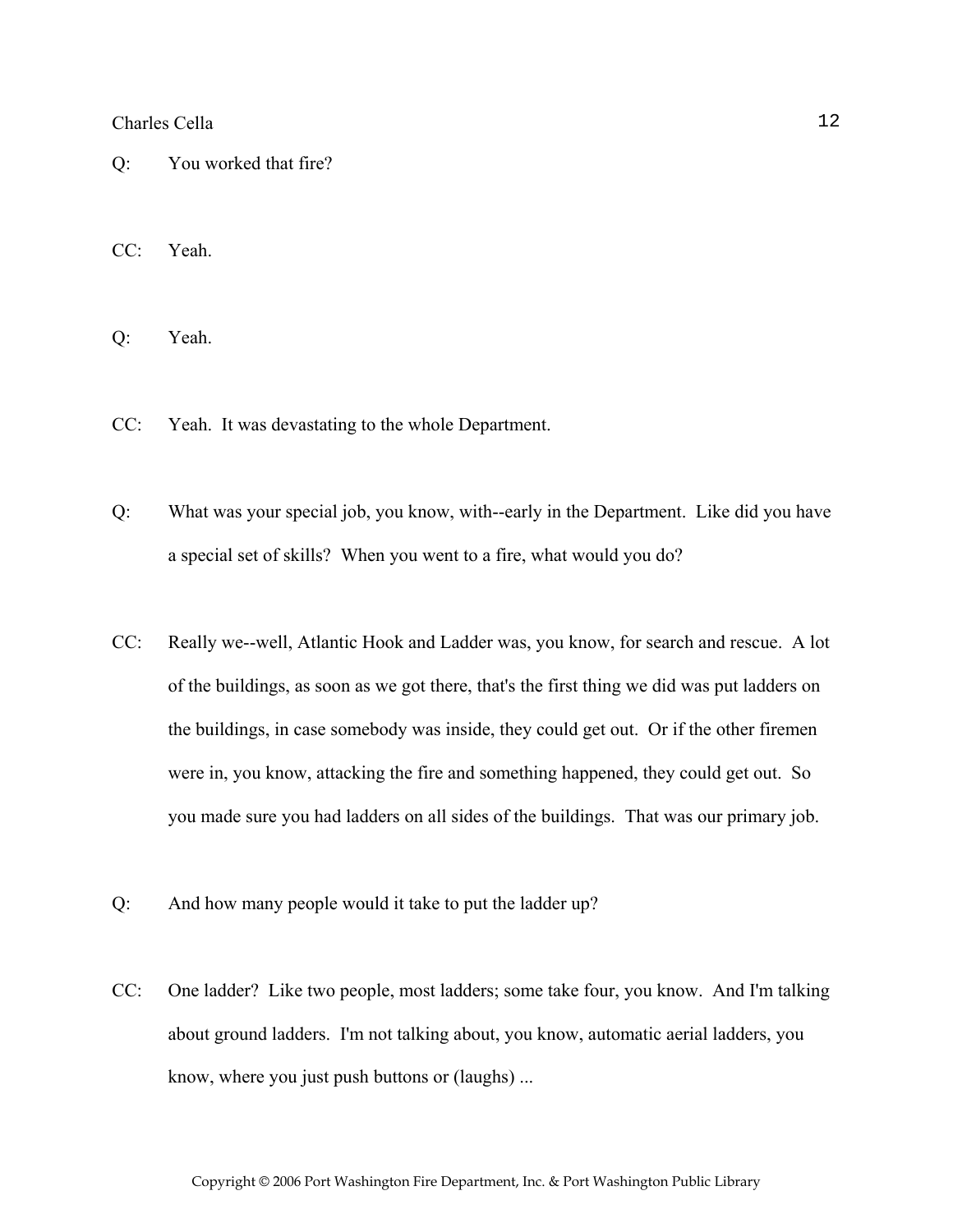- Q: Do you use those, too?
- CC: Oh, yeah, yeah.
- Q: But did you then when you ...
- CC: I did, I did.
- Q: You say you did. You don't ...
- CC: Today? The newest trucks we have today? No, I'm not trained on them. Just haven't had time. Maybe I'll go back to it when I retire (laughs).
- Q: So, let's see. You were an engineer, right?
- CC: Yes.
- Q: And what, by definition, does an engineer do?
- CC: Well, you maintain the equipment. After a fire, you make sure everything is put back on the trucks and in working order. Work nights on Thursday nights, you get--get the trucks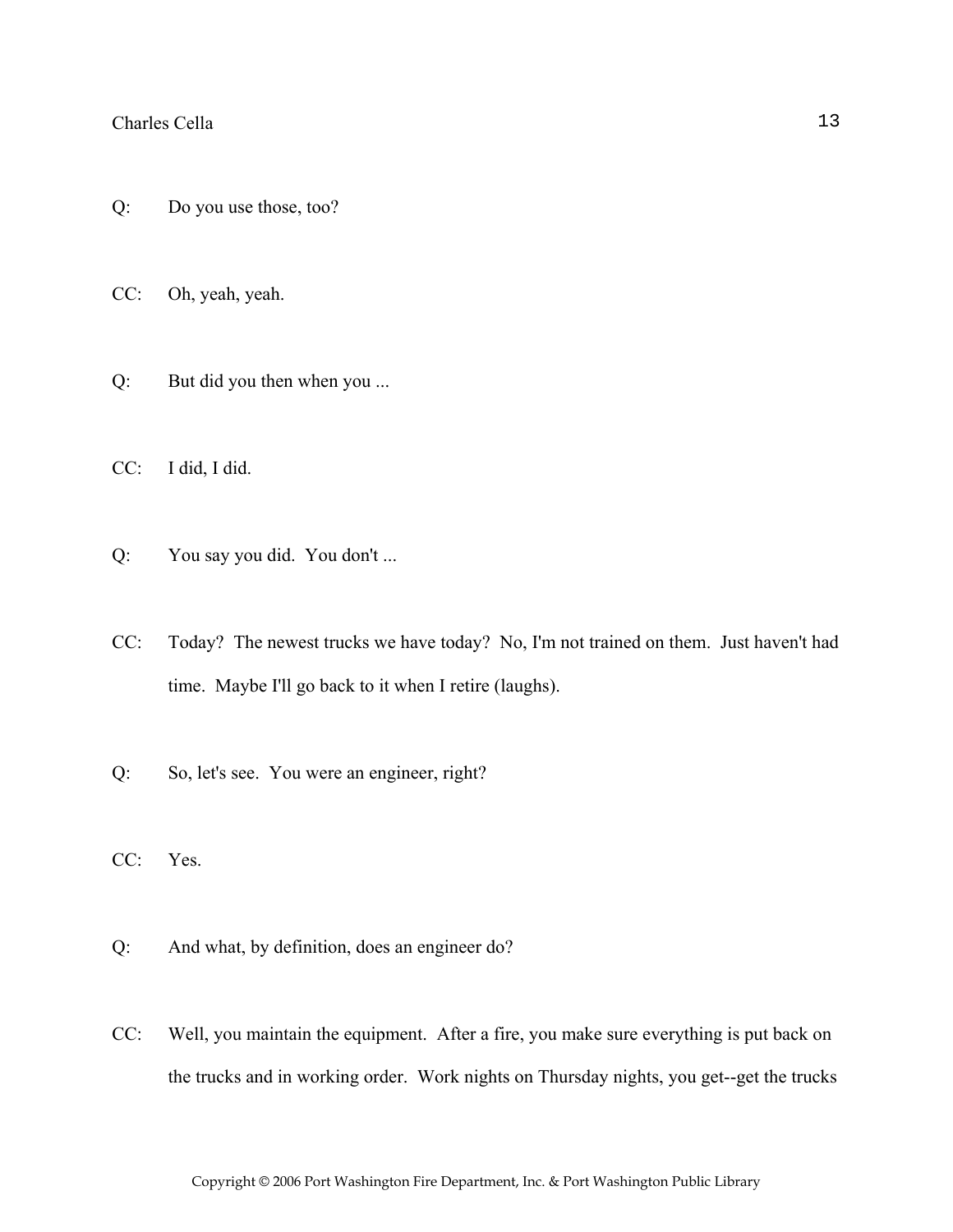cleaned. Make sure to check the oil and make sure everything's in proper order. And it's basically you're in charge of the trucks and equipment.

- Q: And what are the biggest challenges in that job?
- CC: Well, I don't know what you mean (laughs) by biggest, you know. It's just--it's a job, and you do it. You have to take care of the equipment, because somebody's going to depend on it for their life, so you make sure it's in working order.
- Q: And then, after that, you became an officer ...
- CC: Yes.
- Q: ... right? And so what were your main responsibilities as a Lieutenant?
- CC: Well, you're underneath the Captain. Take orders from him and issue orders to the men, you know. You got to the fire, you made sure, like I said--with the ladders--you made sure the ladders were put up in the proper spots, and anything the Chief asked you to do, you had to relay the information down. You had to go in and make the searches, you know, with the men; it was--that's about it.
- Q: And what were some of the hardest things you had to do as Lieutenant?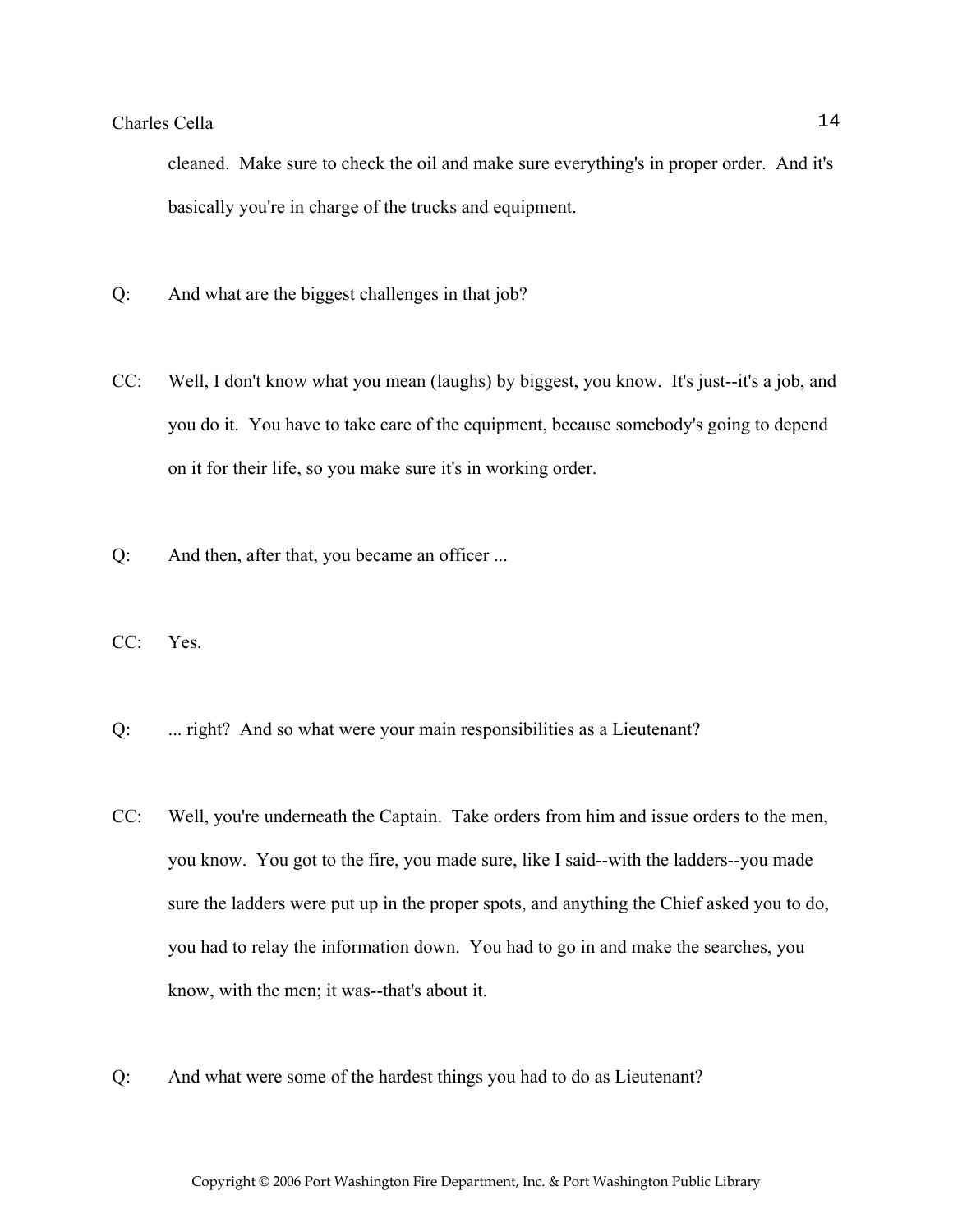- CC: (Laughs) Issue orders.
- Q: Did you ever have anybody not want to obey an order?
- CC: No, not really. No. Everybody's pretty conscientious about that.
- Q: You said that you had served in the Army. Where--where did you serve?
- CC: I was in the United States here--Massachusetts was where I was stationed.
- Q: And did you feel that your military service helped you in your firefighting career?
- CC: I think so.
- Q: In what way?
- CC: Well, you--actually you, in the service, you know, you learn to take orders. And when I got into the fire service, it was run sort of semi-military. And when somebody gave you an order, you did it, and it was whether you liked it or not. If you thought it was wrong, you still did it, and you answered--you know, asked questions later. And I thought that's the way it should be. Today, it's a little more lax, you know. And I'm not saying they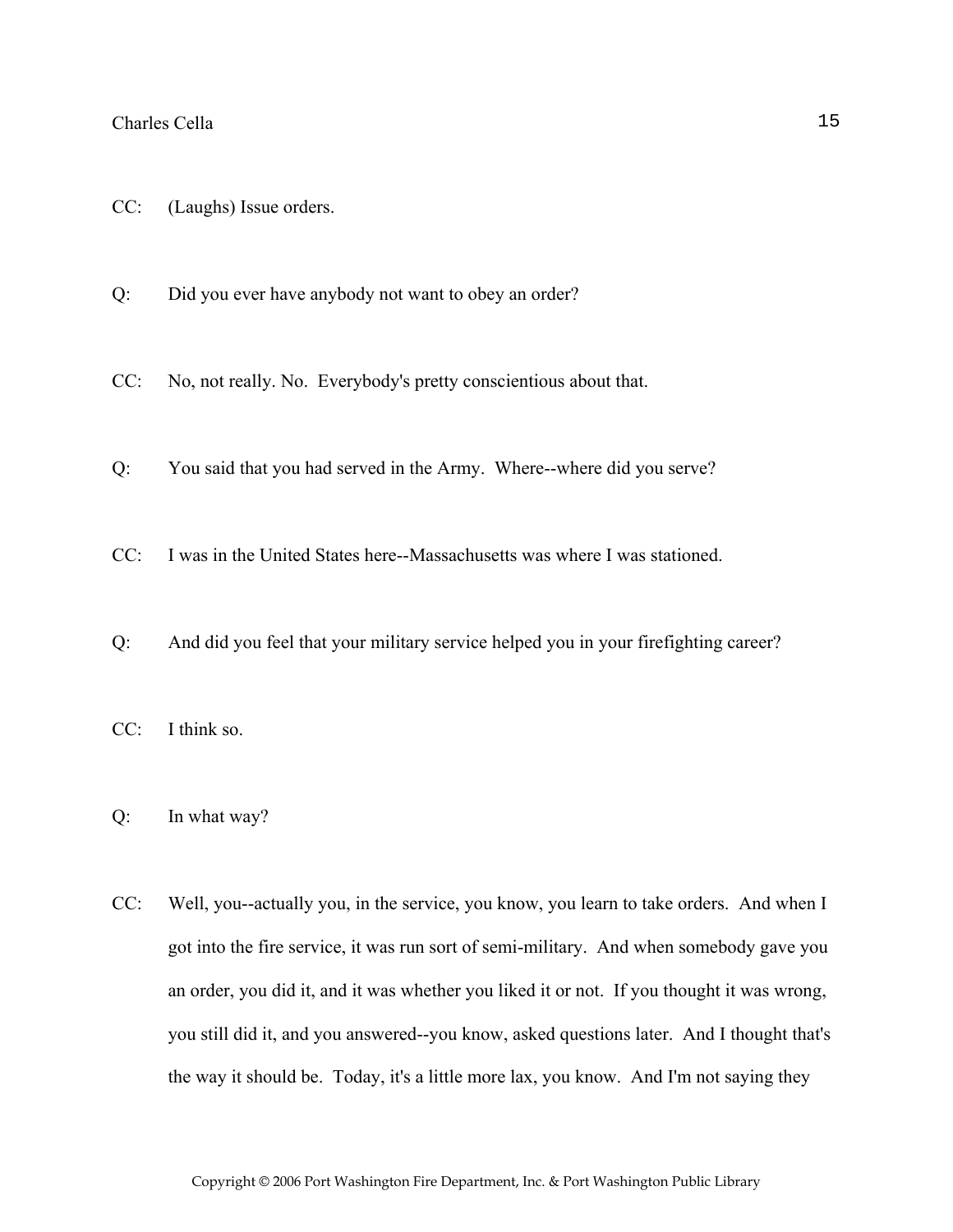don't take orders. But it's not as stern the way the orders are given.

- Q: You think in the way the officers talk to the other firefighters, that that's the difference, or what?
- CC: Well, I don't know. Just a lot more relaxed environment now. And maybe it has to be to keep the firemen happy (laughs).
- Q: They didn't worry about keeping the firemen happy ...
- CC: Well, in one way, there was some abundance of people who wanted to get into the Fire Department before, and, you know, there was waiting lists, and so you watched what you did, to stay in. Today, you know, fifteen people could show up at the door, and you could take them in. So, I think that's one of the main things. But I think, you--probably the military helped out the fire service in lots of ways.
- Q: Can you think of some other ways?
- CC: Well, just, you know, when you're in the service (laughs), you learn to take orders. So, when you got into the Fire Department, somebody gave you an order, you did it.
- Q: Okay, and then you got to a point when you were giving orders ...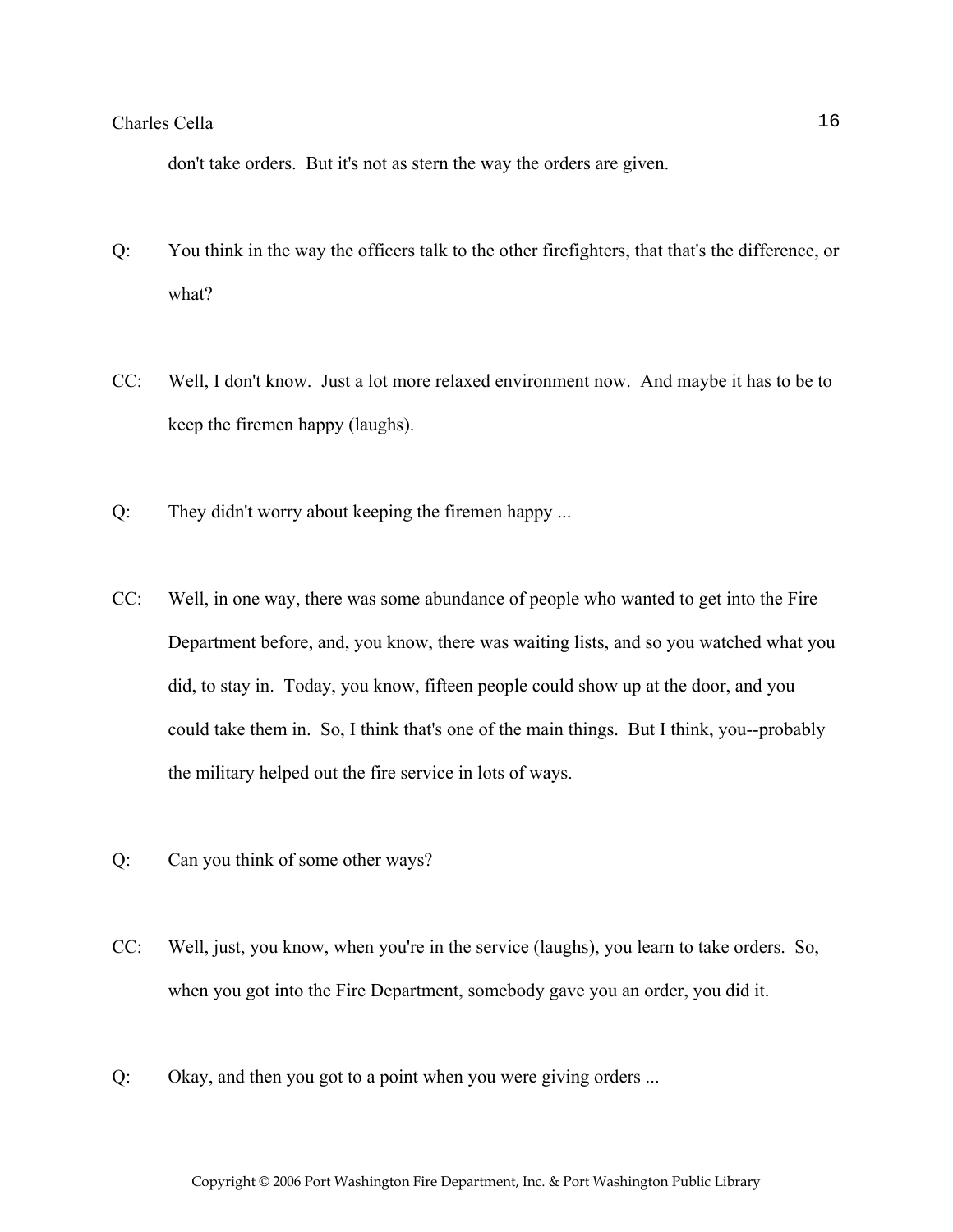CC: Yeah.

Q: ... as a Lieutenant and then as a Captain.

CC: Uh huh.

- Q: So, did you feel comfortable doing that?
- CC: Yeah, yeah. Very comfortable, and I think..my term was like, when I was Lieutenant and Captain, I think the men respected me and did whatever I--I told them to do, and had to do. And so ...
- Q: What were the most challenging aspects when you were Captain?
- CC: It's not much different than being a Lieutenant. Although, you know, in--when I was Captain, I'll say I think I was probably pretty close to the last Captain in Atlantic's where they didn't have a President. So you had to run both the administrative stuff and the fire grounds, too. So it was a lot bigger job than it is today. Now they have President, Vice President, you know, to take care of the administrative work, and the Captain just takes care of the men and the trucks. But we used to have to pay the bills and watch out for every penny they spent, and so ...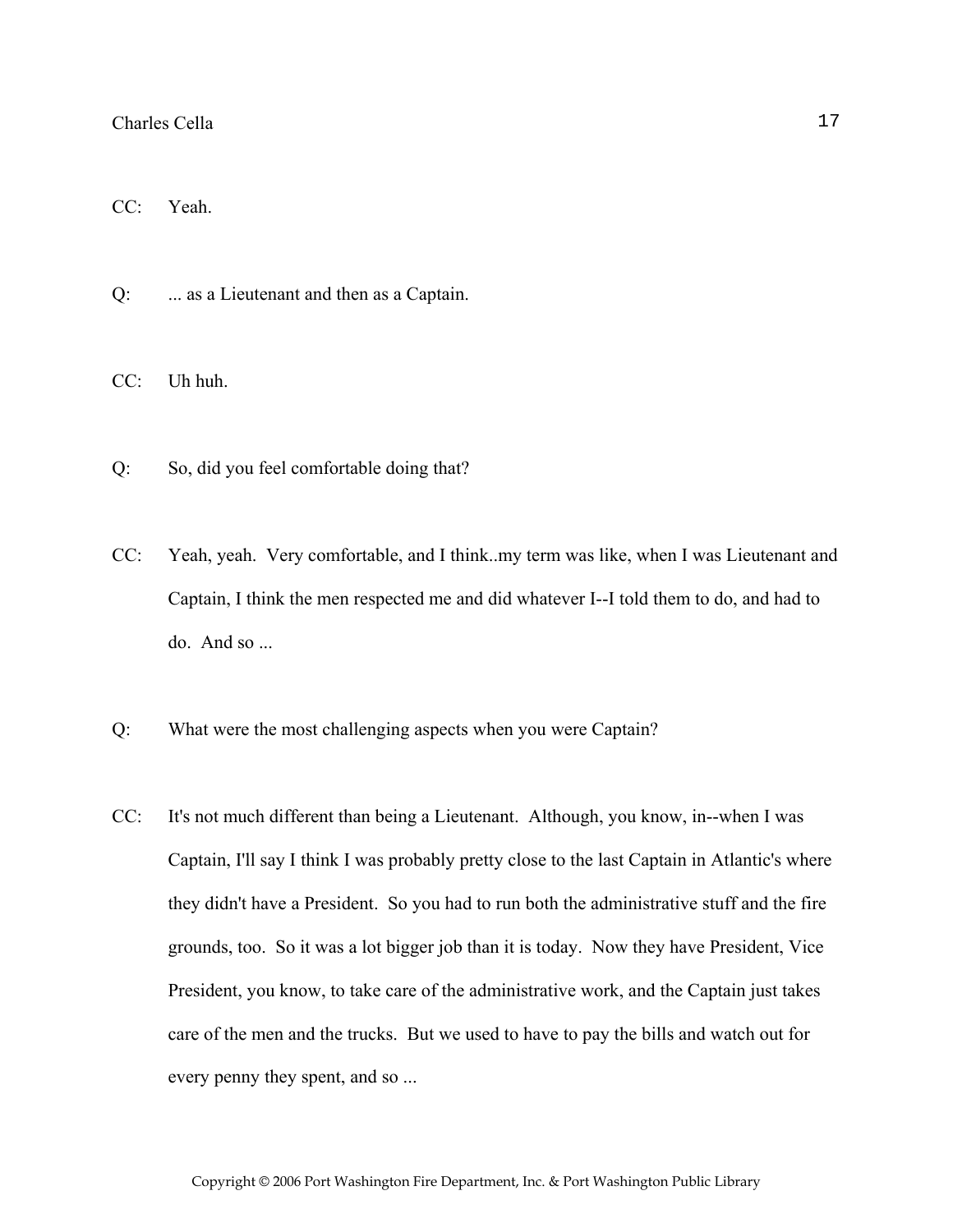- Q: So that must have taken a lot of time.
- CC: Yeah, it did. I think it was a bigger challenge then than it is today, to be Captain.
- Q: Do you think that the system that they have now is better, is worse?
- CC: I think it's a lot better. Yeah. It takes a lot of pressure off the Captains. You don't have to worry about doing a lot of paperwork, plus watch your men on the fire grounds, and (laughs), you know.
- Q: Yeah. The fire grounds? What is that?
- CC: Well, when you go to the scene of a fire, you know.
- Q: Okay. Then, you also became a Trustee, right?
- CC: Yes.
- Q: So what kinds of issues ...
- CC: Well, then you were in administrative. Check the bills. Pay the bills. Go out for bids.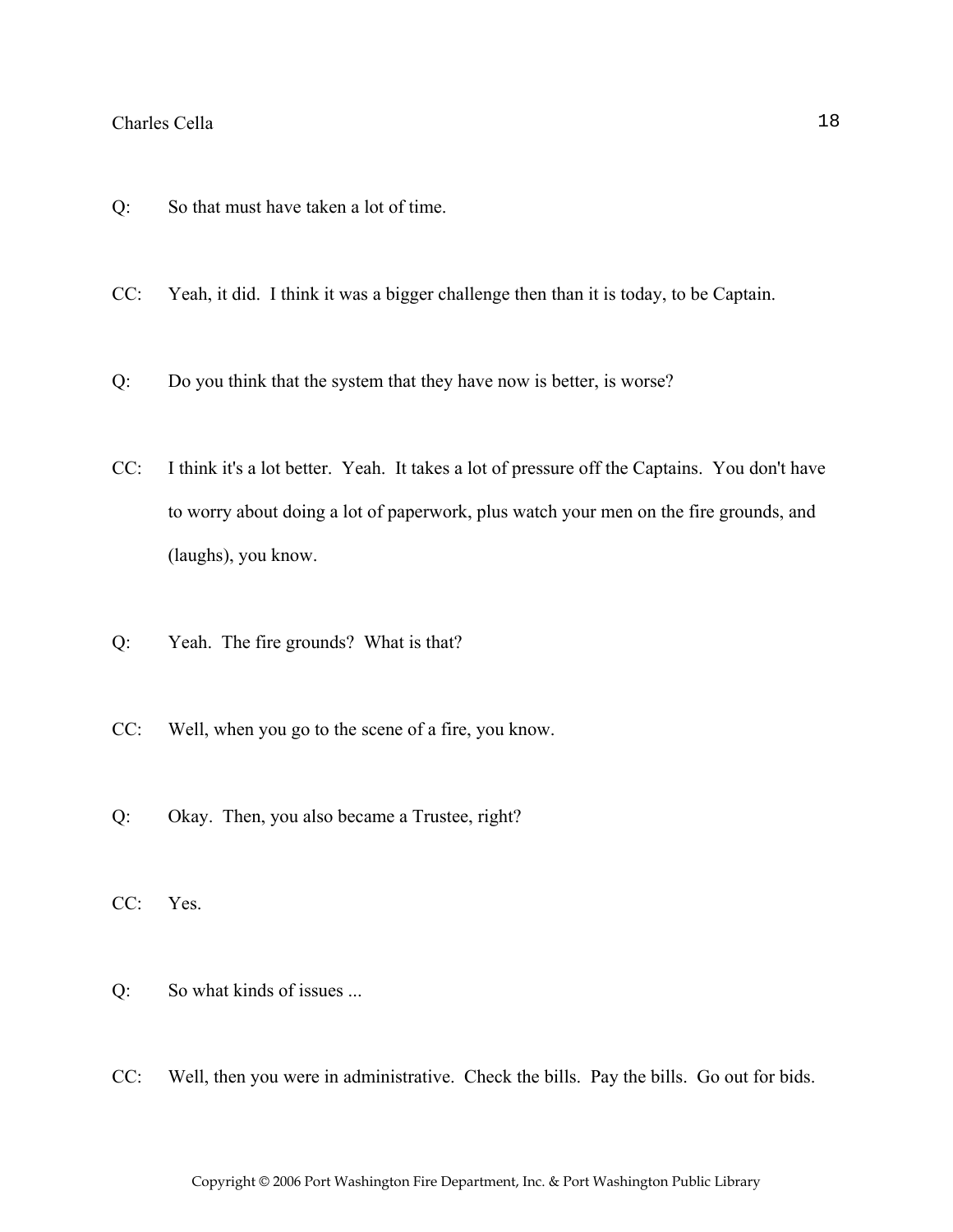Any equipment that had to be purchased, you go out and get the bids and ...

- Q: Did any controversial issues come up while you were a Trustee ...
- CC: No (laughs).
- Q: ... that you had to deal with? No?
- CC: No (laughs). Just every day. No. It's just a matter of, you know, you go over the bills. If there's something in question, you go and find out from the Captain what's this purchase about or for what.
- Q: Were there any purchases that, you know, didn't seem ...
- CC: No ...
- $Q:$  ... right?
- CC: ... never. Never. No. Of course, there's--in Atlantic, there's five Trustees, and, you know, everybody watches one another, and not like the school district where they could steal the money (laughs).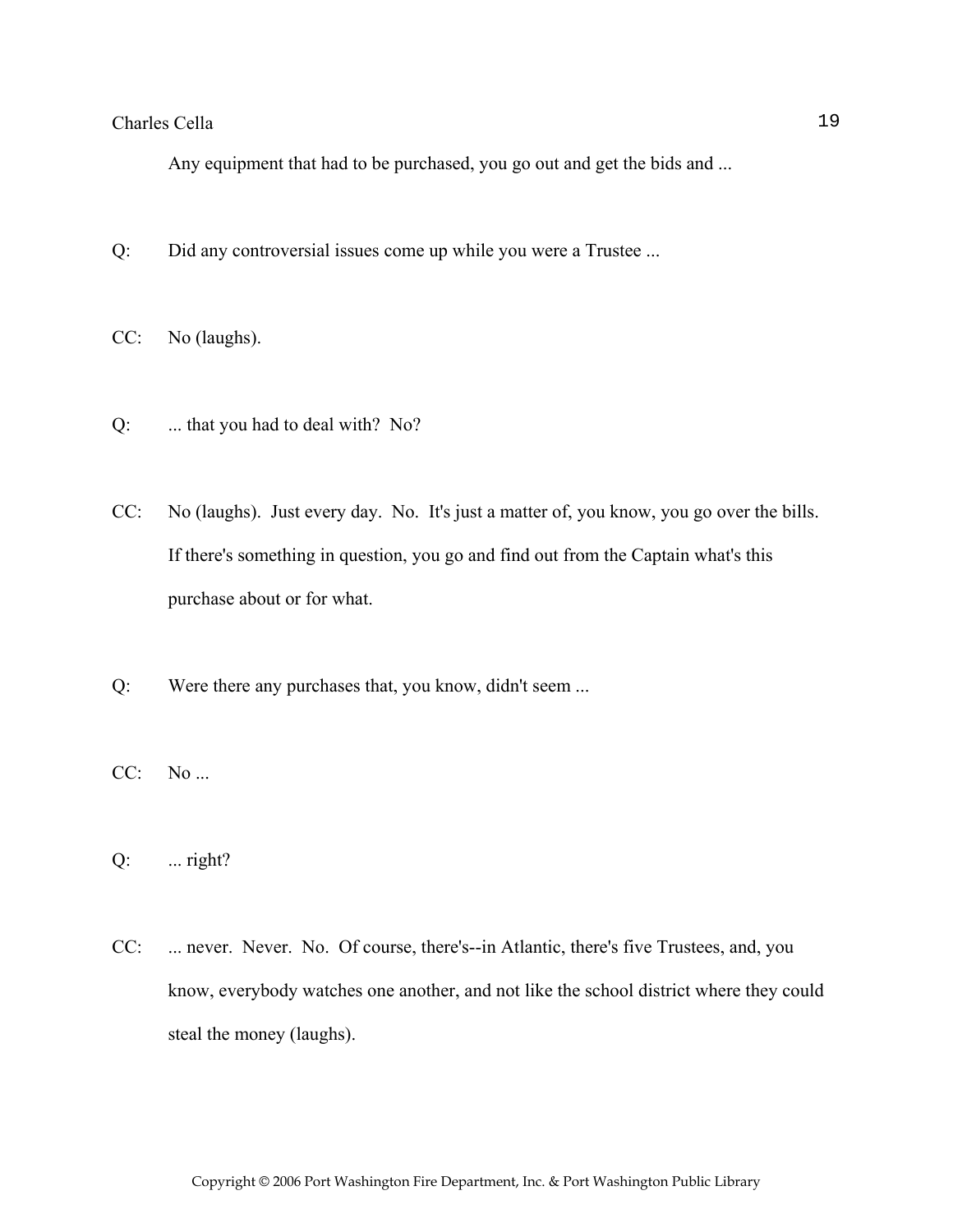- Q: [And you were involved in the work for the new building, right?](http://www.pwfdhistory.com/trans/cellac_trans/ahlco_bldg03.jpg)
- CC: Yes.
- Q: Can you tell me about that? I mean, how--at what point did you decide that you needed a new building?
- CC: Probably when I first got in the company, but it was a long time after that before ...
- Q: Why? What was wrong with the old building?
- CC: Well, just, it was way too small. You couldn't house the trucks. Everything was antiquated, breaking down--the heating system, the bathrooms. It wasn't one thing. The building was a hundred years old, you know. I know there was many changes made in the building, you know, from when it was first built, but the basic shell was very old, and it was time. These trucks we have today, they couldn't possibly fit in the old firehouse. Wouldn't fit through the doors.
- Q: Well, how did you keep up the operations while you were in the process of putting up the new building?
- CC: The trucks were stored in other firehouses in Port Washington. Squeezed in here and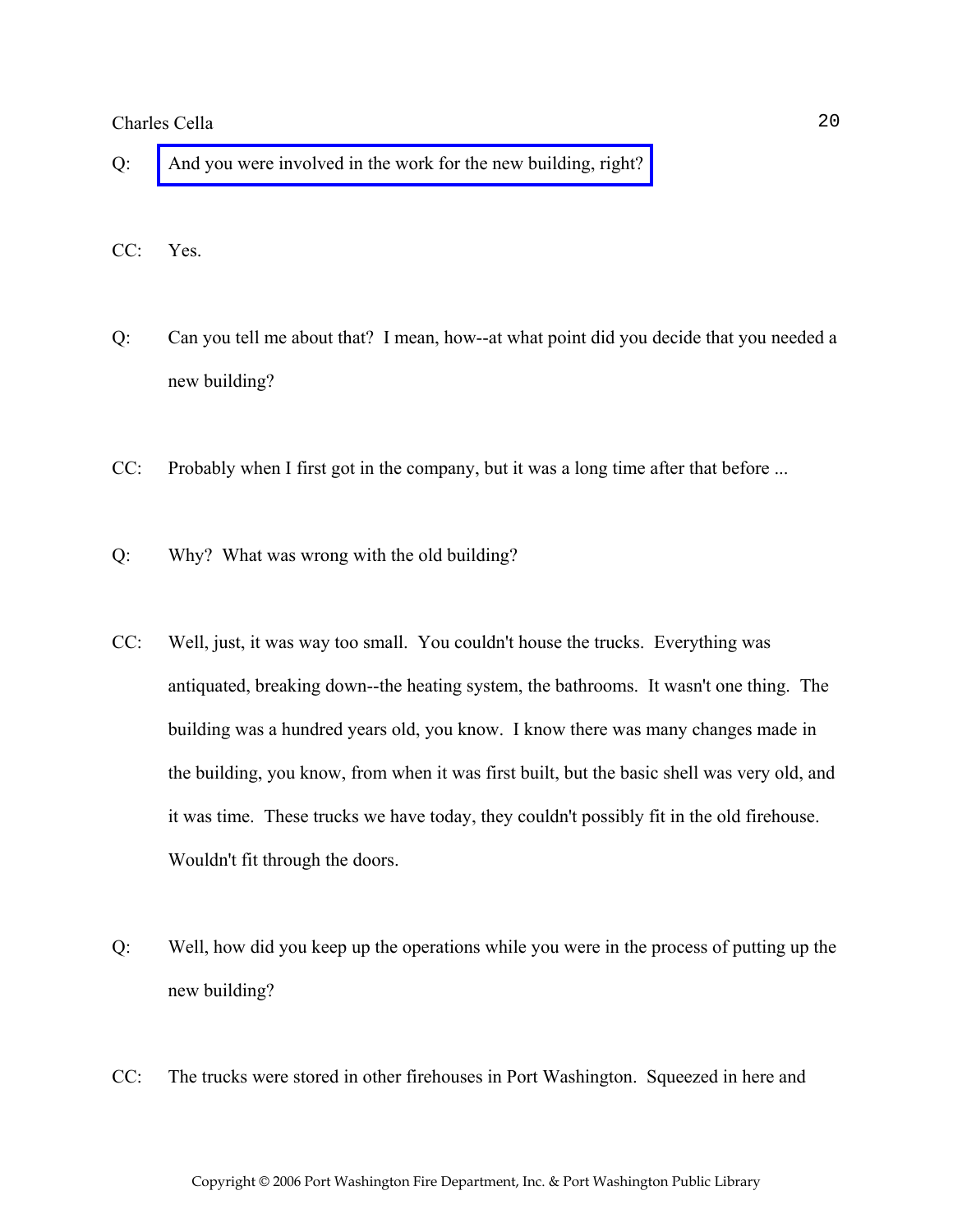there, wherever they could.

- Q: And then, where would the firefighters go? Or you could still--I mean, you could still go there while it was under construction?
- CC: No. No.
- Q: No. So ...
- CC: We had our meetings in other firehouses, and gatherings--whatever we had to do. The Trustees met in other places, other firehouses. We do have an annex on Avenue A, and we did a lot of work out of there. So ...
- Q: So how was ...
- CC: ... it was pretty comfortable, while we were under construction.
- Q: How long did it take under construction?
- CC: Two years. So ...
- Q: Did you run into any obstacles ...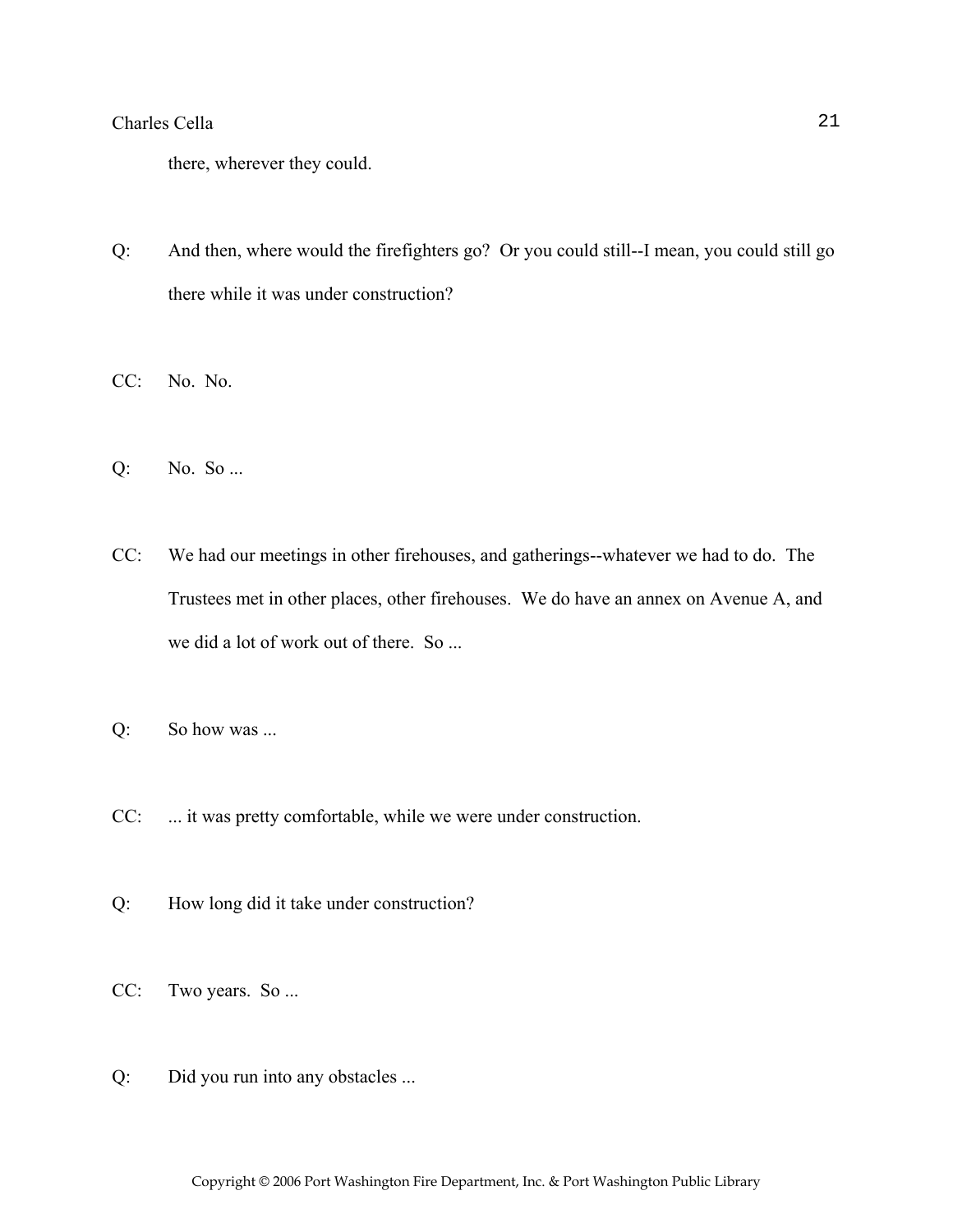CC: No.

Q: ... along the way?

- CC: No. You know (laughs), I was co-chairman on the building committee, and I think we went over-budget by about four percent, which was nothing. And that was--there were a few changes. There was a couple of walls that weren't anticipated--retaining walls on the property. And it was--it was hardly anything. We worked pretty tight on it.
- Q: Did you have a celebration when the new building was finished?
- CC: Yes. There was a wet-down on the building.
- Q: A wet-down? What's that?
- CC: Well, we called it a wet-down, when --you know, in the fire service, even when somebody buys a new--a truck gets bought, the other companies come and they squirt water up in the air on it, and you call it a wet-down party.
- Q: Do you squirt it on each other?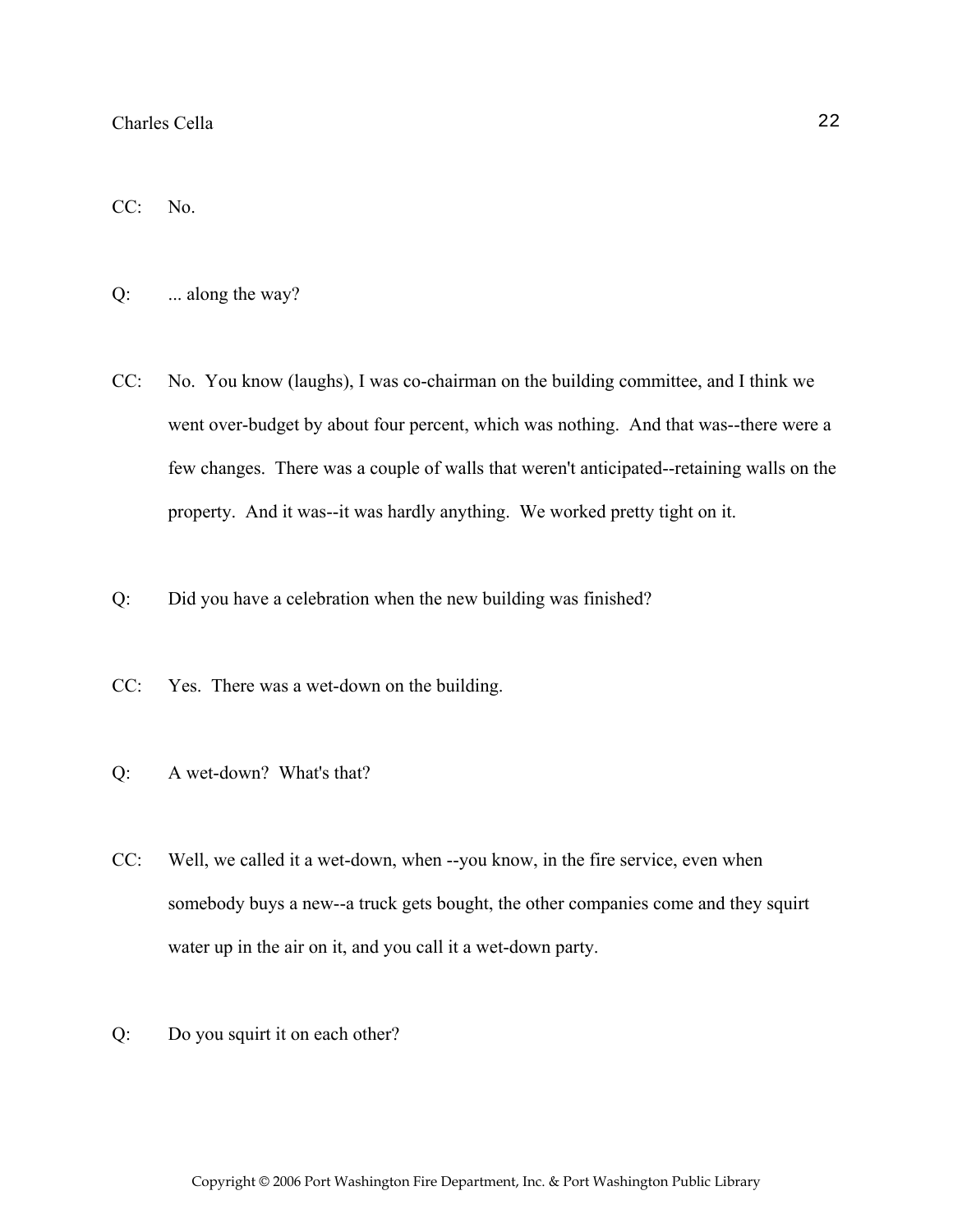- CC: No, no. No. Just over the equipment. Just a good luck gesture.
- Q: Yeah. Did you do anything personally for good luck? Did you carry anything with you or ...
- CC: No.
- Q: ... think about anything?
- CC: No. No rabbit tails or--no.
- Q: Well, on the wet-down, now I've heard stories of, you know, the firefighters getting into water fights. Did you ever ...
- CC: No.
- Q: ... get into one of those?
- CC: No. No I didn't.
- Q: What kind of humorous things would go on in the firehouse?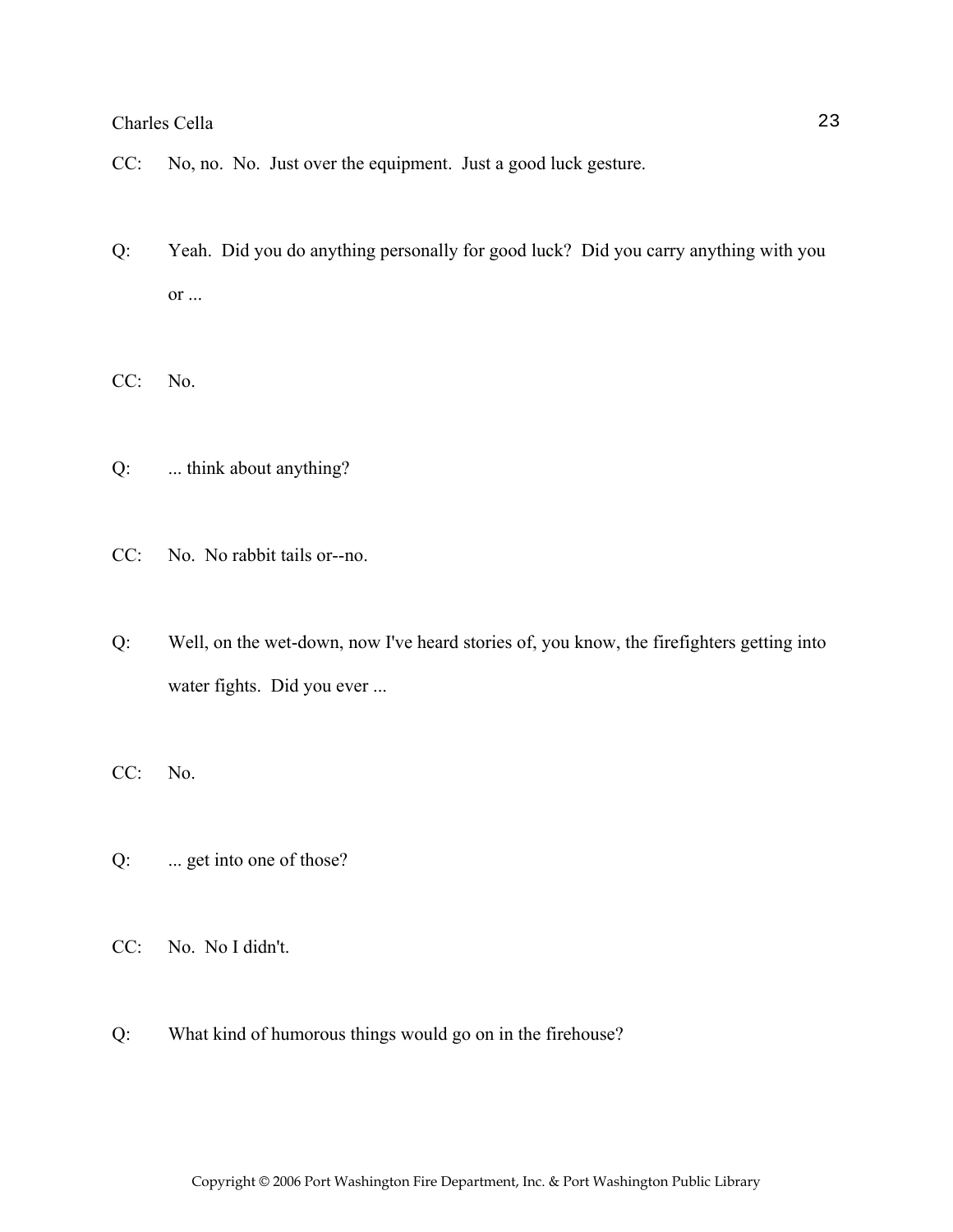CC: (Laughs). Humorous things. I really can't tell--I don't know, can't remember humorous. Not too many humorous things go on, you know. A lot of talk goes on, but not about humorous things.

Q: Good talk?

- CC: Yeah, very good talk. So ...
- Q: How important to you are the social aspects of being in the Department?
- CC: How important. Well, from what I can say, it's probably one thing that holds the people pretty close together. By having the Christmas party, you know, and things like that. I mean, Atlantic--we do most of the cooking ourselves for parties, and there's a crew--say a crew of guys of ten, you know, to do the cooking. And it's very enjoyable.
- Q: Do you cook, yourself?
- CC: Yes, I do. And I enjoy it.
- Q: What are your specialties?
- CC: Oh, Italian food, yeah.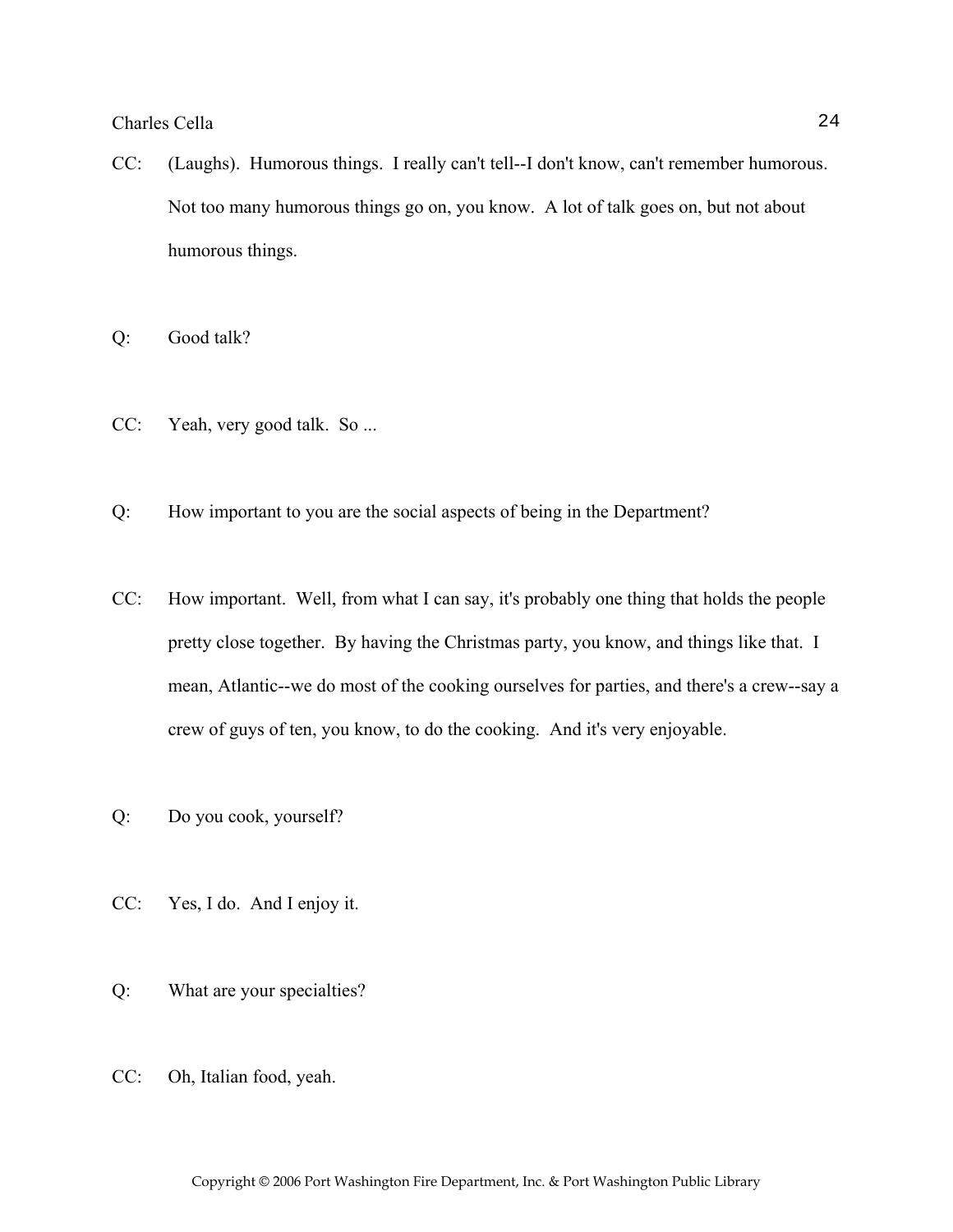- Q: Like what? (Laughs).
- CC: Pastas. (Laughs) I can make almost anything in Italian food, if you want specialties. But I do a lot of cooking at home.
- Q: Do you?
- CC: Yeah, I enjoy it as a hobby.
- Q: How did you learn?
- CC: Just fooling around. (laughs)
- Q: Did your mother teach you or your ...
- CC: No, not really. No. Actually, my father-in-law had a restaurant years ago--not that I was involved in it.
- Q: Here in town?
- CC: No, no. In the City. And when they moved to Port Washington and I started going out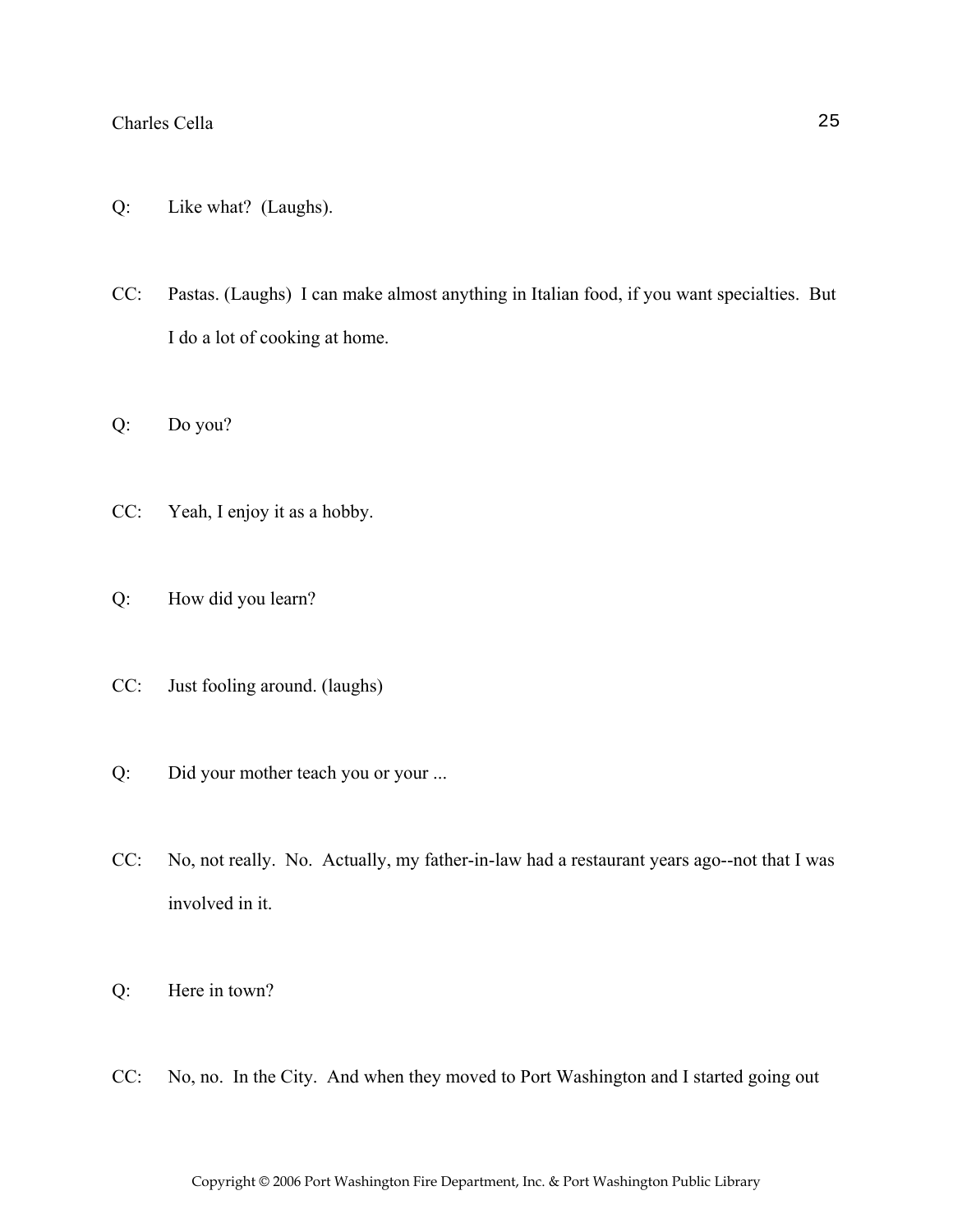with my wife, and I went to his house, and I used to watch what he was doing. He was- he was a pretty good cook, so that's where I picked up a lot of secrets. So ...

- Q: So, how often would you say you have parties at the firehouse?
- CC: You usually try and have a Christmas party. And -- parties (laughs). We have a Communion Breakfast, which we cook for. I'm trying to think of any other social events. We just had this fund raiser for Ashley--did a lot of cooking for that.
- Q: You had a lot of people there, right?
- CC: Yeah. We fed about six hundred and fifty people. And it worked out well. It ran very smooth.
- Q: Yeah, I wanted to go that night, but I couldn't. I had already made other commitments.
- CC: Yeah.
- Q: It sounded like a good menu.
- CC: Yeah. A lot of pasta.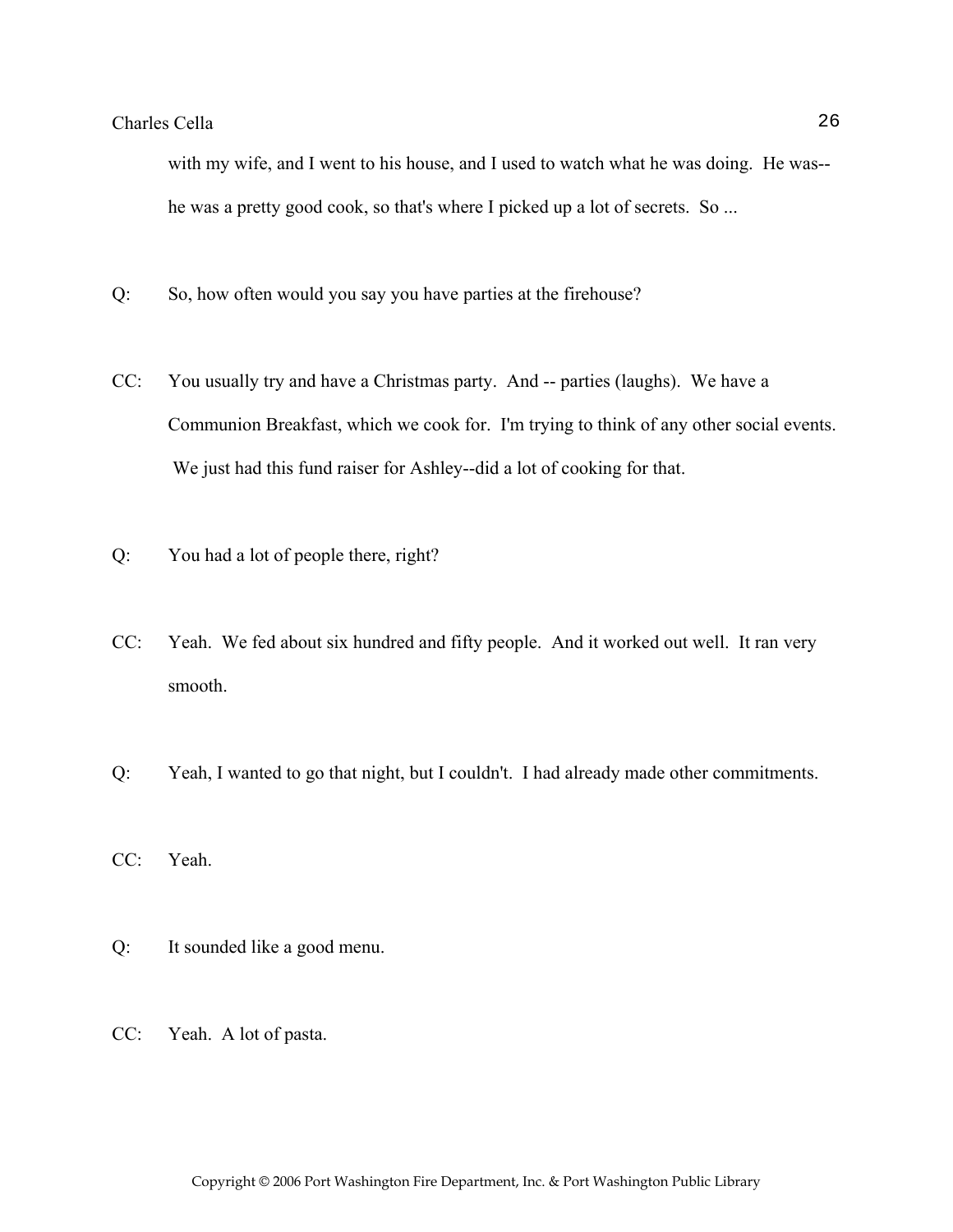- Q: Well, with all the commitments of time, how did that affect your family life?
- CC: I really don't think it affected my family life too much, you know. It was a couple of nights a week you're out. But, no, I tried to do what I had to do at home, too. Made sure I kept the peace. I know there are some firemen that spend more time at the firehouse than home, but I tried not to do that. So ...
- Q: Now, you said you had--you have two children or ...

CC: Three.

- Q: ... three. And would you want them to become firefighters?
- CC: Well, I have two daughters, and I don't think they would be (laughs) firefighters, and, you know, my son is not living here. He's in the City, so I can't really entice him to being a firefighter. I do have a grandson that's thirteen now, and I'm going to try and get him into the junior firefighters there. If not, if he doesn't become a firefighter, it's a good experience.
- Q: You mean the Explorer Group?
- CC: Yes, the Explorer Program.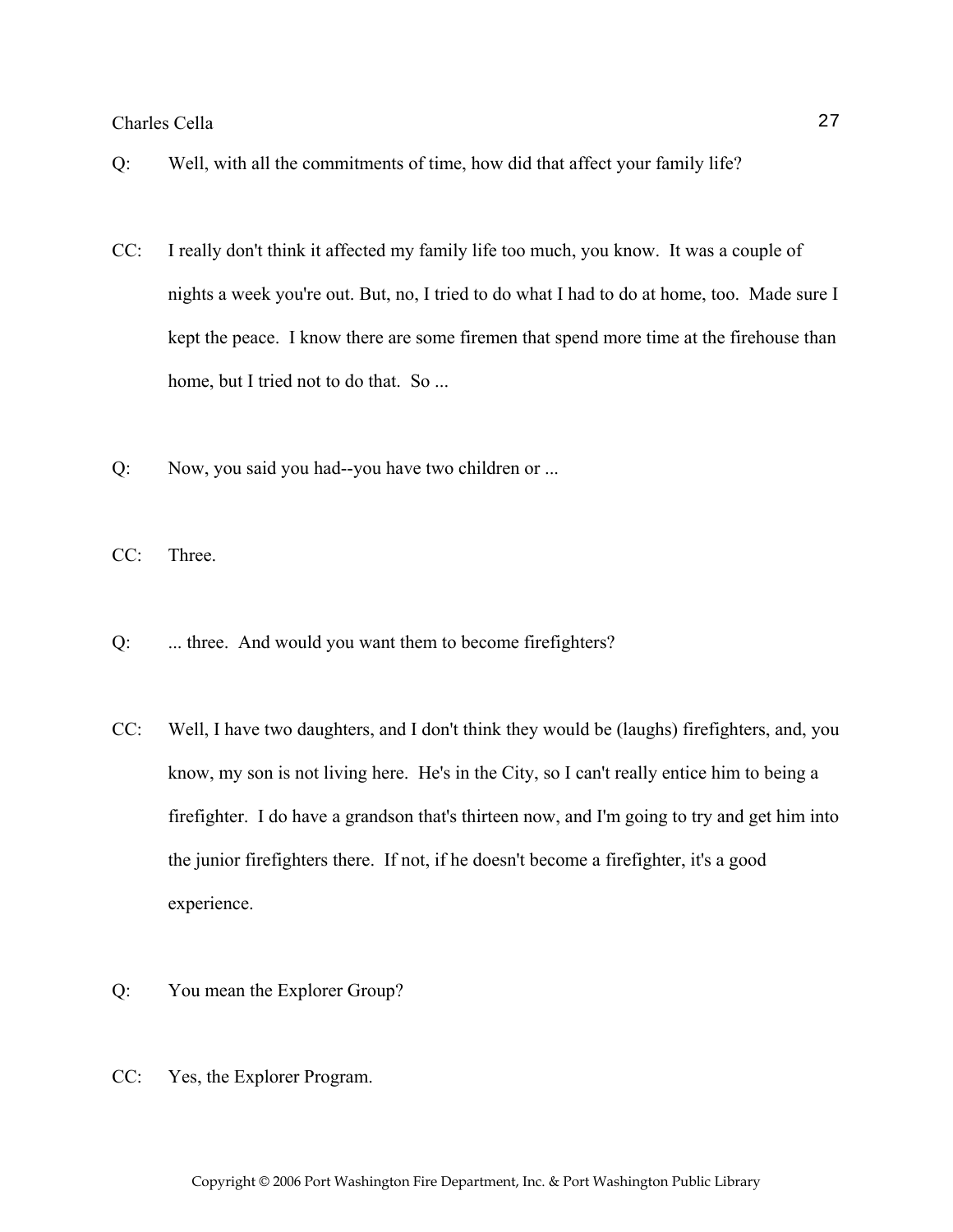- Q: Have you worked with that program yourself?
- CC: No, I haven't. No. Of course, they're always in the firehouse on Thursday nights and all. I'll see them there. And I really think it's a good program for Port Washington. And for the kids.
- Q: Uh huh.
- CC: It's good experience for them.
- Q: Which committees have you worked on?
- CC: Besides the building committee?
- Q: Uh huh.
- CC: Numerous dinner committees for the Port Washington Fire Department. Budget Allocation Committee for the Fire Department. And I remember years ago, the way the Department was run, it was run differently. We had a Board of Directors for the Fire Department. I was on that for many years.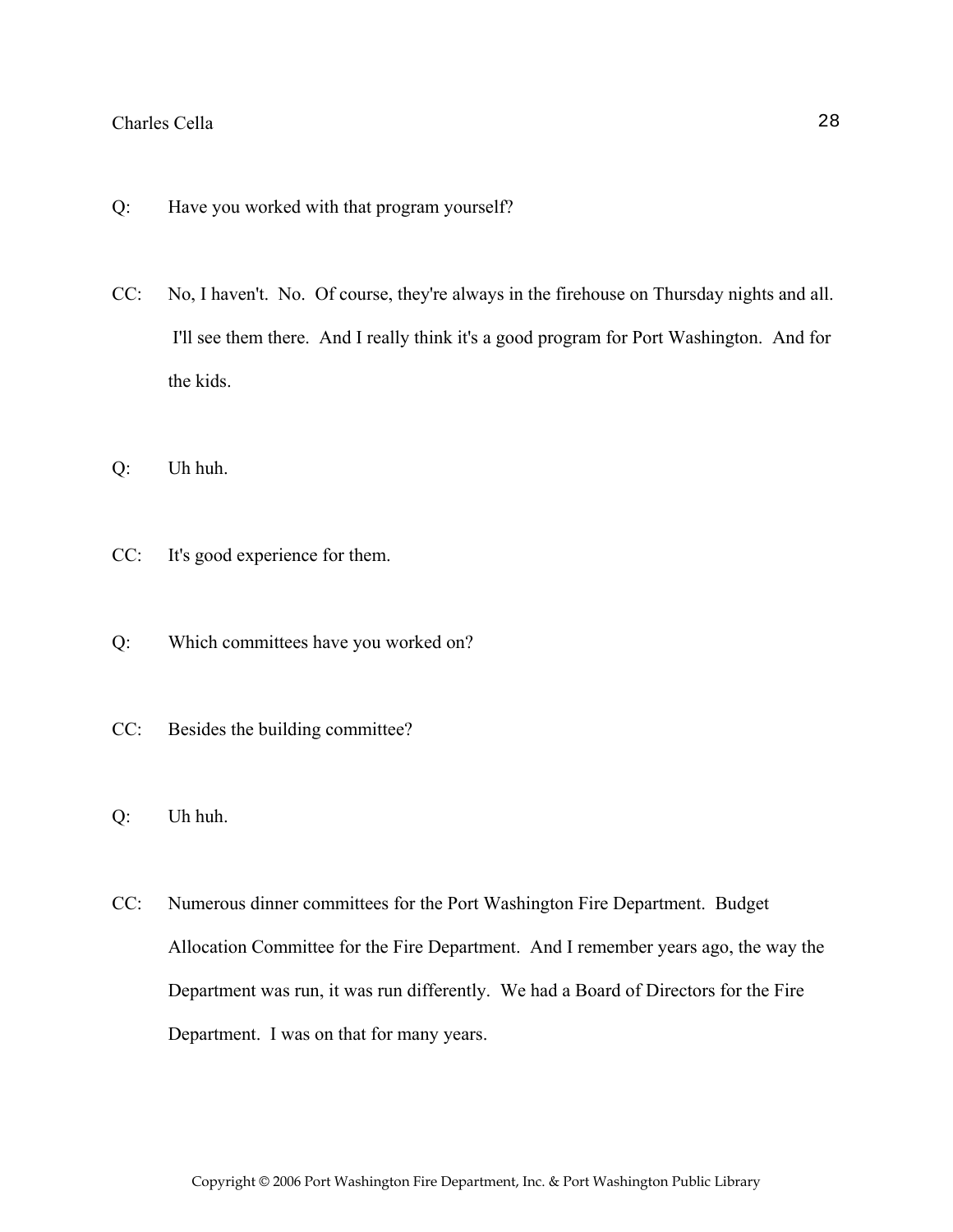- Q: And you don't have that anymore?
- CC: No, it's a little different now. They never had a President and Board of Directors at the Fire Department. And the Chief used to do all the work. And now they--just like I'd mentioned with the President in Atlantic's, when they split it up, that makes it a lot easier. Makes it easier for the Chiefs now.
- Q: So, when you're on the Dinner Committee, what specifically would you have to deal with?
- CC: Oh, you'd go out to caterers, get prices, you know. Work up the menus and, you know, try and get the best price. And that's about it on the Dinner Committee.
- Q: And the Dinner--was that an annual dinner, or did you have them more often?
- CC: No, semi-annually--every two years on the bigger dinners.
- Q: And did you have a ceremony?
- CC: [Yes. They have swearing in ceremonies, yeah.](http://www.pwfdhistory.com/trans/cellac_trans/news_cocks052.jpg)
- Q: At the dinners?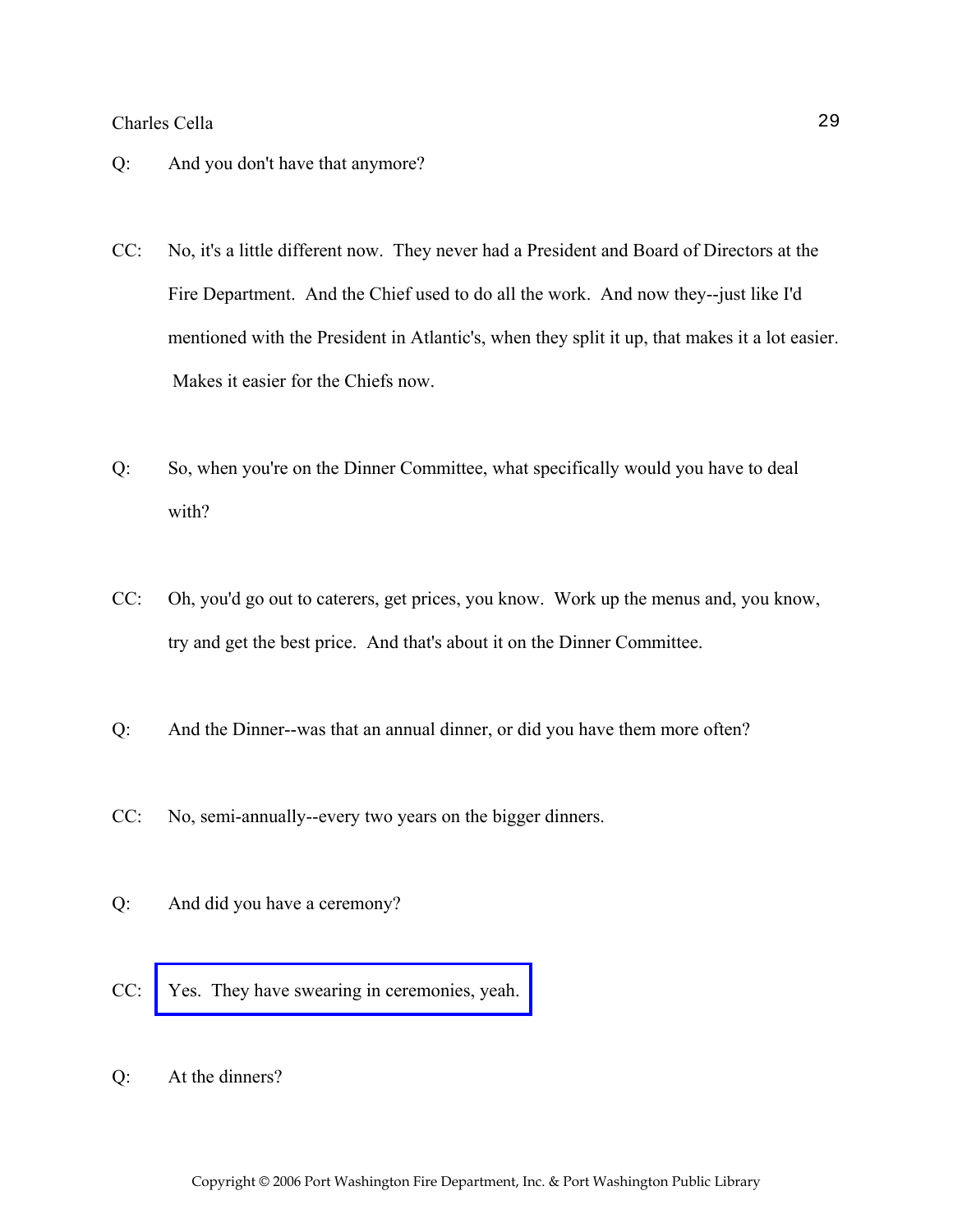- CC: Yeah.
- Q: Yeah.
- CC: Actually, it's Inspection Dinner. The members come in uniform, and the Chief gives them a little inspection, makes sure everybody's got their uniforms fit and that's what it's for.
- Q: And then the Budget Allocation Committee. What would you do with that?
- CC: Well, you know, there's four fire companies in town, and you actually go over the four budgets of the four companies, you know, and make sure everybody's in line with one another and make sure that they're not going out trying to spend money unwisely.
- Q: So then that was a committee of the Department, not the company.
- CC: That's the Department.
- Q: Yeah.
- CC: Two company members. You know, two members from each company.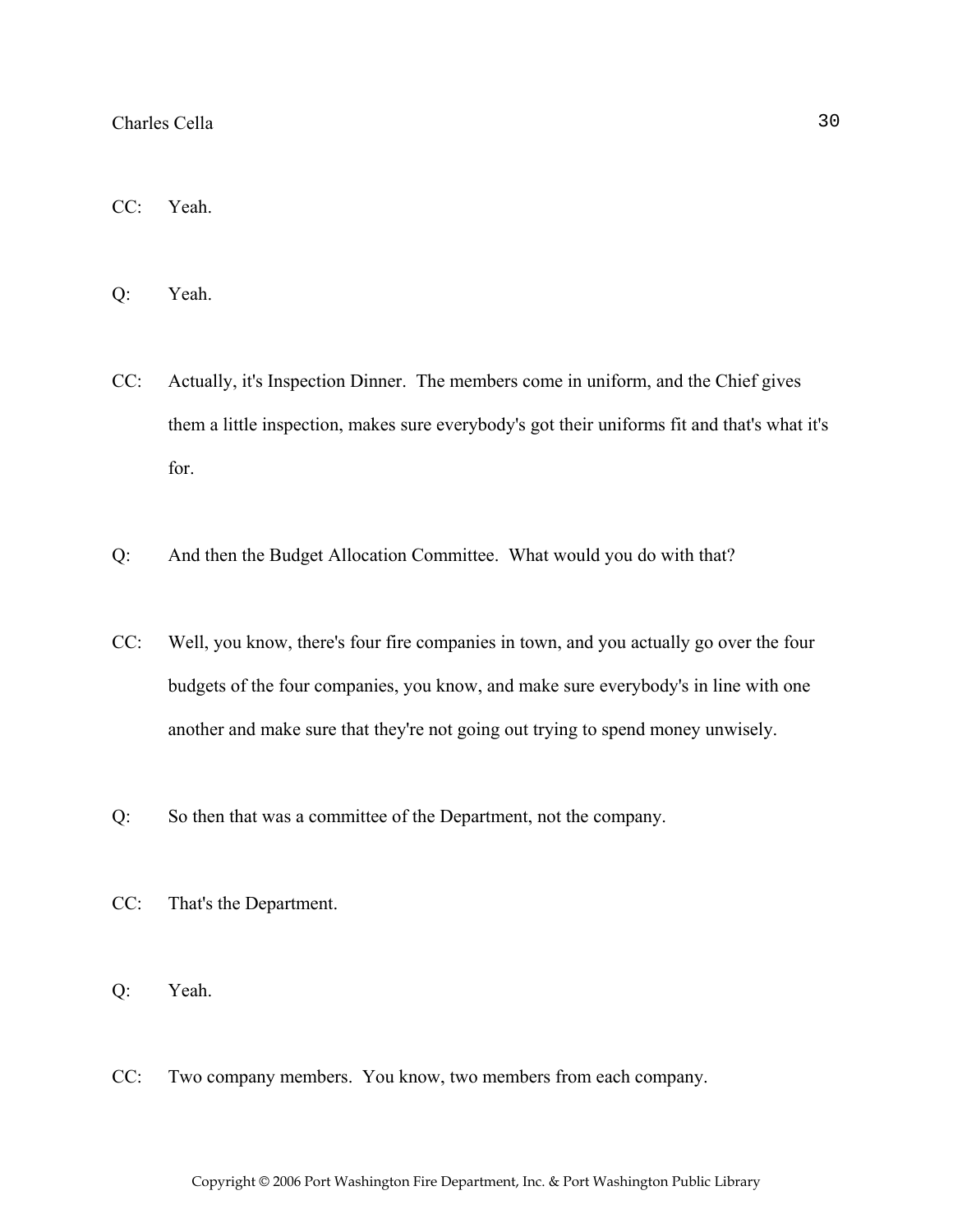- Q: And so, would people from the different companies kind of fight for what they wanted to spend the money on?
- CC: Yeah, they do sometimes. That's what it's there for -- to iron it out.
- Q: Do you remember a particular instance?
- CC: No, no particular instance. But you're always hassling something.
- Q: Yeah.
- CC: You know. Like when Atlantic's wanted to put up their new building, they had to get, you know, permission actually from the rest of the companies to do it. Because it whacks your budget way up. You know, getting a mortgage. So that was--that was a big fight. The first time anybody ever spent in the millions (laughs).
- Q: And the people from the other companies, did they say, "Oh, what do you need a new building for?"
- CC: Well, they really realized it. Everybody realized it. When the next company comes along and wants to do something, you have to realize it, you know.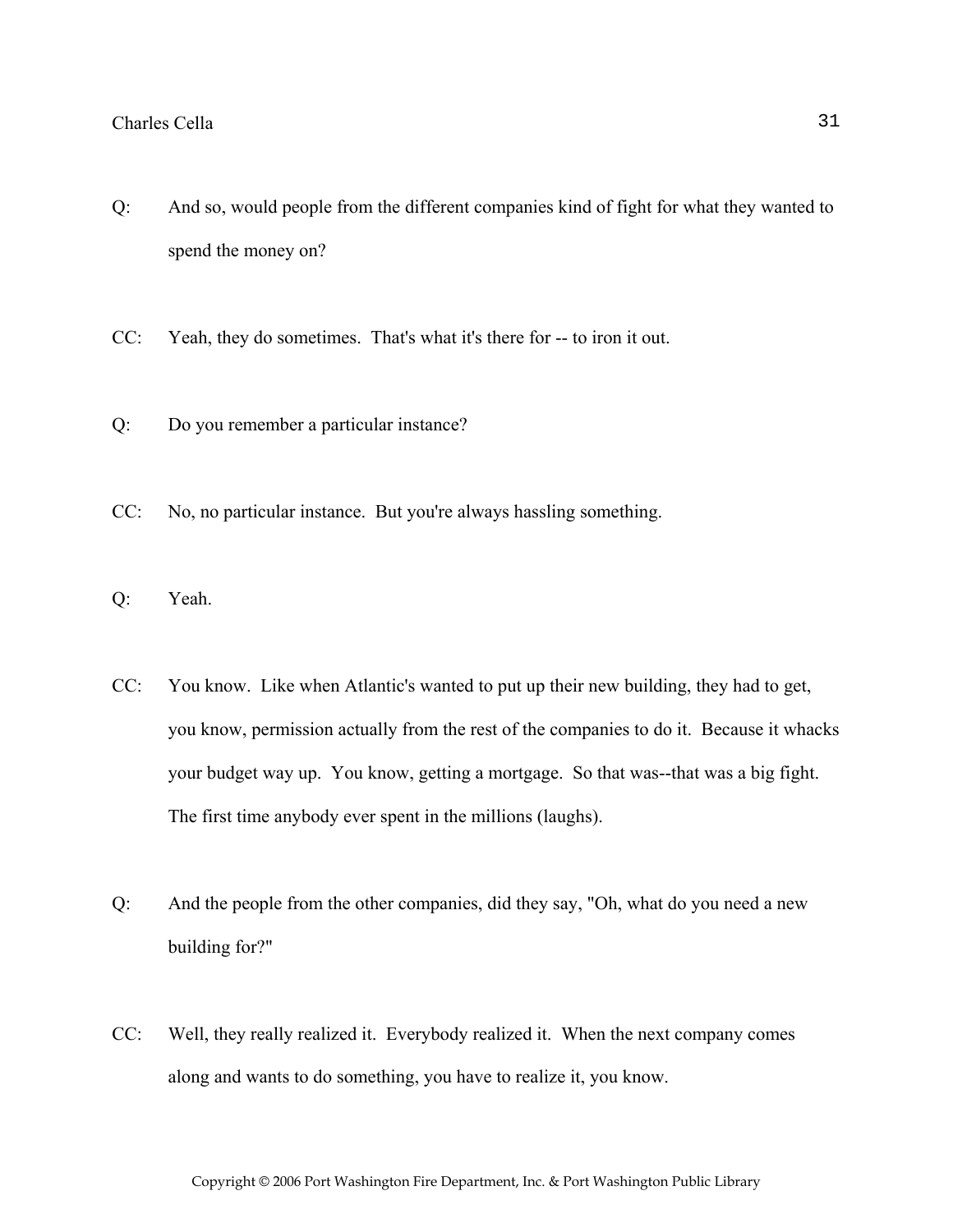Q: And, let's see, were there any other committees? Oh, the Track Committee. Were you involved with that?

CC: No.

- Q: No? Did you ever go out for the competitions?
- CC: Yes.
- Q: Yeah?
- CC: Yeah.
- Q: What kinds of--what kinds of ...
- CC: Well, nothing heavy. I just went there to support the team.
- Q: But you didn't race, yourself?
- CC: I did a little bit on the bucket brigade. And most--I was a mechanic for the Rowdies racing team, you know, for quite a few years. That's why I went along with them most of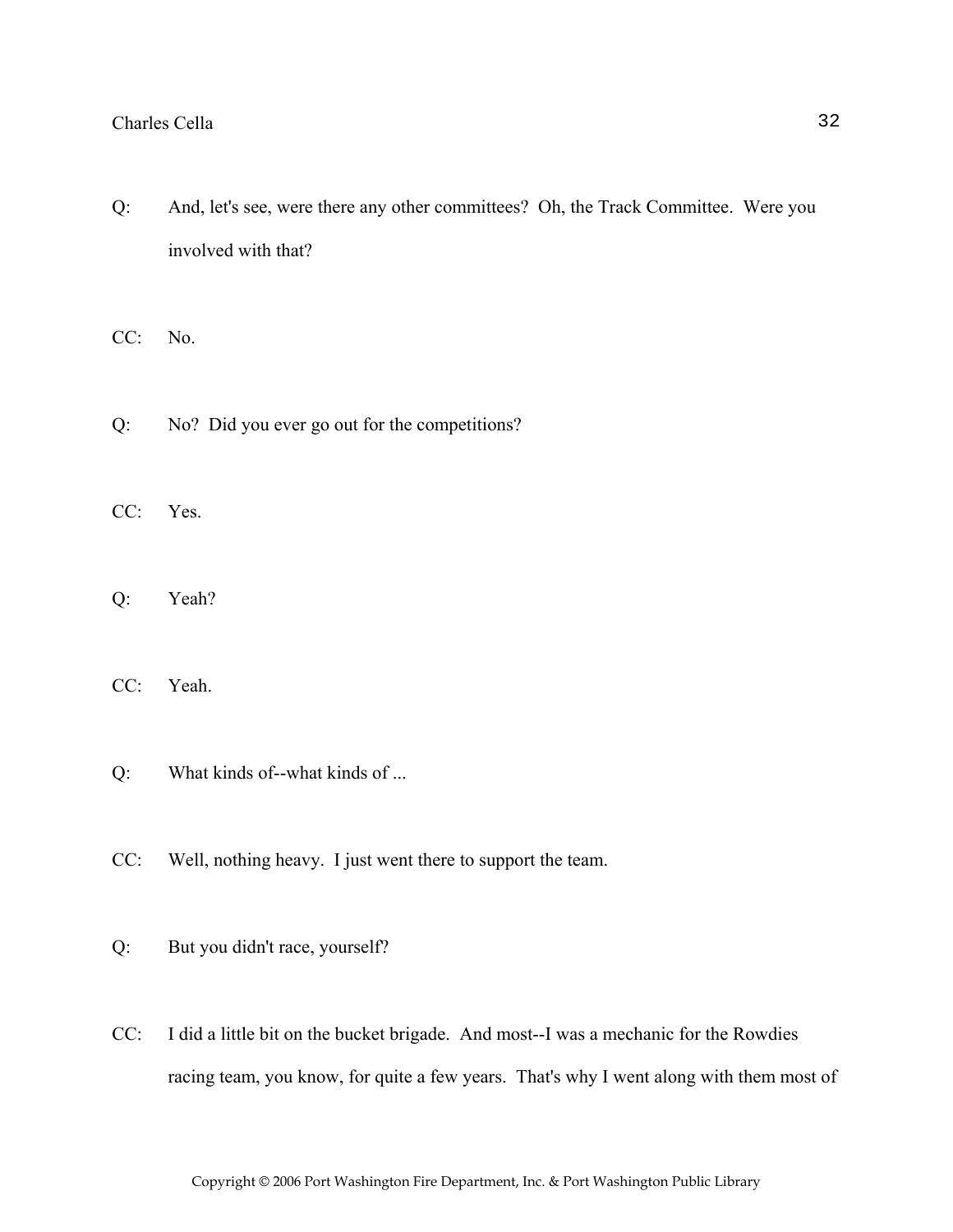the time.

- Q: [So you said a bucket brigade. Do they still have that, even though they don't--they don't](http://www.pwfdhistory.com/trans/cellac_trans/pwfd_racing010.jpg)  do that at fires anymore. Do they ...
- CC: No, but they--it's in competition. They fill five-gallon buckets and carry them up a ladder and see who could fill up a fifty-five gallon drum the fastest, you know.
- Q: Would they do it as a relay?
- CC: Yeah.
- Q: Yeah.
- CC: Yeah, there's three people on the ladder and ...
- Q: So is the competition pretty intense?
- CC: It's--yeah, yeah.
- Q: And between individuals, or between teams?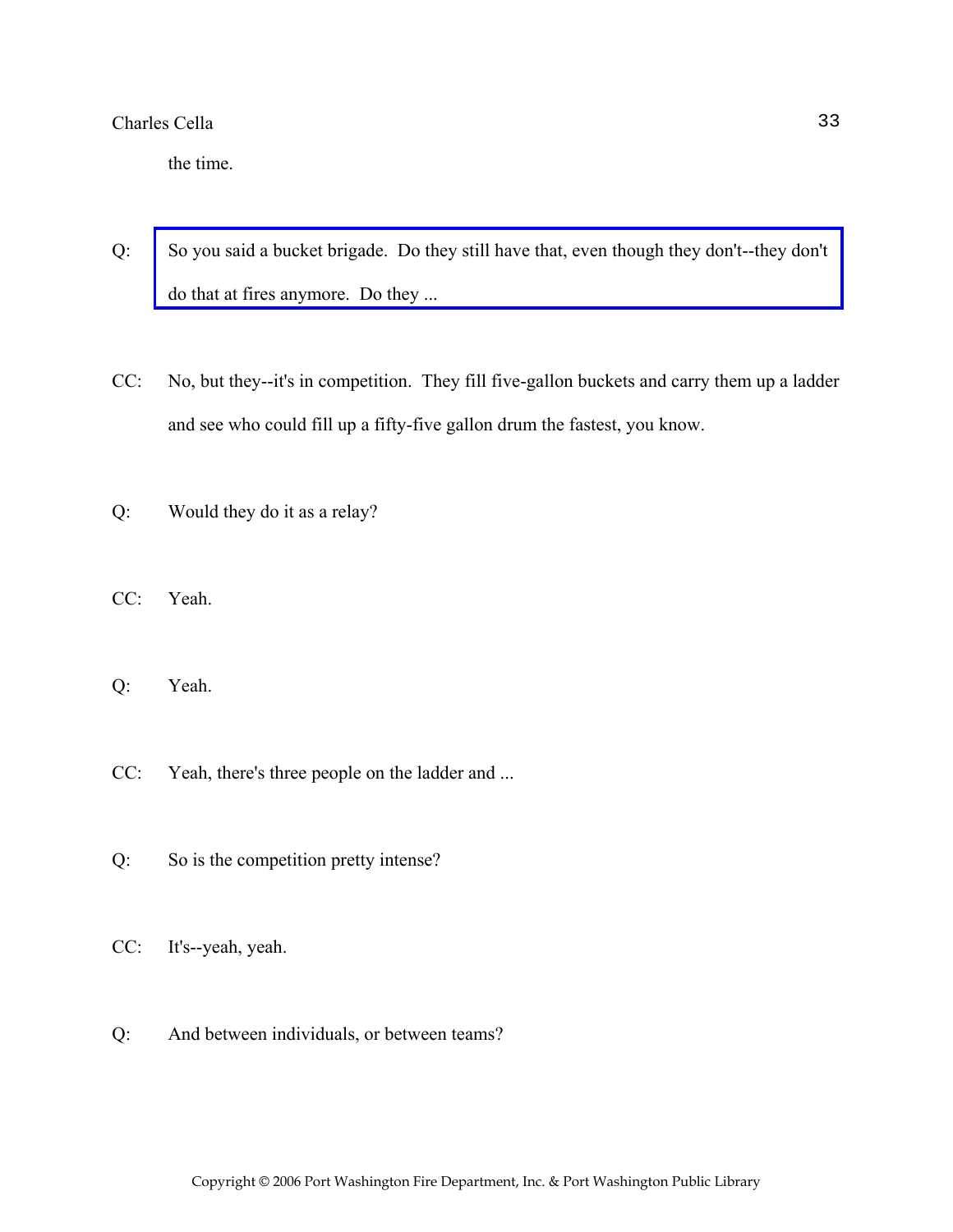- CC: No, between teams. Yeah. I'm sure you've heard that before from some of the other members.
- Q: Yeah. So, you said you were the mechanic for the Rowdies and you often serviced the truck. That was at your service station?
- CC: Yeah.
- Q: What was the name of your service--what is the name of it.
- CC: Triangle. Triangle Service Station.
- Q: And was that a family business? You know, had it been passed down from your father?
- CC: No. No.
- Q: How did you happen to get into that business?
- CC: Because I've been a mechanic my whole life (laughs). When I was like fourteen, fifteen, I had my first cars, working on them. And I went into the service. I was in the maintenance department there, working on the trucks and tanks and whatever. So the day I got out of the service, I owned the gas station already. I bought it while I was in the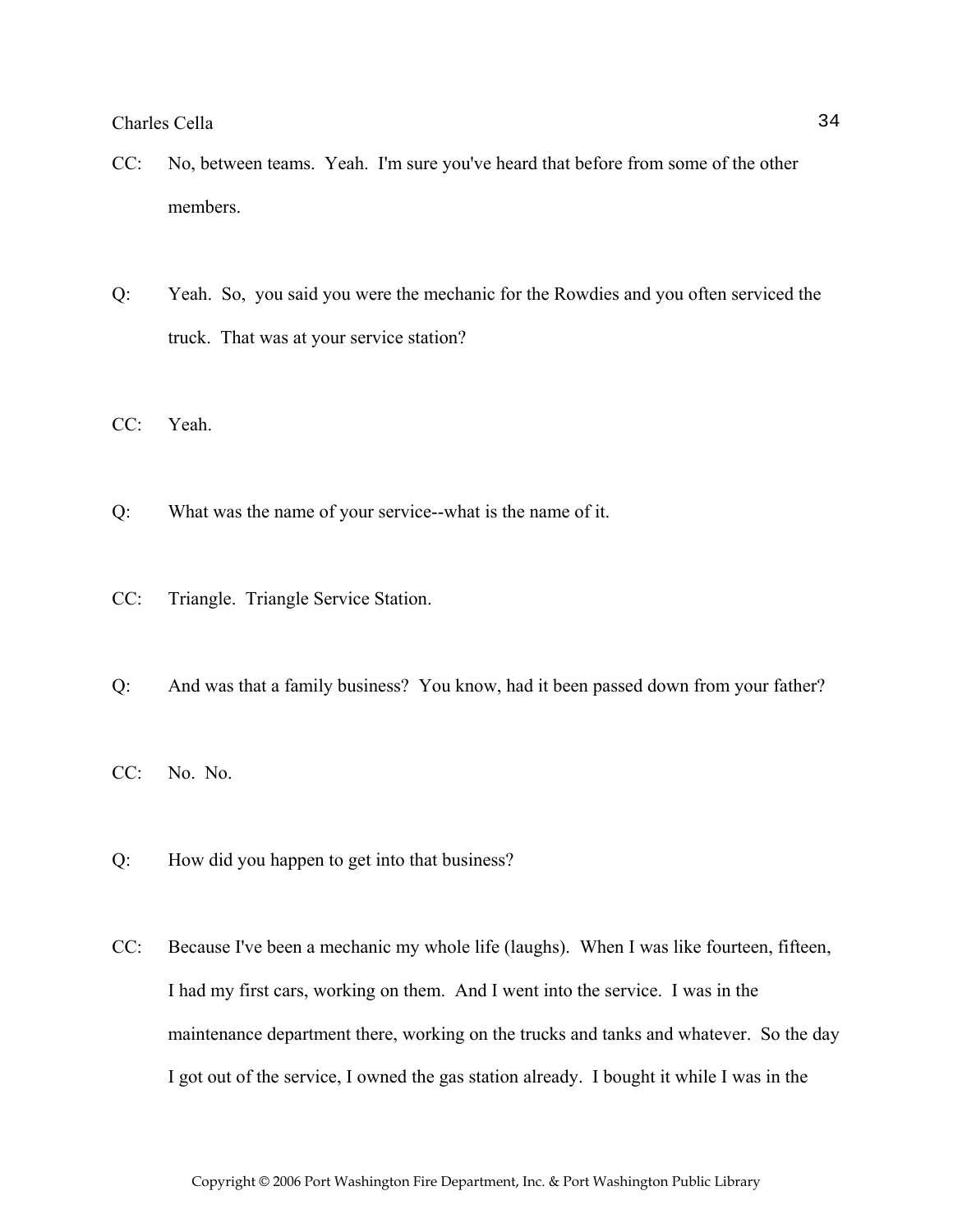service.

- Q: Well, how did it work out with your being a volunteer firefighter and running a business?
- CC: Well, it wasn't easy. We lost plenty of hours during the day. But I have a partner who's also a fireman.
- Q: Who's your partner?
- CC: Joseph Pennetti. And--because he was in the Fire Department probably eight years before I was, because he got in when he was eighteen. And so, he used to go to fires when we first started in business, and then I got in, then we used to share. I'd go to one; he'd go to one. And when I became Captain and there was a little more pressure on me, I had to go to most of them during the day, and he just let me go.
- Q: So, he would ... [stay] ... at the service station.
- CC: Yeah, yeah.
- Q: Yeah. Were you both in the same company?
- CC: Yes, yeah.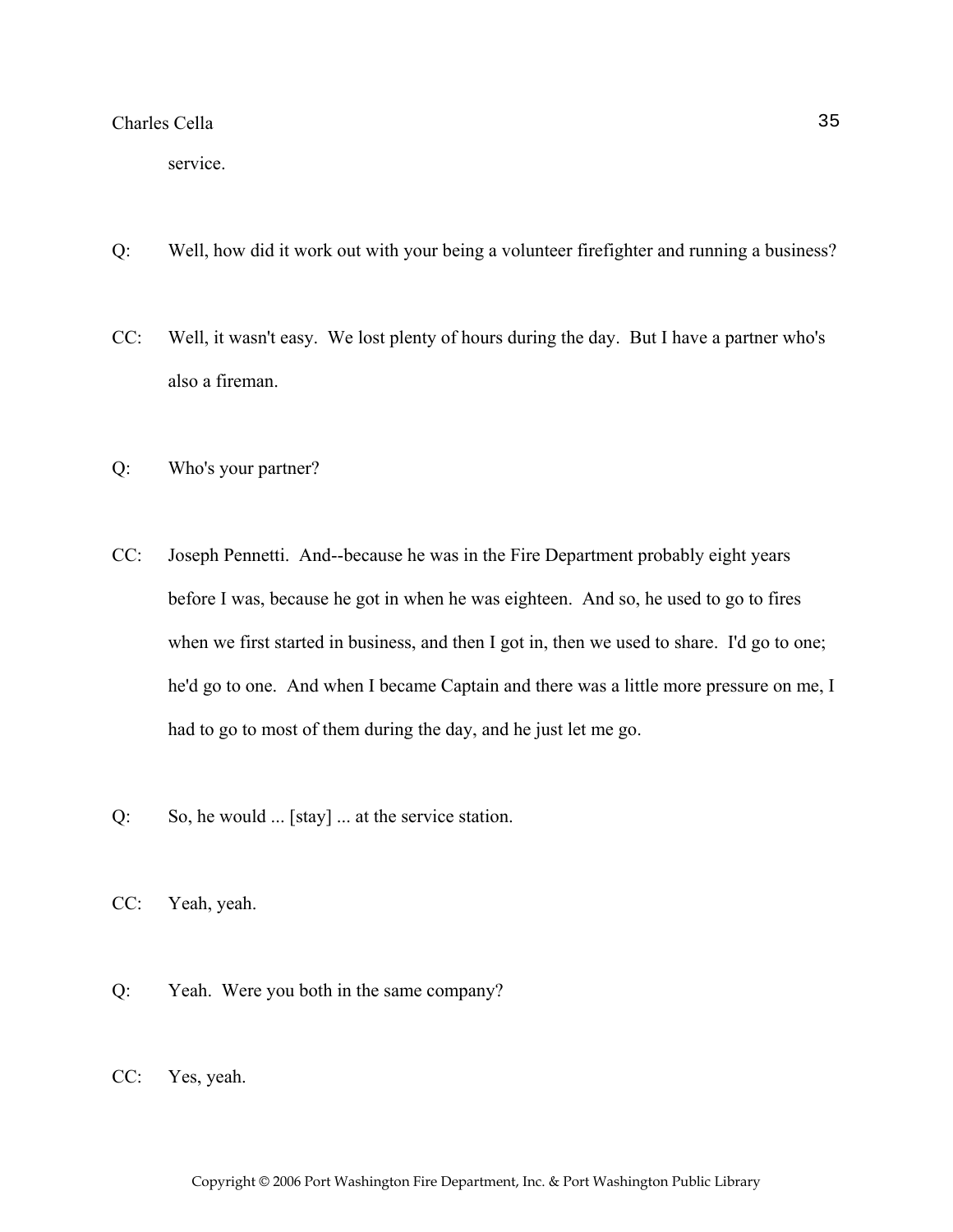- Q: So that made it a little easier, I guess.
- CC: Yeah. We were in high school together. We went into basic training in the Army together. And then we split up. I went to Massachusetts. Actually, he got hurt in basic training. He stayed right in Fort Dix. And we were home on leave, found out about this gas station being for sale. And we bought it. Had somebody run it for thirty days, and then came back out and been there ever since--forty-four years.
- Q: So--wait, did he go--he went in before you did, right?
- CC: Into the fire service?
- Q: Yeah.
- CC: Yes.
- Q: Yeah. How many of the people who went in when you did are still in the Department?
- CC: When I got into the company? A lot (laughs). I have a brother that got in the year after me, and he's still in and very active. And there's probably at least--tons of people.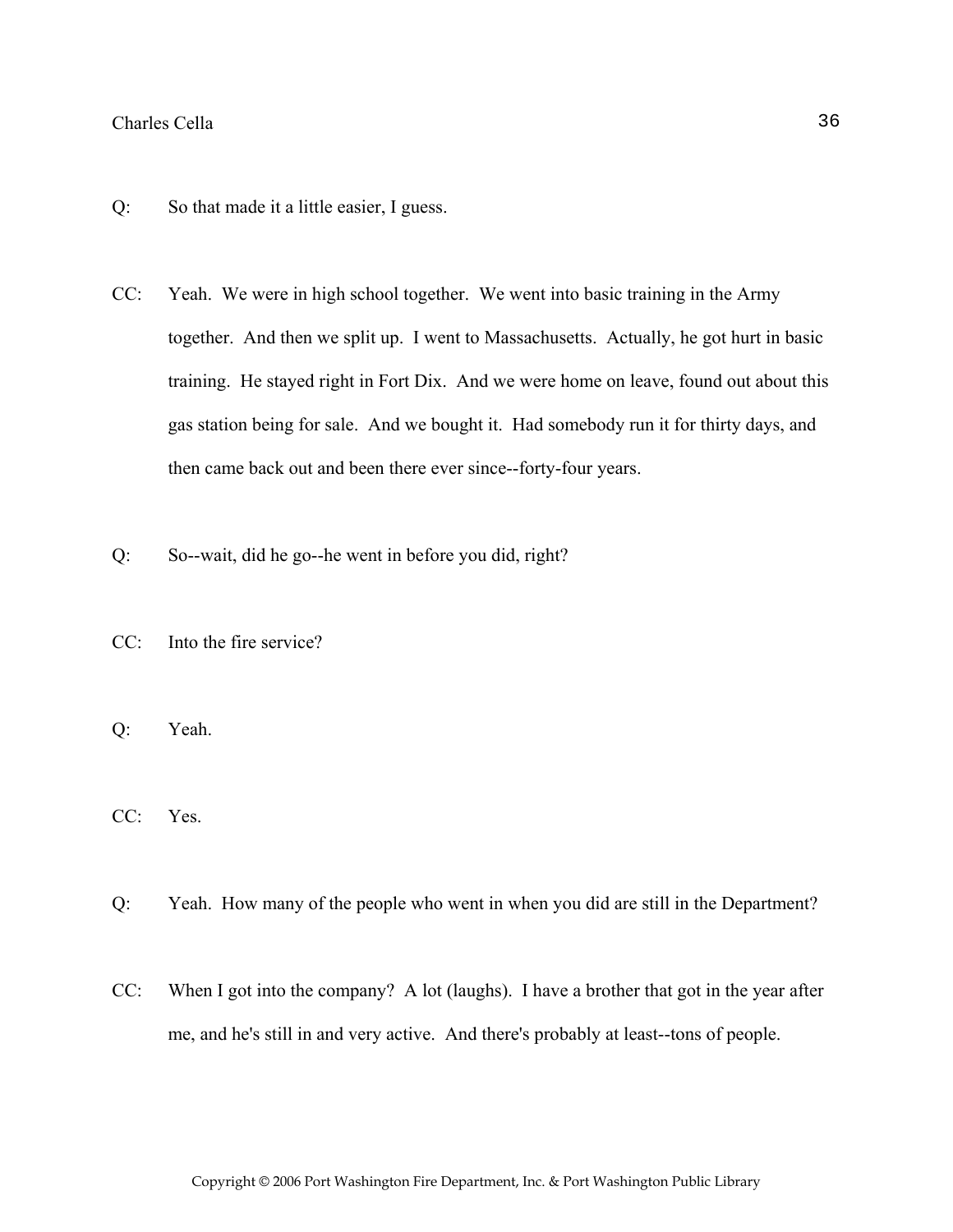- Q: What's your brother's name?
- CC: Daniel Cella.
- Q: Do you remember the *Readers Digest* used to have a feature called "My Most Unforgettable Character"?
- CC: No (laughs).
- Q: Yeah, well, they did. And, you know, people would write about somebody who made a big impression on them for one reason or another. And I just wondered, would you say anybody in the Department would fit that description?
- CC: No. No, I can't really single out one person.
- Q: What do you think the effect of 9/11 was on your own personal feelings and on the Department?
- CC: I could say, I think it brought people really back to reality of the fire service. I could see there was a bigger response, because there was starting to be a slack-off. And I say slack-off, because -- when you don't have major fires for a long time, it seems like the guys get--start falling away a little bit. And when something happens, see, with a big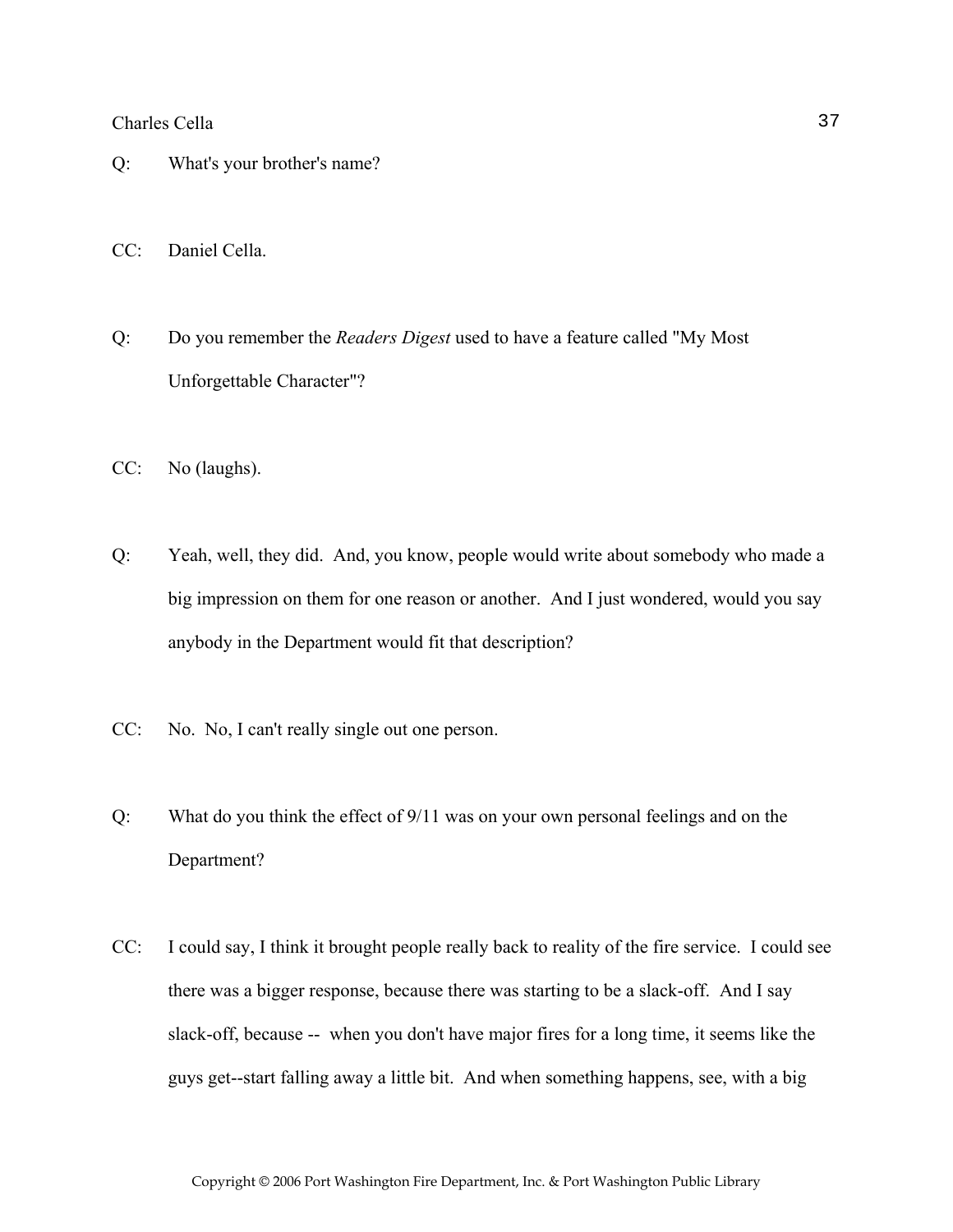fire, but now you're talking about 9/11, and we had guys coming out the (laughs)--you couldn't keep them away from the firehouse. You know, everybody wanted to do something to help out. And that's how it was (laughs).

- Q: And have most of them stayed ...
- Q: ... in the Department?
- CC: Yeah. Oh sure.
- Q: Uh huh.
- CC: Yeah.
- Q: Yeah. Do you think that, you know, after that happened, that the techniques in the Department changed? Or the attitudes? Or, you know, the procedures? Do you think anything changed?
- CC: Well, I don't know if it changed. I know we have different orders that the doors on the firehouse stay closed now, you know, even when you're in the building. They used to have the doors open all the time. Now, you've got to worry about somebody stealing the fire truck and using it to do damage somewhere. So it's pretty close security right now.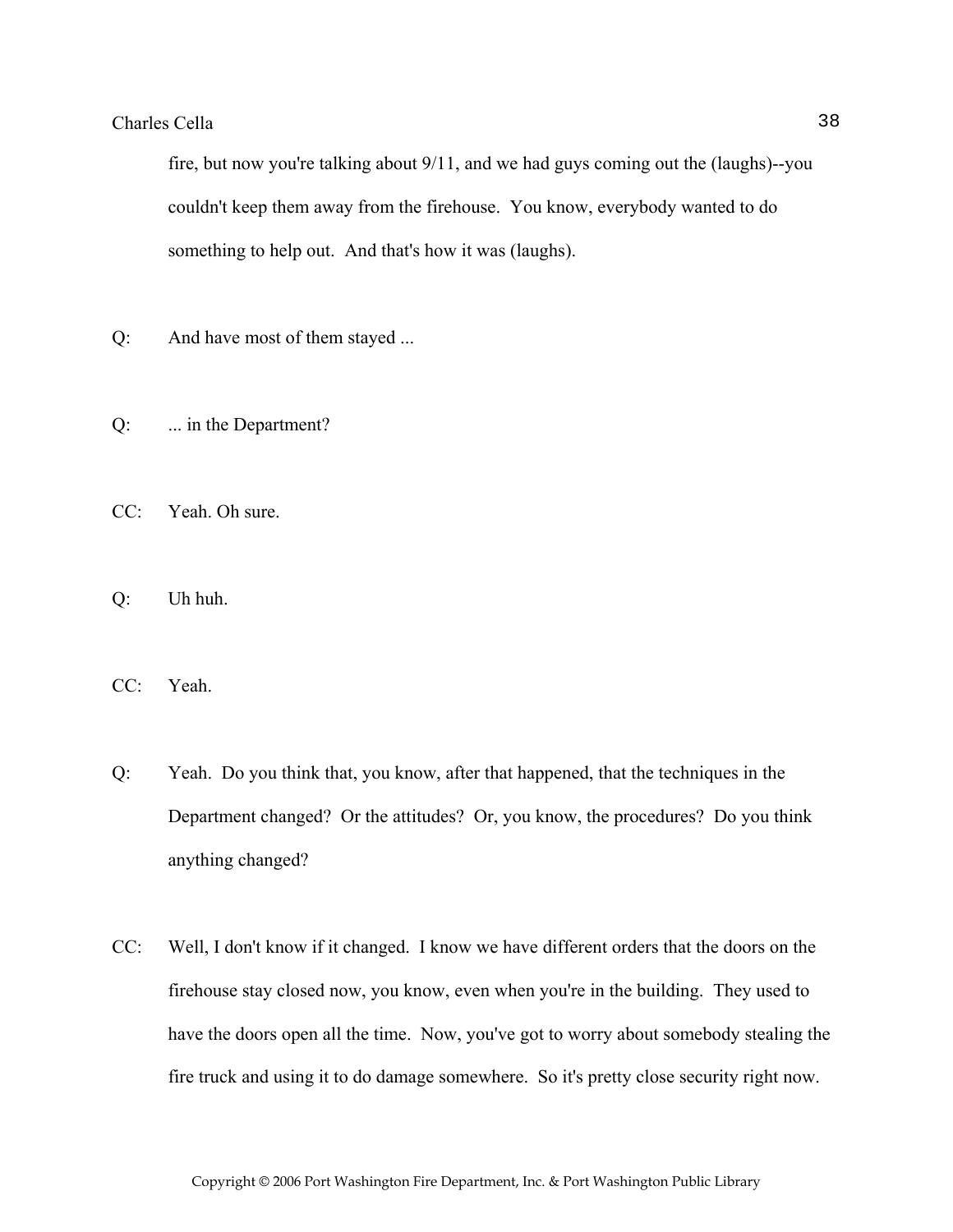We had to put cameras in, and we've got to make sure something doesn't happen. And probably really will somewhere. We're not all safe right now (laughs).

- Q: You don't feel safe out here? You think there's a likelihood ...
- CC: I feel safe. But there's every likelihood that something can happen and probably will in the future.
- Q: Yeah. So, with the doors being closed--I mean, it used to be that teachers or parents could take their kids over to the firehouse and have them look at the fire engines. Can they still come?
- CC: Oh, they can still come. They can still come. Most of the time, the teachers make arrangements with somebody ...
- Q: Yeah.
- CC: ... you know, to be there to show them around.
- Q: So you still have school groups come in.
- CC: Oh, sure.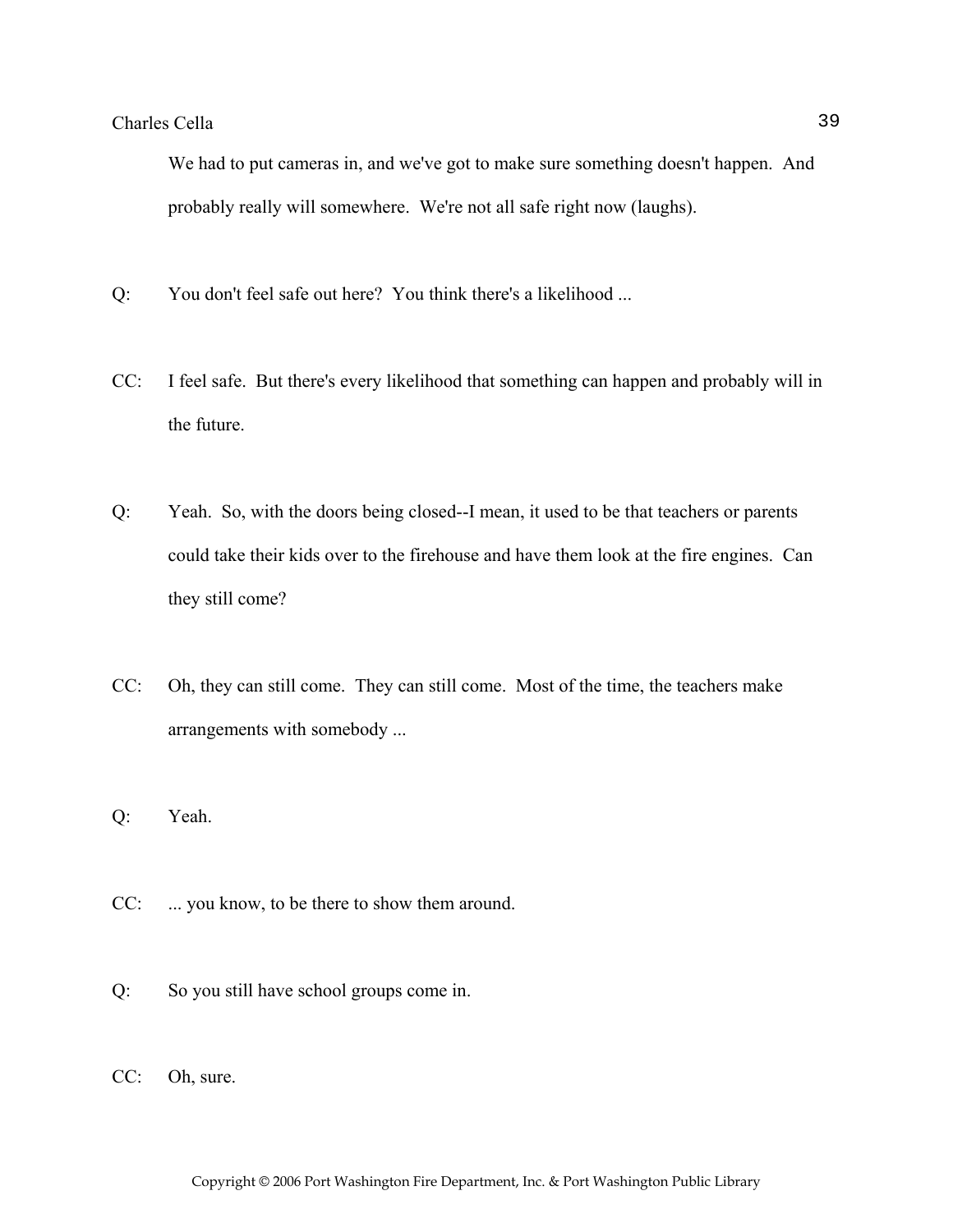Q: Yeah.

CC: Sure. And lots of them.

- Q: What would you say are the major changes in the Department during the years that you've been a member, besides the ones you talked about? You know, in terms of splitting the administrative ...
- Q: ... and the firematic aspect?
- CC: I don't really think there's a lot of big changes. I really don't. Most people who--you get into the fire service, you're in there because you want to help out the community. Do a little something. And, you know, that if you weren't in the fire service, you wouldn't have a chance to do.
- Q: Excuse me ... [END OF SIDE A; BEGIN SIDE B] ... Okay. Could you give me the dates for your service?
- CC: Yeah, well, I got in in 1966, June 2nd, and I became Assistant Engineer in 1970, and then Engineer '71 and '72. And then Second Lieutenant in 1975, and First Lieutenant '76 and '77, and Captain in '78 and '79. And then, in 1980, I became a Trustee, and I'm still a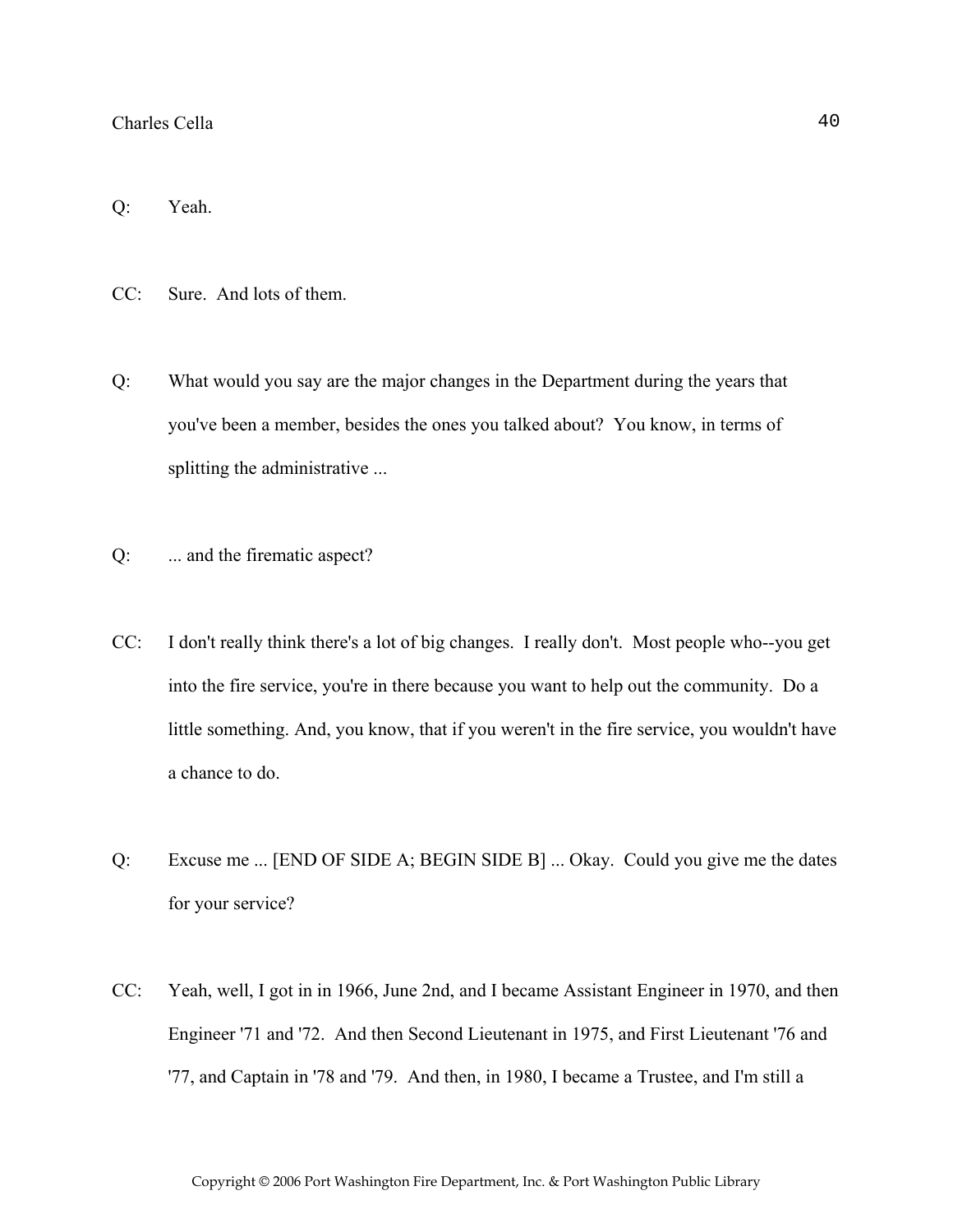Trustee -- to 2004.

- Q: That's great. And you continue to be a Trustee? Is that something that you get elected to?
- CC: Yes, you get elected every year, but ...
- Q: Do you have to campaign for it?
- CC: No, not really. I've had opposition against me, but I got voted in every year.
- Q: You mean somebody running against you?
- CC: Yeah.
- Q: Yeah.
- CC: And I think I'll stay, if I can, as Trustee. It's a nice responsibility.
- Q: What kinds of things are you dealing with now as a Trustee?
- CC: Paying the bills and (laughs), like I say, going out for a bid. If anything has to be bought,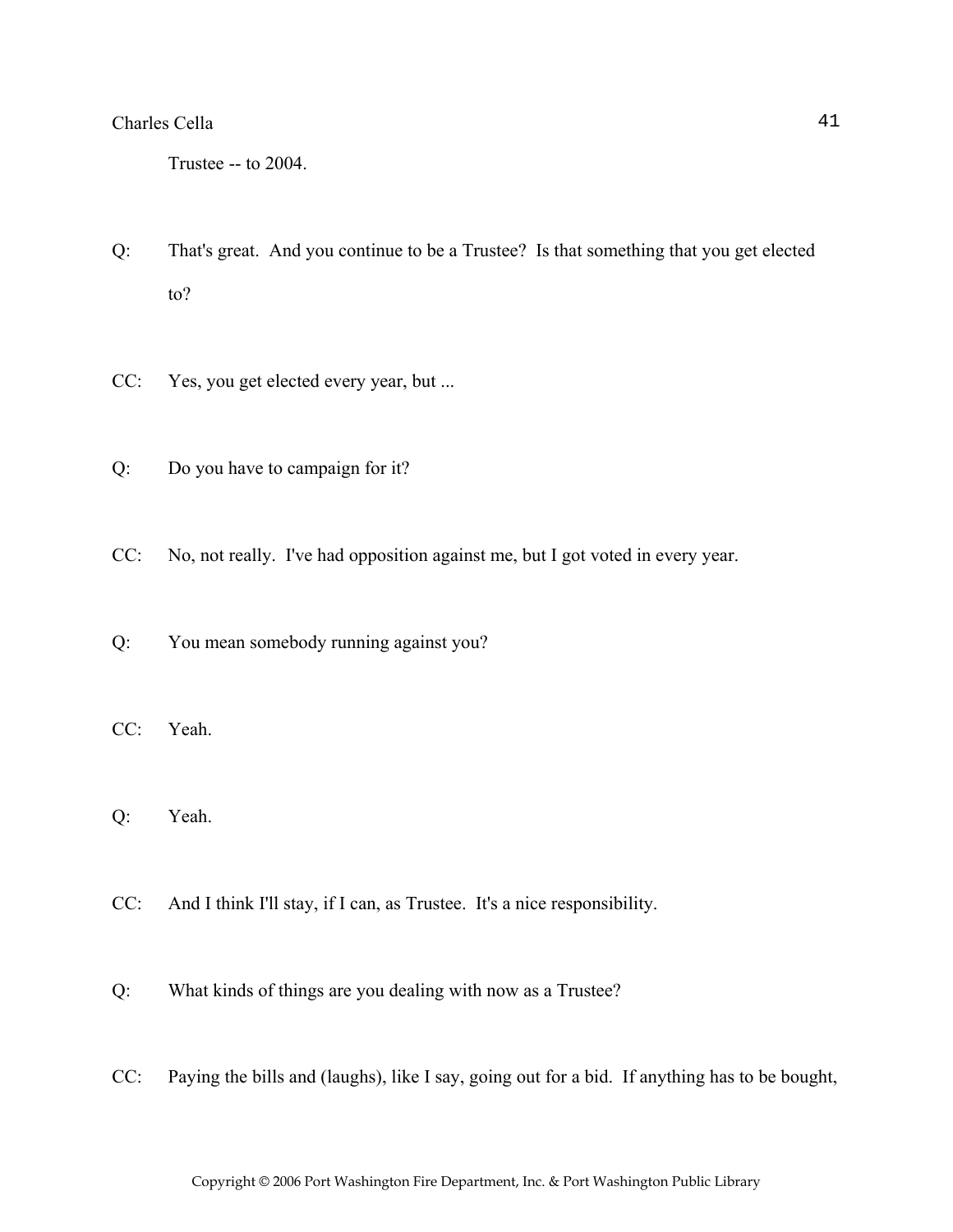you bid it.

- Q: Do you feel that you get enough funds from the community?
- CC: Yes. Usually what we budget for, we usually get. Because you work off of them, like anybody else. Work off last year's budget and see if you can drop it a little somewhere or add it a little somewhere.
- Q: How do you think the community has changed over the years?
- CC: (Laughs). It's gotten a lot bigger population-wise -- and, I don't know (laughs), you know, it used to be kind of a close-knit community. You knew everybody. Now, you go down Main Street, you don't know anybody. So, that's one way it changed. Traffic sure has changed.
- Q: Oh, yes. And that's affected the Department, right, in terms of getting to fires?
- CC: Oh, response time? Sure.
- Q: Yeah.
- CC: Sure. You know, there's not one street that you can go on now that there isn't a traffic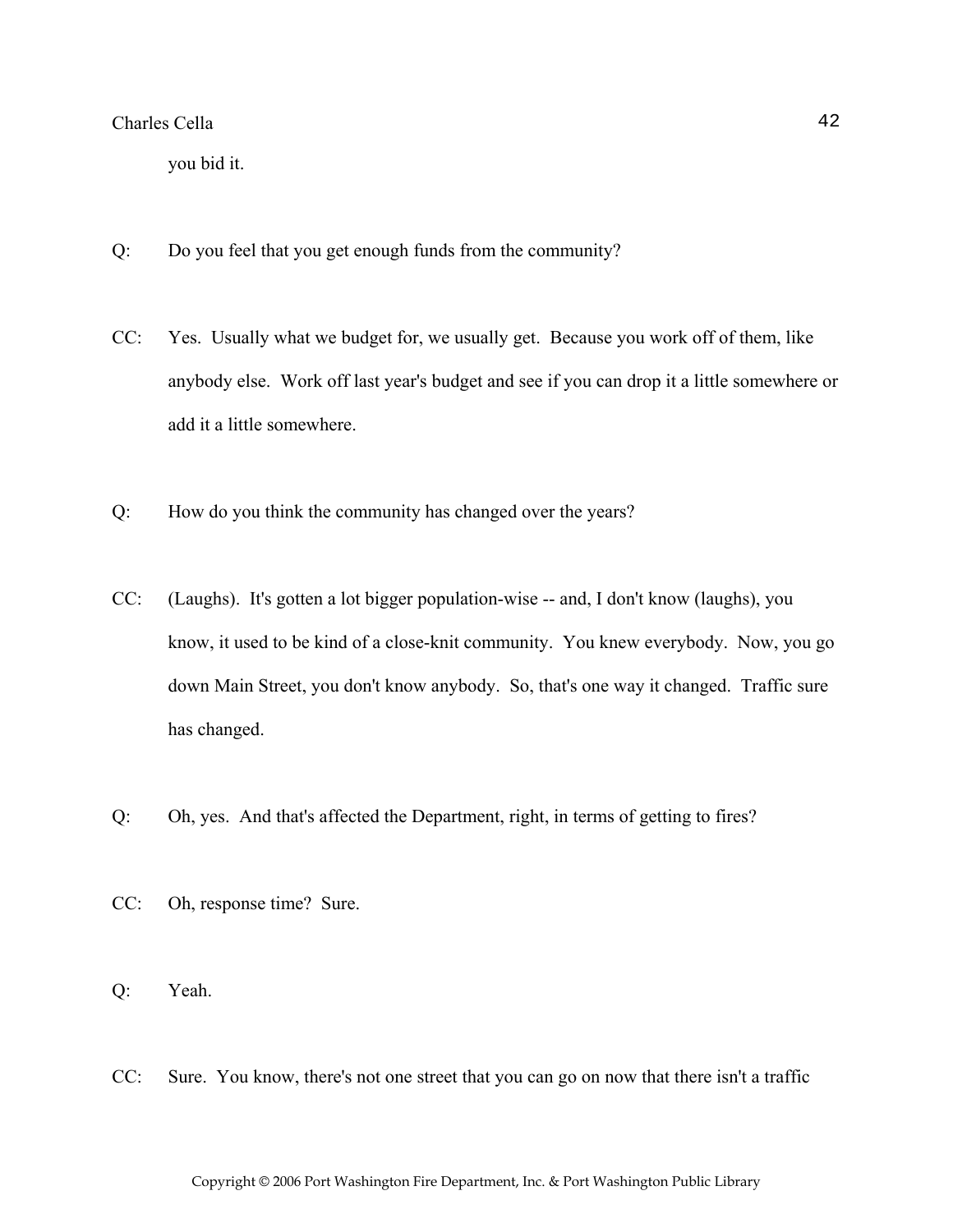jam around here.

- Q: Do you have, you know, problems cutting--getting past the cars or ...
- CC: Oh, sometimes you do. Some people hesitate from moving over. They--they just don't respect the fire truck, the red lights, and the sirens. And maybe it's not that they don't respect them. Some people just (laughs) aren't smart enough to (laughs)--maybe they don't know the law.
- Q: And what--well, what do you think is going to happen when that new apartment complex is finished, in terms of the traffic situation?
- CC: Which one?
- Q: In the forty-one acres. You know, back there on Pleasant Avenue.
- CC: I know where you mean. My service station is at the same area. It's going to be a lot of traffic. I'm not sure at what times of the day it's going to--going to really be tougher. But I don't think that--I don't think that's going to affect--you get two hundred and forty homes, that's two hundred and forty cars. I don't think it'll be too--not too bad.
- Q: What does the term "clamdigger" mean to you?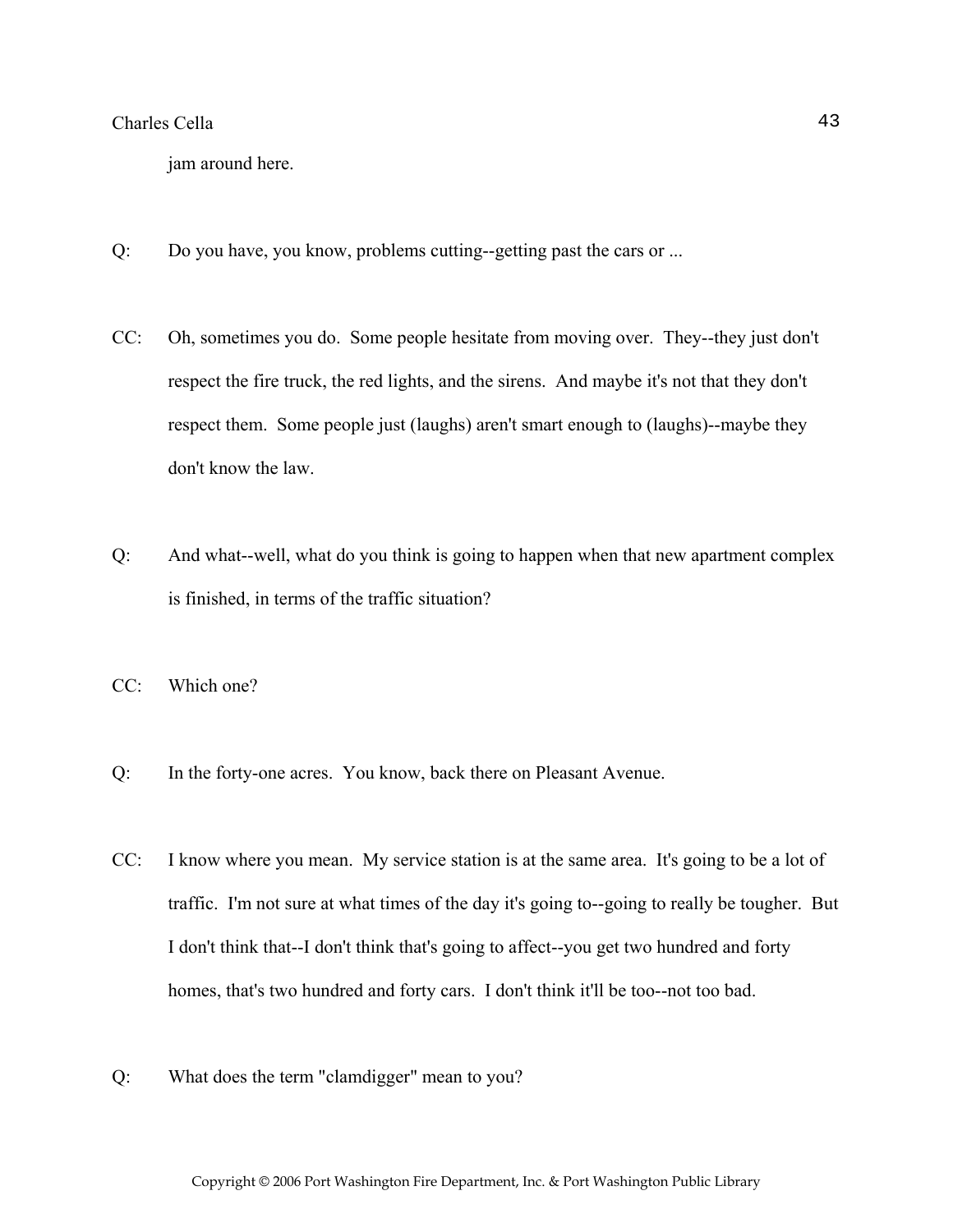- CC: Oldtimers.
- Q: Uh huh. Would you--would you consider yourself a clamdigger?
- CC: Well, pretty close. My family might have been (laughs).
- Q: Did they actually go out digging clams?
- CC: Yeah, some relations did, yes. Yeah.
- Q: So, is it considered a positive term or ...
- CC: I would say it's a positive term, yeah.
- Q: So, like the clamdiggers in town, you kind of know each other?
- CC: Yeah, that would probably be it. Hang around down on the shore.
- Q: What would you say was your worst day as a firefighter?
- CC: [Well, probably the day Bobby Dayton died, I would have to say.](http://www.pwfdhistory.com/trans/cellac_trans/pnews881201_pz.pdf) Couldn't be any worse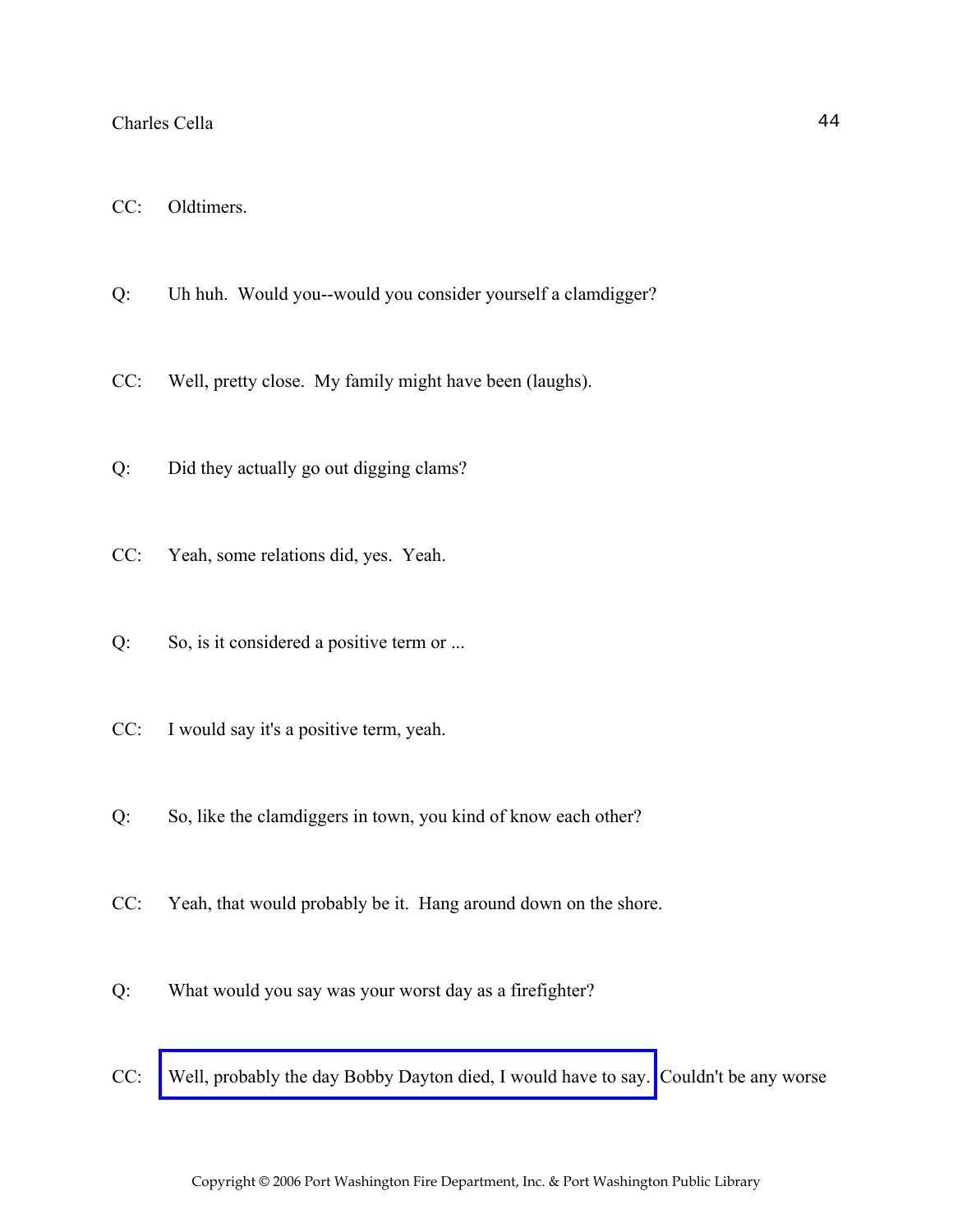than that.

- Q: And you were right there.
- CC: Yeah.
- Q: Were you inside the building also?
- CC: No, I was running the aerial ladder; I was outside. I drove the aerial ladder to the fire. I was with the aerial ladder.
- Q: And at what point ...
- CC: Of course, they brought his body down the ladder and ...
- Q: And you were in charge of the ladder that they brought it down?
- CC: Yeah, yeah.
- Q: And did you know right away that he had died?
- CC: Probably within minutes, you know. It was certainly a sad thing, but -- I guess any time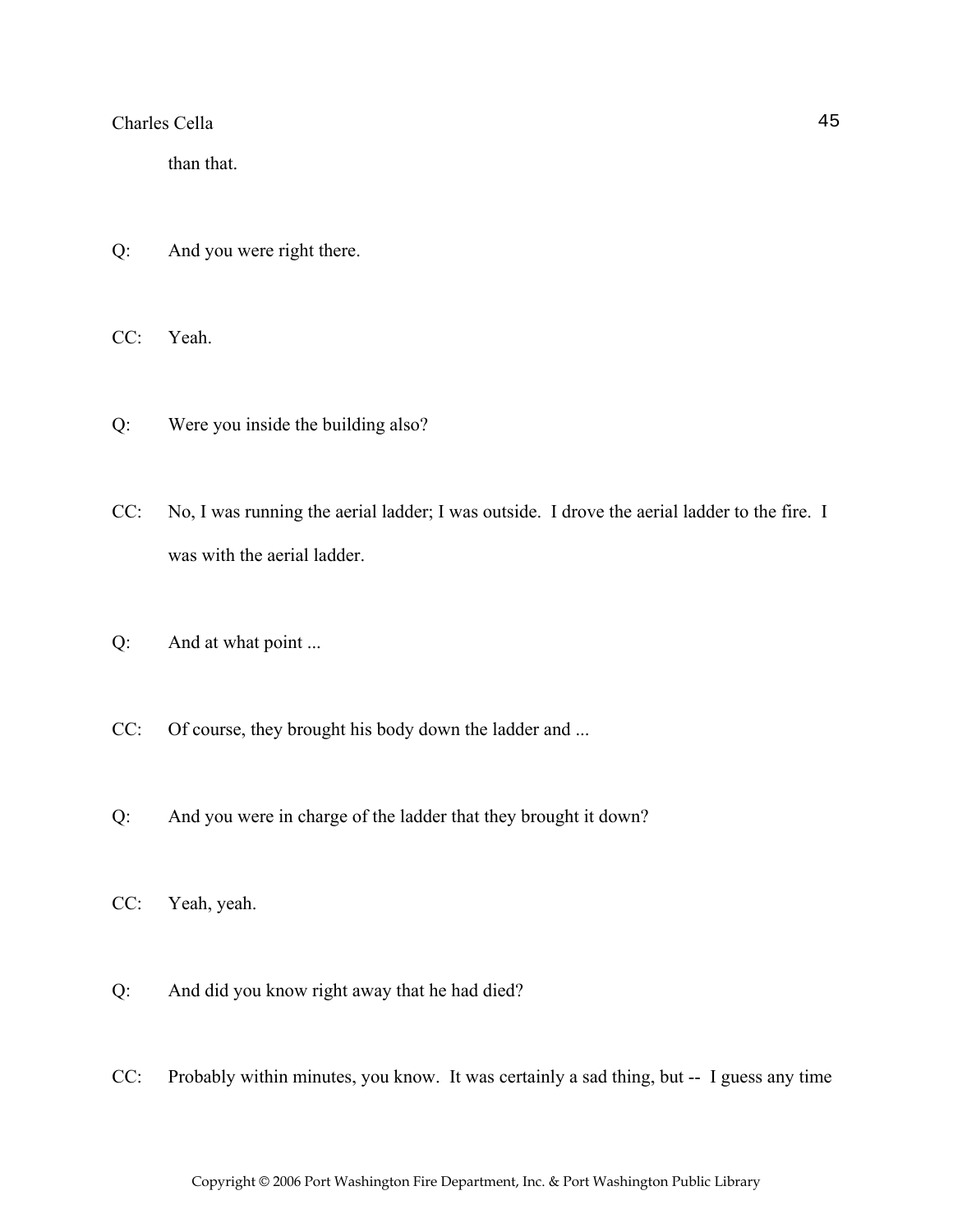that happens to anybody ...

- Q: What was your best day as a firefighter?
- CC: (Laughs). Oh, probably the best day was when--the day I got elected into the fire service. And then it was all uphill from there (laughs).
- Q: What would you say you're proudest of?
- CC: I guess the proudest -- of becoming a fireman, because I had quite a few family relatives in the fire service. It was nice to fill their shoes. Of course, now I don't have anybody to fill mine (laughs).
- Q: Maybe that grandson.
- CC: Yeah, maybe the grandson. You're right.
- Q: What would you say makes a good firefighter?
- CC: Just being there a hundred percent when they're needed. And they usually are. So, that's about it (laughs).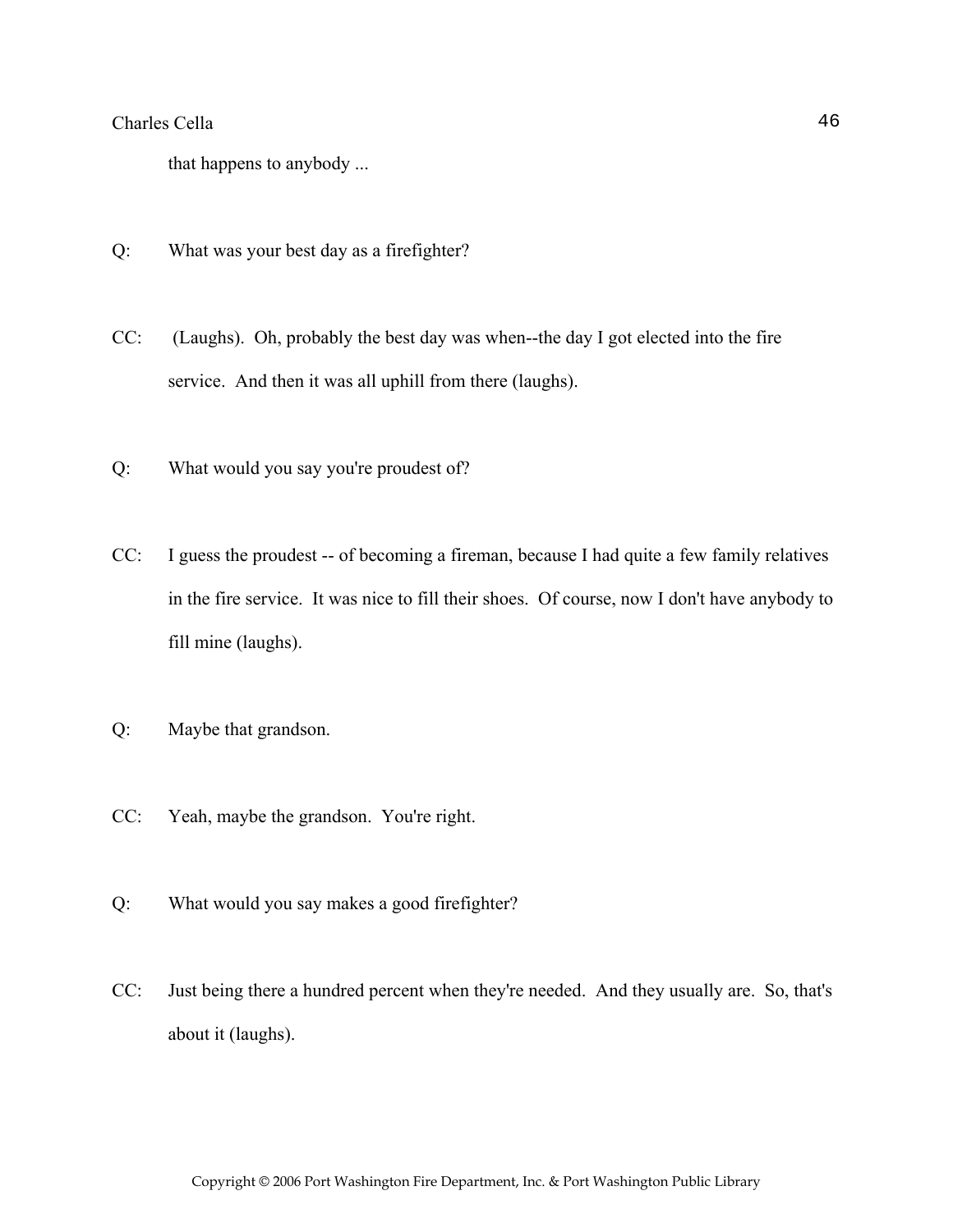- Q: And how do you think the entry of women changed the Department?
- CC: I don't really think it changed the Department. There were a lot of members against it in the past. Now, you don't think twice about it. Because change, you know, from when there were no women, and then all of a sudden, they bring the women in -- so of course, everybody was saying, "Uh oh, what's going on?" Now, it's second nature (laughs).
- Q: Do you remember the kinds of objections they had to women?
- CC: No. Not really. No.
- Q: What about members of different ethnic groups?
- CC: Well, I don't feel myself (laughs) anything against that. As far as somebody can come there and put the equipment on and die a fire out, doesn't matter who they are. You know, we can take all the help we can get right now (laughs).
- Q: Do you have minority group members in Atlantic?
- CC: Yes, we do. Yeah.
- Q: And there's harmony in the company?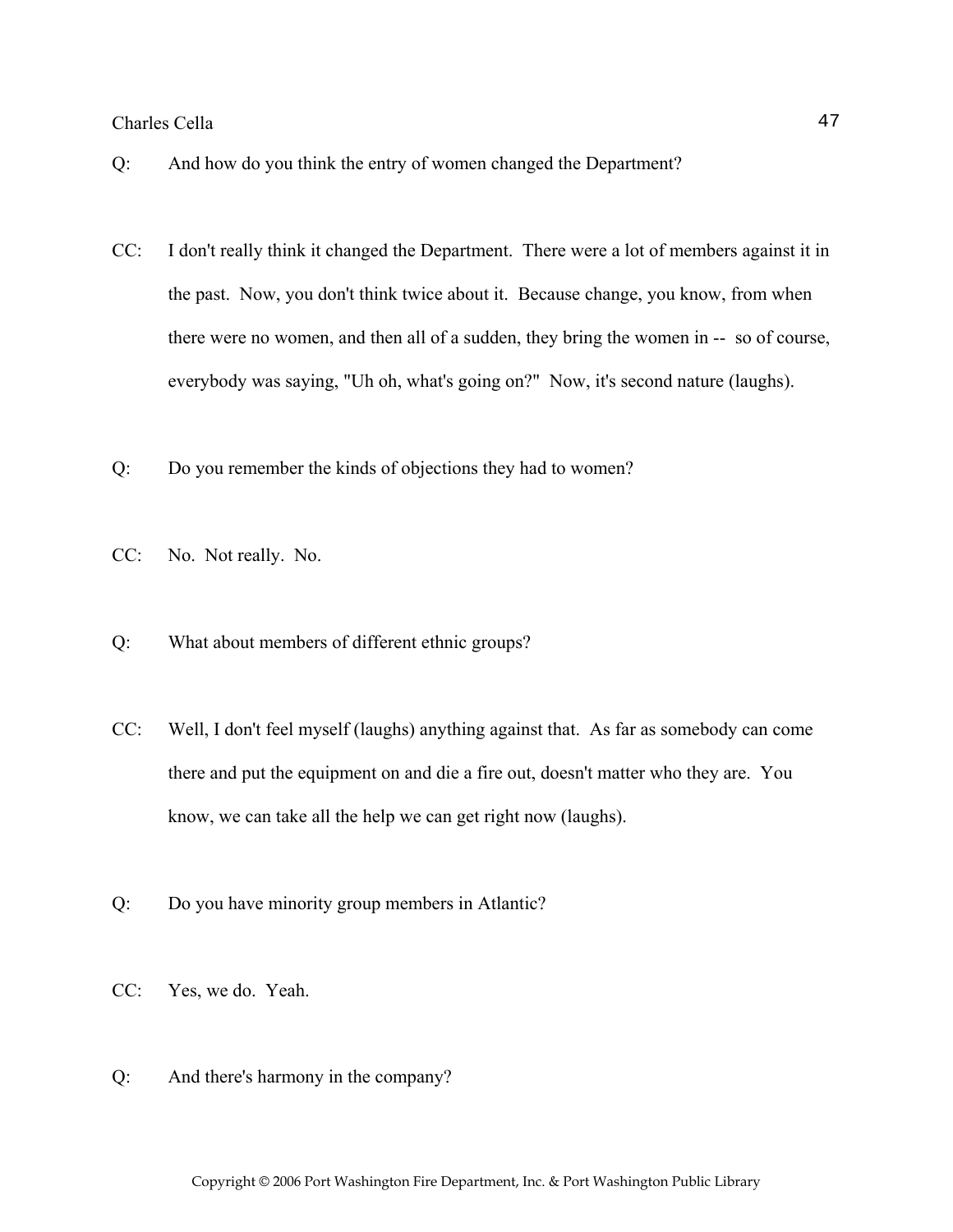- CC: Oh, yeah. Like I say, as long as you can come there and do your job, we're glad to take you.
- Q: Have you ever been injured on the job?
- CC: No. No. Thank God.
- Q: Yeah. Have you ever had a narrow escape?
- CC: Yes.
- Q: Can you tell me about it?
- CC: Well, I had a floor collapse underneath me, and good thing there was a beam that just that my legs just happened to straddle. Otherwise, I would have went down three stories right into the basement.
- Q: Was that in a house fire?
- CC: No. It was a building on Main Street.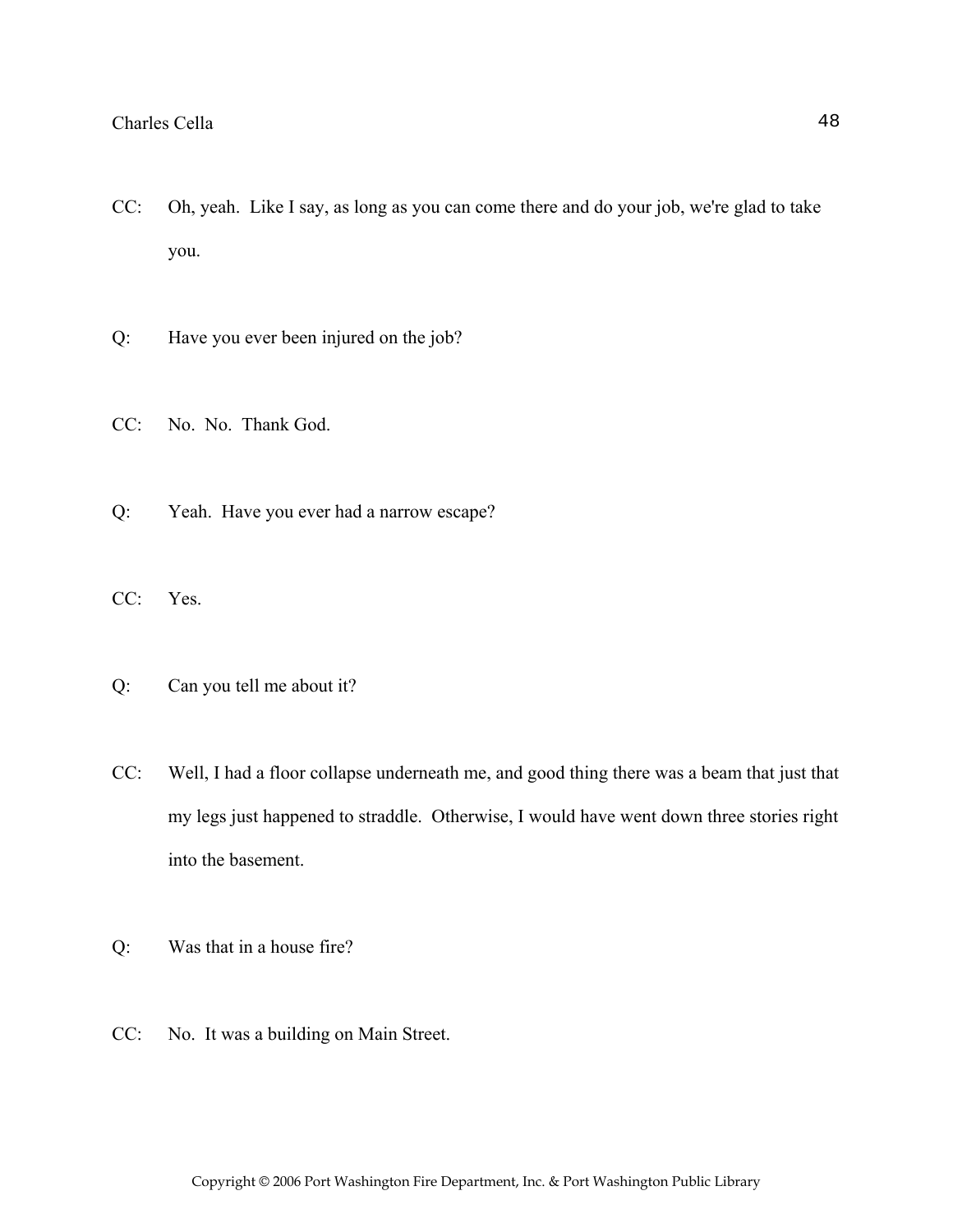- Q: Do you remember what ...
- CC: I can't think of the num--the name of the building even right now. But, yeah, that was pretty scary.
- Q: Yeah (laughs).
- CC: Because I had another firefighter standing right next to me, and he happened to just grab onto my coat and pulled me out of the--out of the hole.
- Q: Did you ever ...
- CC: [That was--that was at the Village Tavern, by the way. I just remembered ...](http://www.pwfdhistory.com/trans/cellac_trans/pwfd_fires02.jpg)
- Q: Oh, yes. Yes (laughs).
- CC: ... the building.
- Q: Did the whole building burn down?
- CC: It didn't burn right down, but it was severely damaged. Yeah.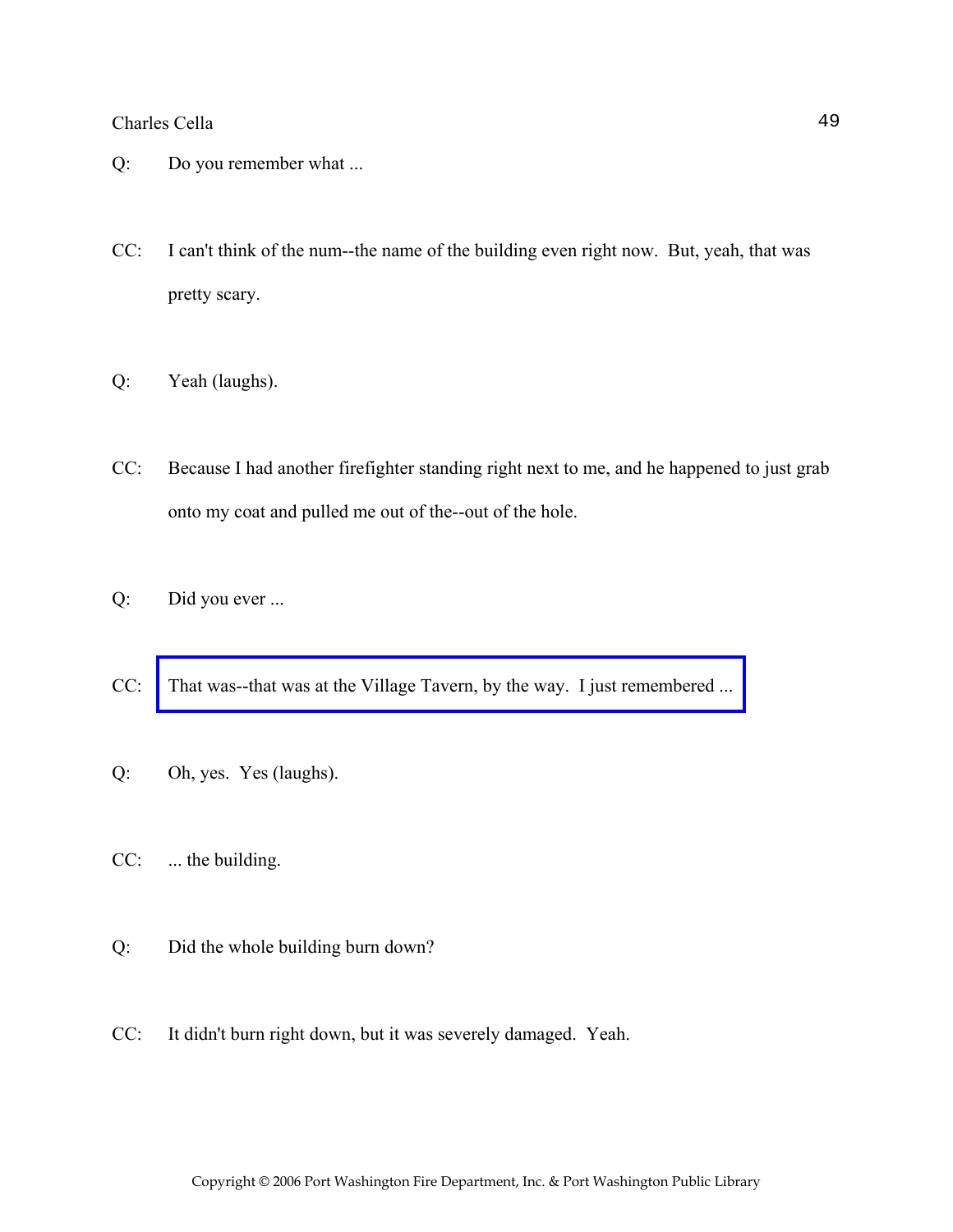Q: Did you ever rescue someone else?

CC: No.

Q: One of your fellow firefighters?

CC: No.

- Q: What would you say goes through your mind when you're heading to a fire?
- CC: What goes through your mind? Well, you know, when you lived in Port Washington your whole life and you hear a certain address, you can sort of size up what you're going to be getting into. Which is a good thing for firemen who live in the town. Not like if you lived in New York City and you came to Port Washington to fight a fire. At least, you can think about, what you're going [to], what would be there. Is it a bookstore, is it the hardware store. And when you're on the way to a fire you think about these things sometimes.
- Q: What were some of the surprises that waited for you? You know, like in the training and then being in the Fire Department?
- CC: Oh, I can't really think of any surprises. No.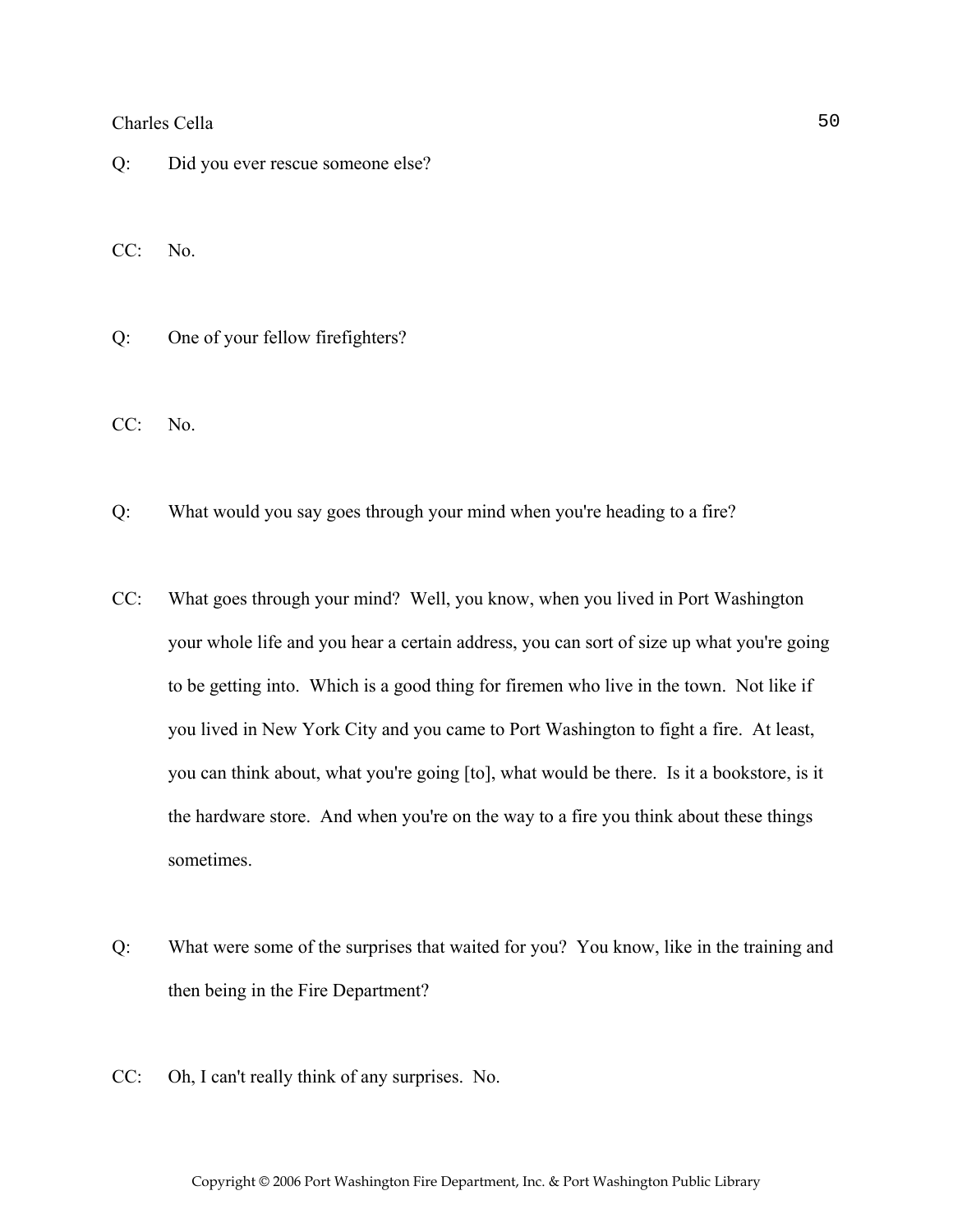- Q: And what would you say is the most important piece of advice you'd give to people to avoid home fires?
- CC: To avoid home fires?
- Q: Yes.
- CC: It's hard to avoid a home fire, because most of them you probably can't see--electrical in the wall or-- I know one good piece of advice: Make sure you have a smoke detector that's working. And, of course, nowadays, a CO Detector for carbon monoxide. Very important.
- Q: That might not avoid the fire, but it would get you out of there.
- CC: Get you out.
- Q: Yeah. Did you ever think about leaving the Department?
- CC: No, never.
- Q: Would you say there are people that you've influenced in firefighting?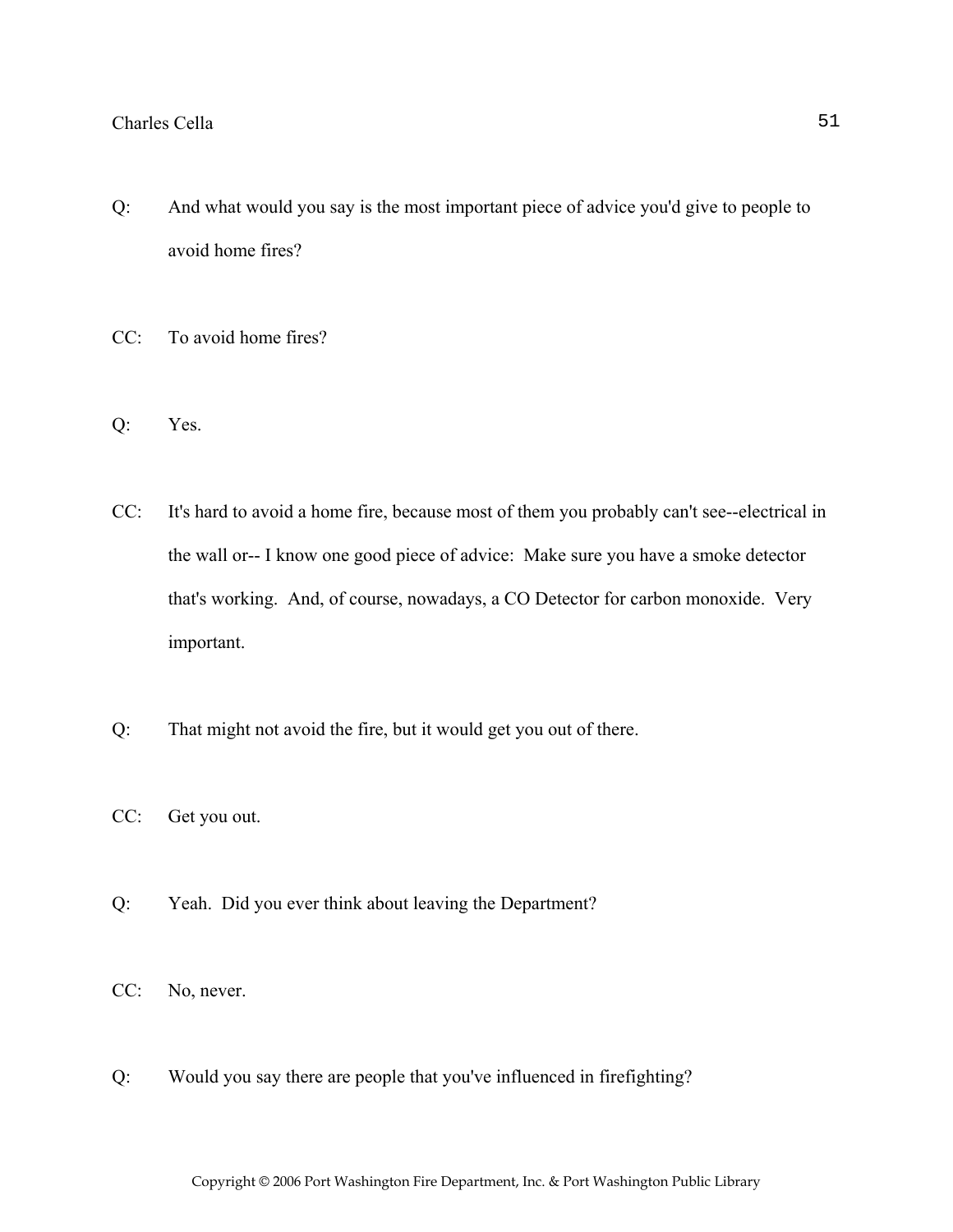- CC: No, I really can't say (laughs). I probably did, but I ...
- Q: Yeah. Who would you say was the biggest influence on you?
- CC: I can't say that either (laughs).
- Q: What do you think the value of this oral history project is?
- CC: I don't know. I haven't figured that out yet (laughs). If it's going to be of any value or-- Maybe you could tell me.
- Q: We'll see. Was there anything else that you think would be important to talk about, to have--to have as part of history of the Fire Department?
- CC: No. You've covered everything pretty well.
- Q: Well, we've talked about history, but what about the future. Do you think it's going to continue to be an all-volunteer Department?
- CC: Let's say I hope--I hope it does. But I don't think it will. Unless we have something happen really, really bad in this country. And I know that'll bring the volunteers out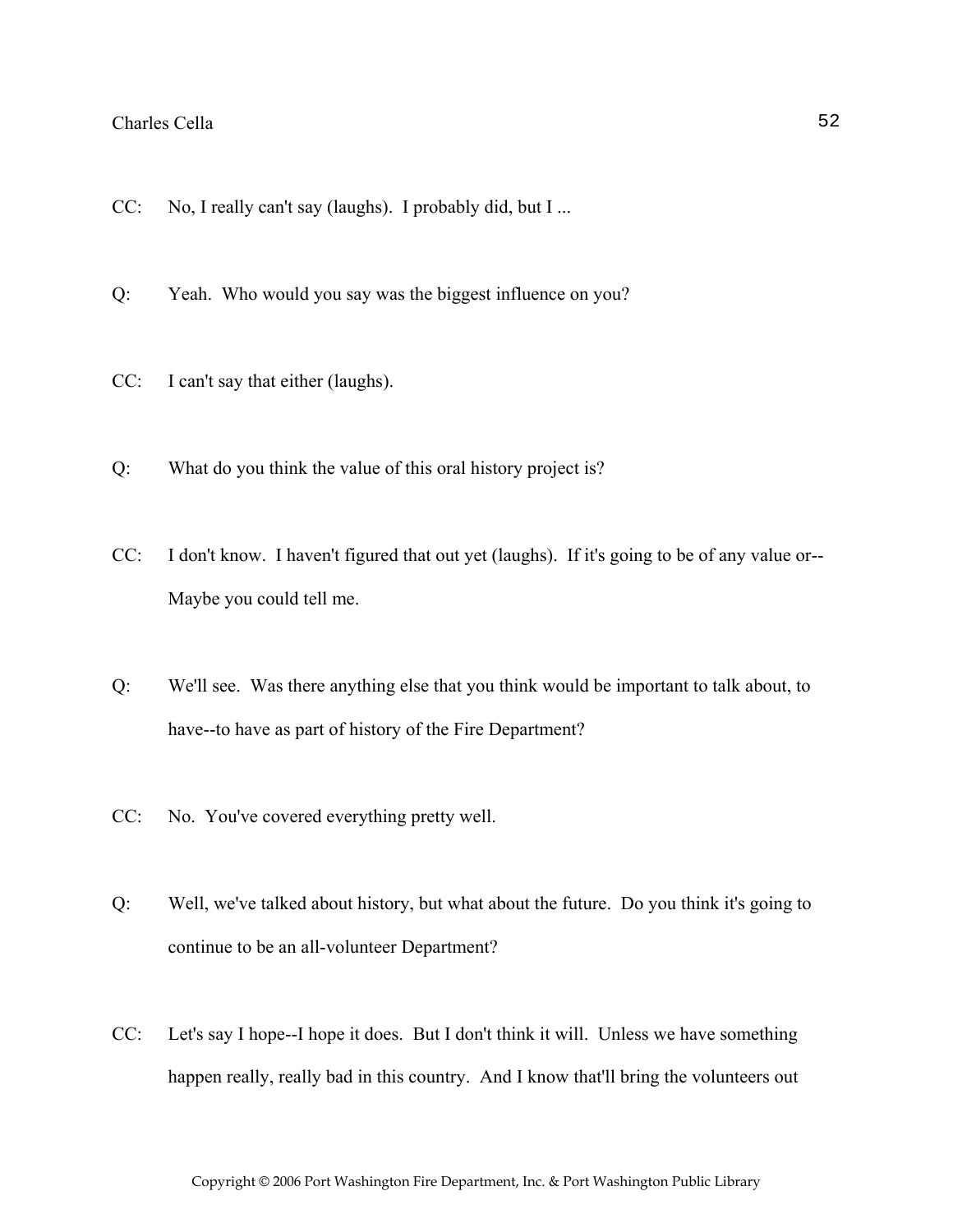more. But, I mean, it's tough on the younger generation -- to go to a day fire and, you know, they've got to put in a lot of time. A lot of time. There's OSHA [Occupational Safety & Health Administration] regulations and all this training. I don't know if I could do it today. I probably--I probably couldn't, owning my own business and then you're out almost every night of the week going to school now. You know, it's very tough.

- Q: How long do they have to go like every night of the week? You know, how long?
- CC: Well, I'm not saying every night of the week, but it might be two nights a week for, you know, a couple of hours. Still, it's a lot of time.
- Q: Oh, sure. How do you think the community perceives the Port Washington Fire Department?
- CC: I think they--very well. Very well.
- Q: Like when you say that you're a volunteer with the Department, what kind of response do you get from people?
- CC: I don't--I don't know if--they might say, "That's nice" (laughs), but--but I happen to feel that, as a whole, you know, I don't think the community could do without the Port Washington Fire Department.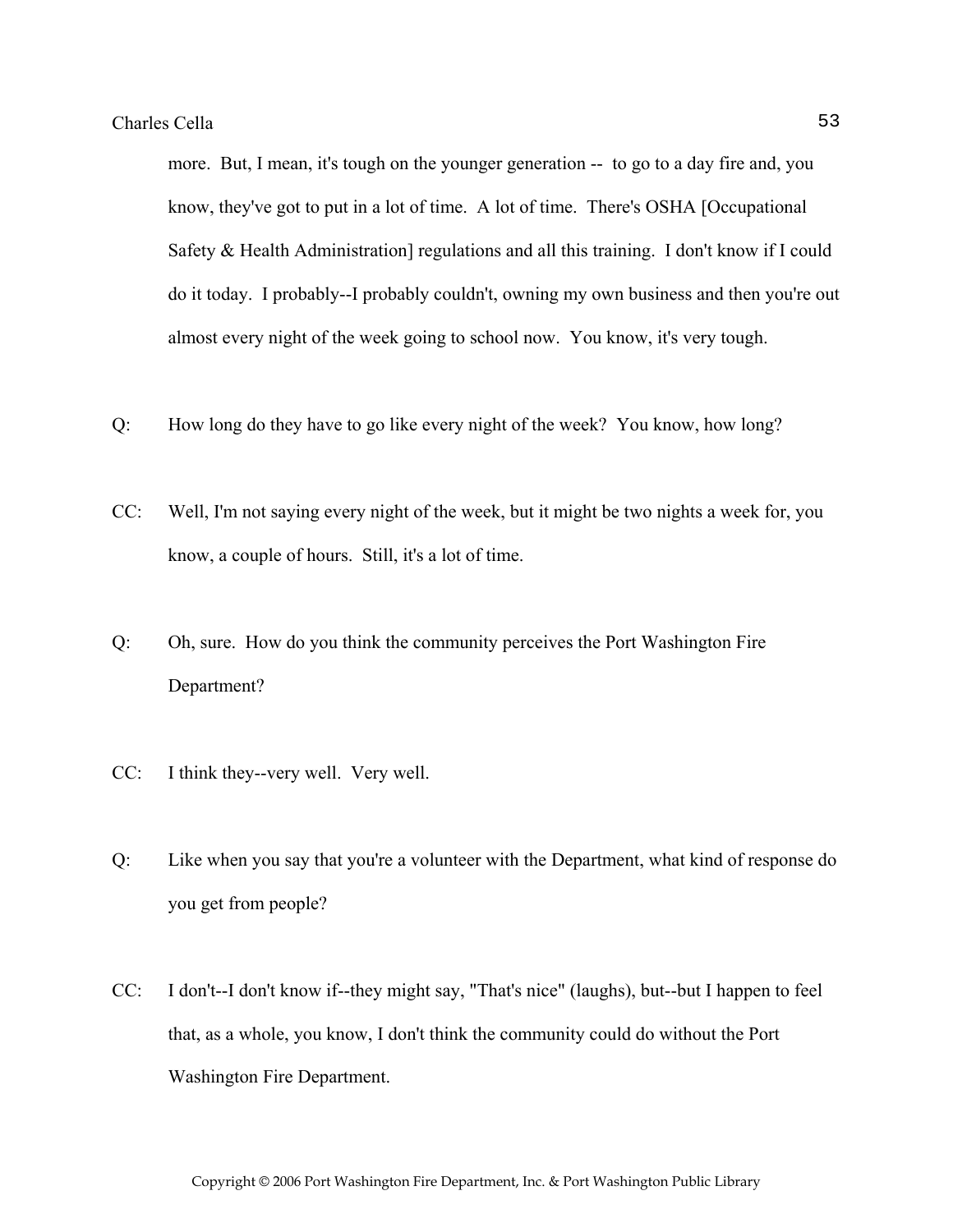- Q: But do they know that?
- CC: Does who know?
- Q: Does the community know that (laughs), you know?
- CC: I don't know. Just a feeling I get, you know.
- Q: So you feel that the town appreciates that the volunteers serve.
- CC: I think so. Yeah. Yeah. You know, we don't only die out fires. Look at all the automobile accidents we respond to. [There was a collapse over here at the Shields](http://www.pwfdhistory.com/trans/cellac_trans/fnews_861028_hw.pdf)  Building, you know, somebody got buried. And, you know, the Fire Department has to know all that--all that stuff, all the training. So, you know ...
- Q: Did you go over there that time, to Shields?
- CC: No, I didn't. Not on that collapse, no.
- Q: Did you go to the Shields fire?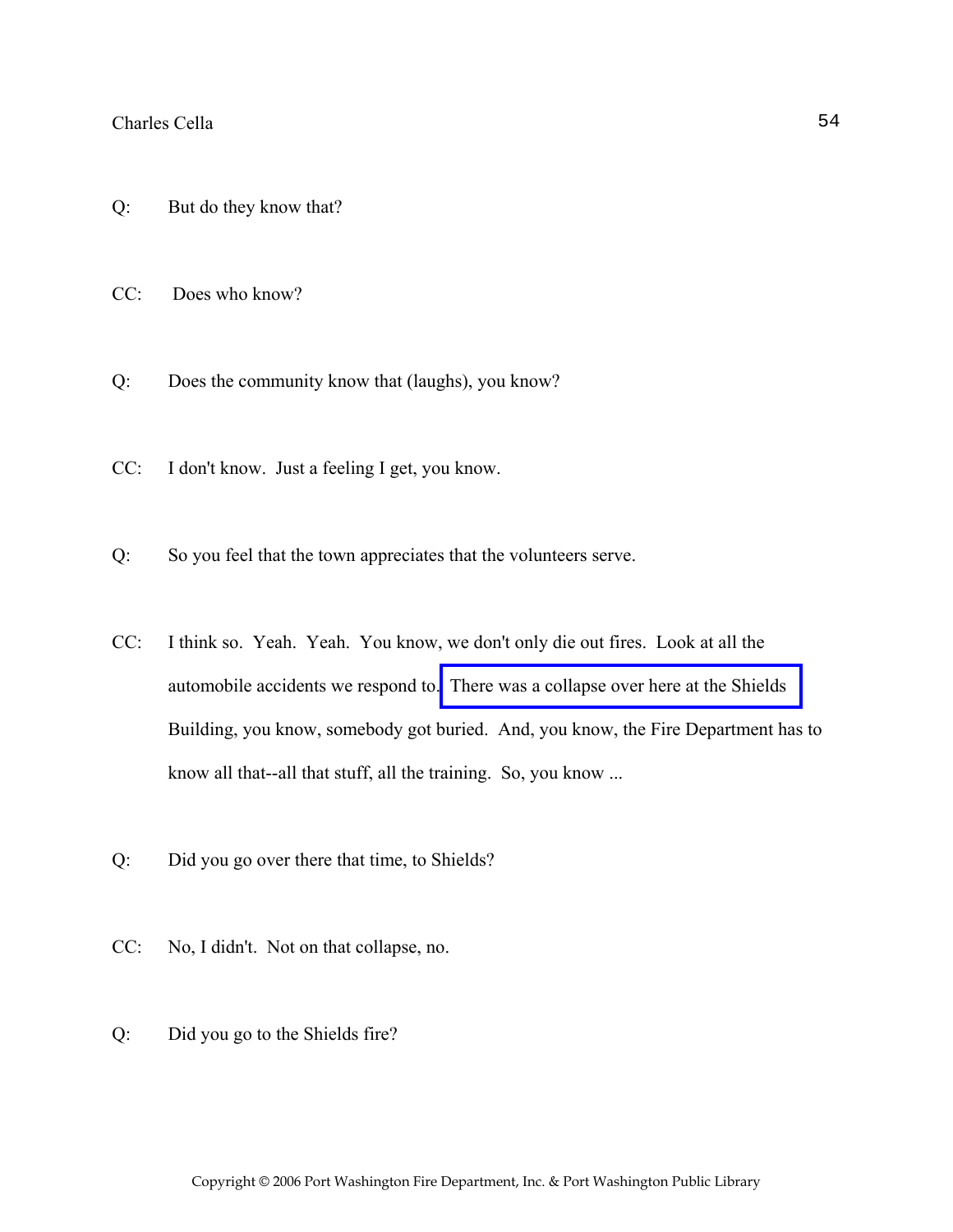- CC: Yes. Yes. But, you know, what do we do? We do water rescues, ice rescues (laughs). So it's just not dying out fires. If something happens in this town, they call the Fire Department.
- Q: Well, what are some of the emergencies that were particularly noteworthy to you, you know, that you were involved with?
- CC: [We've had so many automobile accidents through the years. No, I didn't--I--There was a](http://www.pwfdhistory.com/trans/cellac_trans/news_cocks025.jpg)  car that went off the town dock there with a couple of women in it. I really didn't go on that call either.
- Q: When was that?
- CC: Gee, you're testing me now.
- Q: Oh, you mean a long time ago?
- CC: Oh, yeah, it's been a while.
- Q: Yeah.
- CC: Yeah.